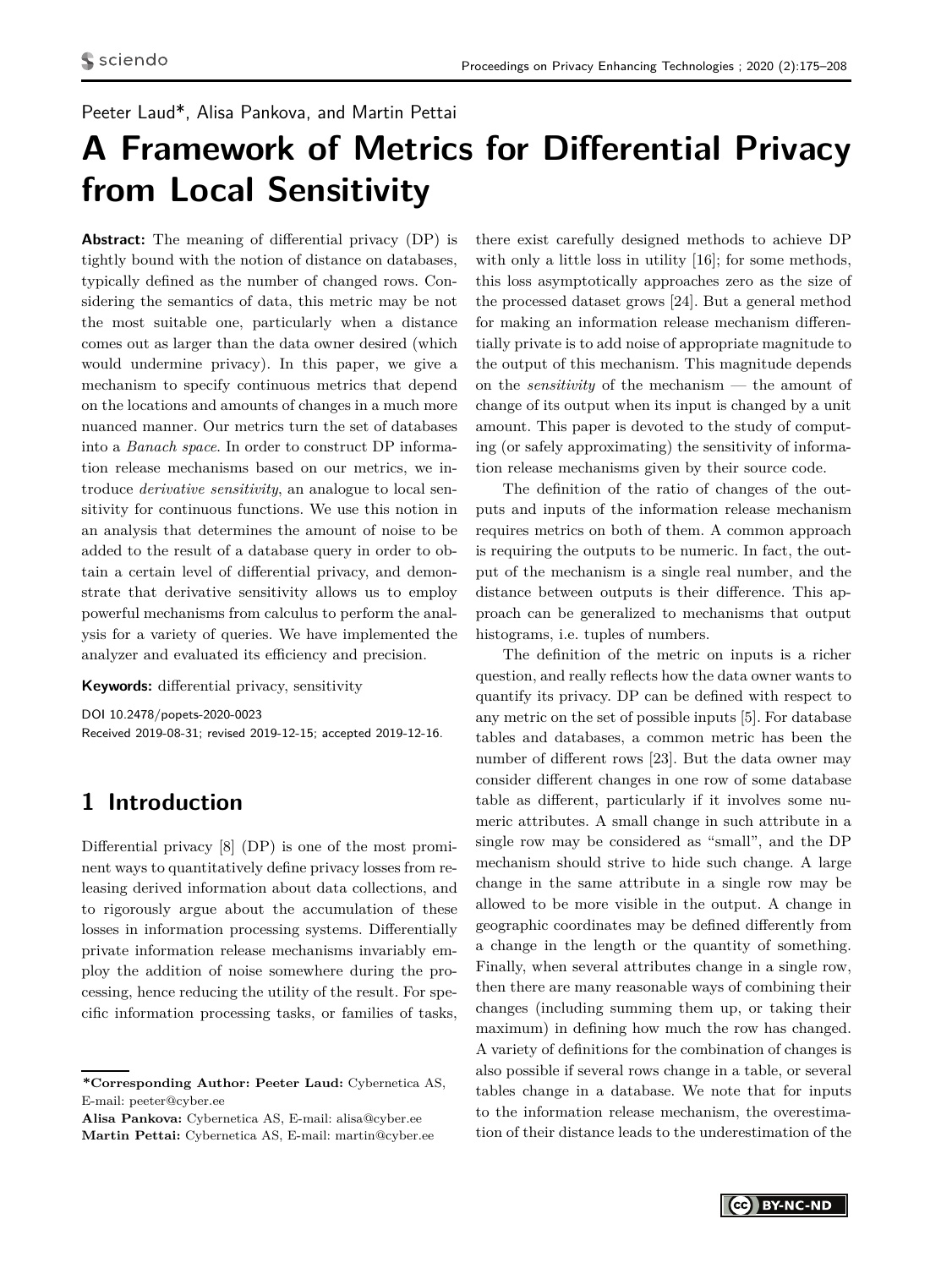amount of noise added to achieve a certain level of DP. Hence it is crucial to handle a wide range of metrics, from which the data owner may select the one that he considers to best reflect his privacy expectations.

With new definitions of DP come the questions of achieving it. DP w.r.t. different metrics has been considered before [\[5\]](#page-16-2), but only with *global* sensitivity of the query being used to scale the noise necessary for achieving it. In this paper, we generalize the notion of *local sensitivity* [\[24\]](#page-17-0) to real-valued metrics and at the same time simplify it, tying it with the fundamental notions of functional analysis and expanding the kinds of input data to which it may be applied. We give a general framework for defining different metrics on databases, and computing the sensitivities of queries with respect to these input metrics. It has the following scope:

- Being based on local sensitivity, we require the actual content of the database in order to compute the distribution of added noise for achieving DP.
- Our metrics for rows, tables, and databases are combinations and compositions of  $\ell_p$ -metrics with  $1 \leq p \leq \infty$ . Certain rows or columns may be left out from the computation of the metric, effectively declaring them as public. The columns that remain should be numeric (or encoded as numeric). The number of table rows defines dimensionality of the metric space, and is considered public.
- Computation of sensitivity of a function is based on its derivative, so the framework primarily covers continuous functions. Non-continuous constructions (like filtering) are approximated by continuous functions, which itself introduces some noise.
- As queries we support a significant subset of SQL with projections, filters, joins and also certain types of subqueries. The final output is numeric, i.e. an aggregation or a couple of aggregations. We do not support DISTINCT queries, and GROUP BY is limited to public and discrete attributes.

We start from presenting the metric-defining framework (Sec. [4.1\)](#page-4-0). We follow it up with the definition of sensitivity that makes use of the continuity of the metrics; this sensitivity is applicable for mappings from the defined metric spaces to real numbers (Sec. [4.2\)](#page-4-1). We show that this sensitivity can be used to measure the amount of noise to be added to the outputs of these maps in order to make them differentially private. We describe how to compute this sensitivity and its smooth upper bounds from the description of mappings. We show how these results can be applied to SQL queries (Sec. [5\)](#page-8-0).

The multitude of different metrics presents a novel problem. The computations of derivative sensitivity (our name for the analogue of local sensitivity, defined in this paper) for various functions out of metric spaces can be done only for certain metrics, depending on the particular function. At the same time, the data owner has defined a particular metric for the databases, and wants the queries against his database to be differentially private with respect to this metric. In Sec. [5.3](#page-9-0) we show how to approximate and upper-bound sensitivities of the same function with respect to different metrics, and thereby provide a solution to this problem.

We evaluate a concrete implementation of our theory in Sec. [7,](#page-12-0) demonstrating its benefits on particular examples. Our analyzer takes as inputs the description of the database and the metric on it, the query to be performed, as well as the actual contents of the database (as required by local sensitivity based approaches), and returns the value of smooth derivative sensitivity of this query at this database. The returned value can be used to scale the added noise in order to obtain a certain level of DP. The analyzer is integrated with the database management system in order to perform the computations specific to the contents of the database.

# **2 Related Work**

Differential privacy was introduced by Dwork [\[8\]](#page-16-0). PINQ [\[23\]](#page-16-3) is a worked-out example of using it for providing privacy-preserving replies to database queries. In an implementation, our analyzer of SQL queries would occupy the same place as the PINQ wrapper which analyses LINQ queries and maintains the privacy budget.

It has been recognized that any metric on the set of possible inputs gives us a definition of DP with respect to this metric [\[5,](#page-16-2) [13\]](#page-16-4), but there has been no investigation of a systematic construction of such metrics that are also usable in constructing DP mechanisms. A particular application of DP w.r.t. a particular metric has been the privacy-preserving processing of location data [\[6\]](#page-16-5). The personalized differential privacy [\[12\]](#page-16-6) can also be seen as an instance of using an arbitrary metric, albeit with a more complex set of distances. In Blowfish [\[17,](#page-16-7) [20\]](#page-16-8), the metric rises from the distance on a graph where vertices are the possible database instances.

We use *norms* to state the privacy requirements on input data. Normed vector spaces have appeared in the DP literature in the context of *K*-normed mechanisms [\[3,](#page-16-9) [15\]](#page-16-10), which extend the one-dimensional and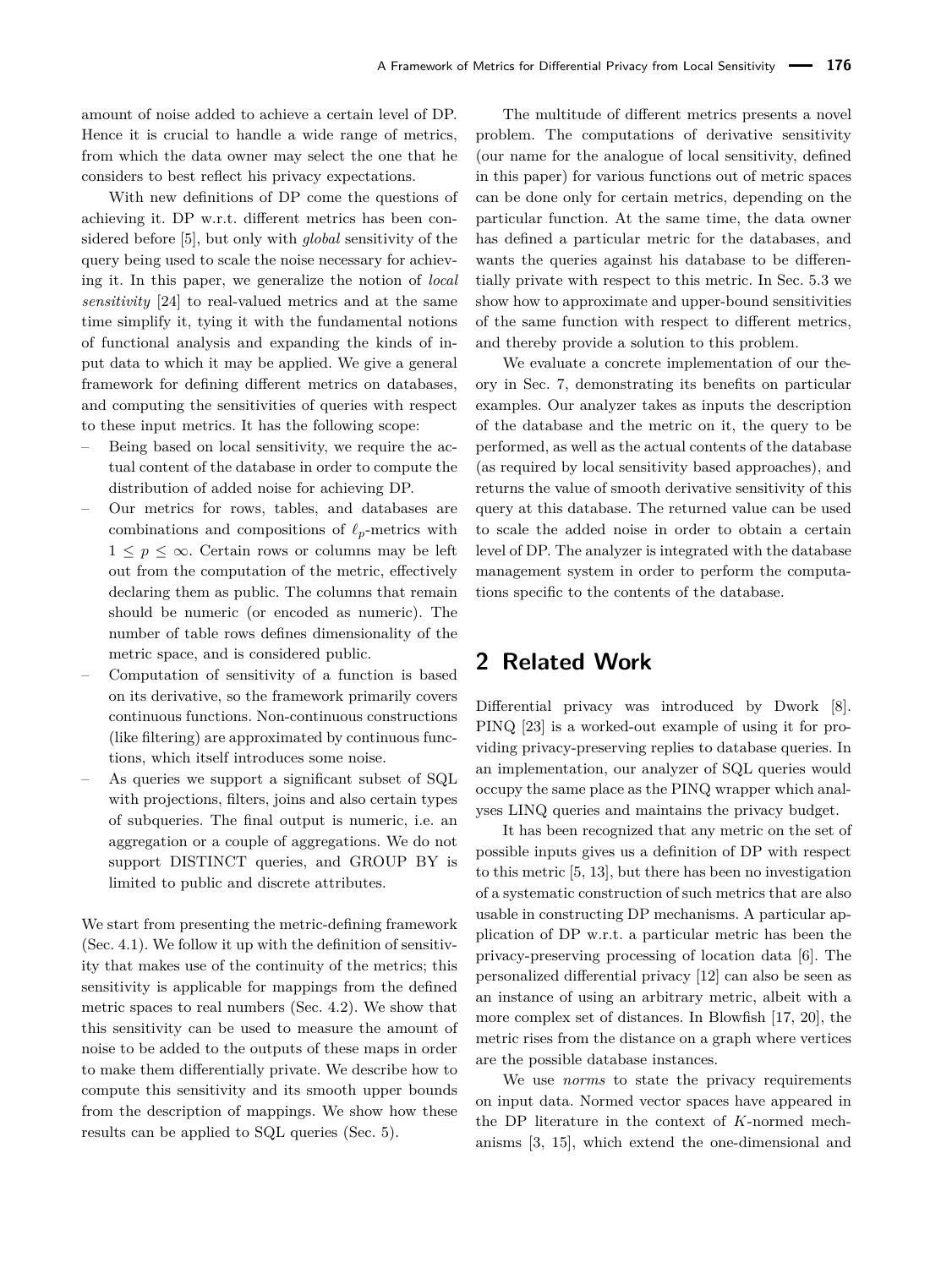generalize the many-dimensional Laplace mechanism. These mechanisms are rather different from our techniques and they do not explore the use of completeness of norms and differentiability of information release mechanism to find their sensitivity.

Nissim et al. [\[24\]](#page-17-0) introduce *local sensitivity* and its smooth upper bounds, and use them to give differentially private approximations for certain statistical functions. The local sensitivity of a function is similar to its derivative. This has been noticed [\[19\]](#page-16-11), but we are not aware of this similarity being thoroughly exploited, except perhaps for devising DP machine learning methods [\[28\]](#page-17-1). In this paper, this similarity will play a central role.

A couple of different static approaches for determining sensitivities of SQL queries or their upper bounds have been proposed. Palamidessi and Stronati [\[25\]](#page-17-2) apply abstract interpretation to an SQL query, following its abstract syntax tree, combining the sensitivities of relational algebra operations (projection and filter have sensitivity at most 1, set operations have sensitivity at most 2, etc.) similarly to [\[11\]](#page-16-12). Additionally, they track the diameters of the domains of the values in the outcome of the query; the sensitivity cannot be larger than the diameter. Pierce et al. [\[14,](#page-16-13) [26\]](#page-17-3) use linear and/or dependent types to derive bounds on the sensitivities of programs.

The computability of the precise sensitivity of the queries is studied by Arapinis et al. [\[2\]](#page-16-14). They identify a subclass of queries (*Conjunctive queries* with restricted WHERE-clauses) for which the sensitivity can be precisely determined. However, they also show that the problem is uncomputable in general. In addition, they show how functional dependencies and cardinality constraints may be used to upper-bound sensitivities of join-queries.

Cardinality constraints are also used by Johnson et al. [\[18\]](#page-16-15) in their abstract interpretation based approach. For a database, they consider the maximum frequency of a value of an attribute in one of the tables, maximized over all databases at most at some distance to the original database, thereby building on the notion of (smooth) local sensitivity.

# **3 Preliminaries**

#### <span id="page-2-0"></span>**3.1 Sensitivity and Differential Privacy**

Let *X* be the set of possible databases. We assume that there is a metric  $d_X(x, x')$  for  $x, x' \in X$ , quantifying the difference between two databases. For example, we could define  $d_X(x, x') = n$  for two datatables whose tables differ in exactly *n* rows in total.

For a set Y, let  $\mathcal{D}(Y)$  denote the set of all probability distributions over *Y* (seen as mappings from *Y* to  $[0, 1]$ ). For  $n \in \mathbb{N}$ , let  $[n]$  denote the set  $\{1, \ldots, n\}$ . Let  $[1, \infty]$ denote the set  $\{x \in \mathbb{R} \mid x \geq 1\} \cup \{\infty\}.$ 

Suppose that someone wants to make a query to the database. If the data is (partially) private, the query output may leak some sensitive information about the data. Noise can be added to the output to reduce privacy leakage. One possible definition of privacy is that, from the output one should not be able to learn whether an individual row is present in the table or not. More generally, we may consider two *neighbouring* databases  $x, x' \in X$ , i.e. such that  $d_X(x, x') = 1$ .

<span id="page-2-1"></span>**Definition 1** (differential privacy, [\[9\]](#page-16-16))**.** Let *X* be a metric space and  $f: X \to \mathcal{D}(Y)$ . The mapping f is  $(\epsilon, \delta)$ *differentially private* if for all (measurable)  $Y' \subseteq Y$ , and for all  $x, x'$ , where  $d_X(x, x') = 1$ , the following inequality holds:

<span id="page-2-2"></span>
$$
Pr[f(x) \in Y'] \le e^{\epsilon} Pr[f(x') \in Y'] + \delta . \tag{1}
$$

The mapping *f* is  $\epsilon$ -differentially private if it is  $(\epsilon, 0)$ differentially private.

The noise magnitude depends on the difference between the outputs of *f*. The more different the outputs are, the more noise we need to add to make them indistinguishable from each other. This is quantified by the global sensitivity of *f*.

**Definition 2** (global sensitivity). For  $f : X \to Y$ , the *global sensitivity* of *f* is  $GS_f = \max_{x,x'\in X} \frac{d_Y(f(x),f(x'))}{d_X(x,x')}$ .

Sensitivity is the main tool in arguing the differential privacy of various information release mechanisms. For mechanisms that add noise to the query output, this value serves as a parameter for the noise distribution. The noise is proportional to *GS<sup>f</sup>* . One suitable noise distribution is  $Lap(\frac{GS_f}{\epsilon})$ , where  $Lap(\lambda)(z) \propto e^{-|z|/\lambda}$ . The sampled noise is sufficient to make the output of *f* differentially private, regardless of the input of *f*.

Differential privacy itself can also be seen as an instance of sensitivity. Define the following distance  $d_{dp}$ over  $\mathcal{D}(Y)$ :

$$
d_{\mathrm{dp}}(\chi, \chi') = \inf \{ \epsilon \in \mathbb{R}^+ \, | \, \forall y \in Y : |\ln(\chi(y)/\chi'(y))| \le \epsilon \}.
$$

Then a mechanism  $M$  from  $X$  to  $Y$  is  $\epsilon$ -DP iff it is  $\epsilon$ sensitive with respect to the distances  $d_X$  on  $X$  and  $d_{dp}$ on  $\mathcal{D}(Y)$ .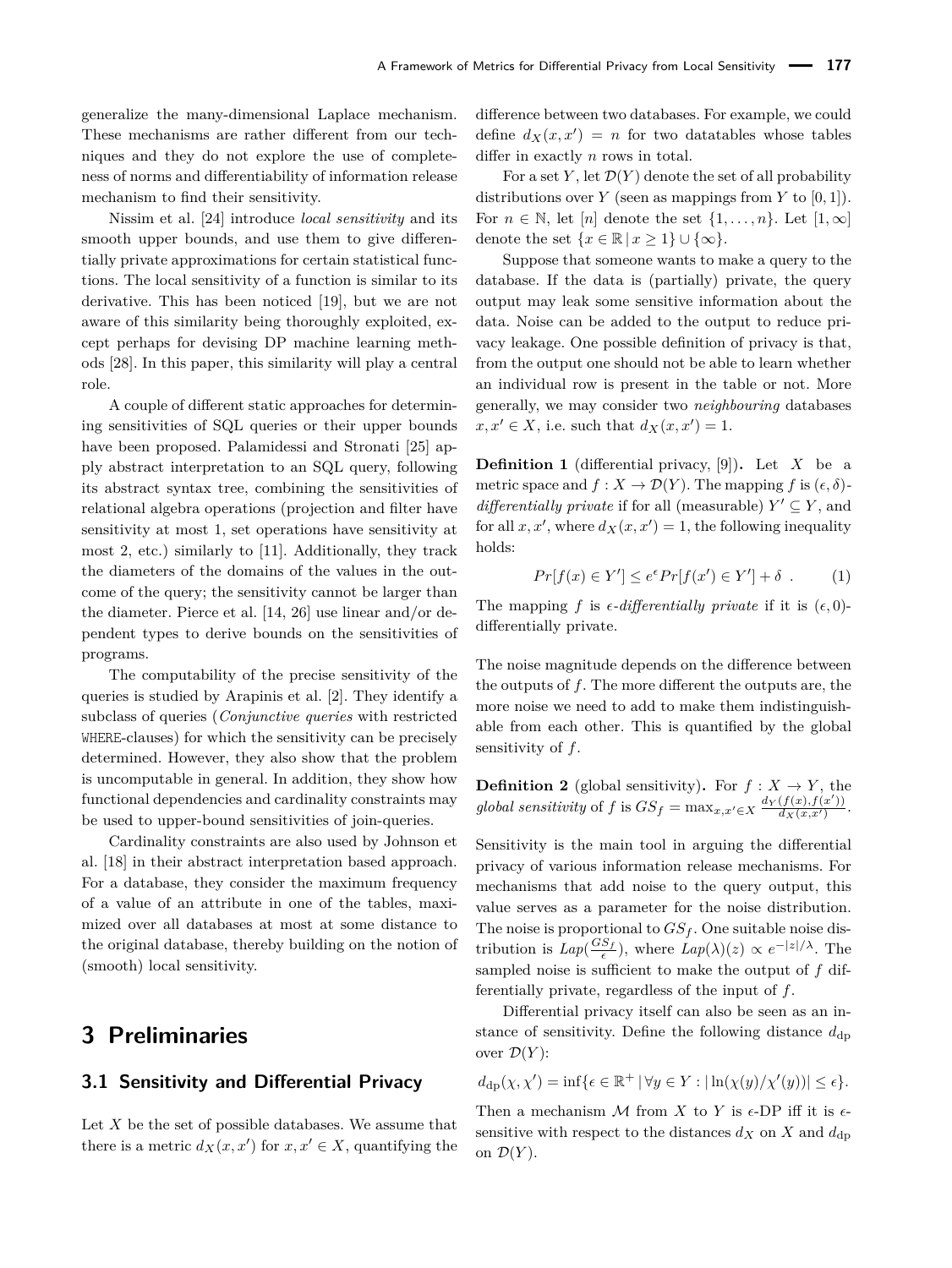### **3.2 Local and Smooth Sensitivity**

Our work extends the results of [\[24\]](#page-17-0), which makes use of instance-based additive noise. Since noise is always added to the output of a query that is applied to a particular state of the database, and some state may require less noise than the other, the noise magnitude may depend on the data to which the function is applied.

<span id="page-3-1"></span>**Definition 3** (local sensitivity). For  $f : X \rightarrow Y$ , an integer-valued metric  $d_X$  :  $X \times X \rightarrow \mathbb{N}$ , and  $x \in X$ , the *local sensitivity* of *f* at *x* is  $LS_f(x) =$  $\max_{x' \in X: d_X(x, x') = 1} d_Y(f(x), f(x')).$ 

The use of local sensitivity may allow the use of less noise, particularly when the global sensitivity of *f* is unbounded. However,  $LS_f(x)$  may not be directly used to determine the magnitude of the noise, because this magnitude may itself leak something about *x*. To solve this problem, Nissim et al. [\[24\]](#page-17-0) use a *smooth upper bound* on  $LS_f(x)$ . It turns out that such an upper bound is sufficient to achieve differential privacy for *f*; potentially with less noise than determined by  $GS_f$ .

<span id="page-3-2"></span>**Definition 4** (smooth bound). For  $\beta > 0$ , a function  $S: X \to \mathbb{R}^+$  is a *β*-smooth upper bound on *f* if it satisfies the following requirements:

- $∀x ∈ X : S(x) ≥ f(x);$
- $-$  ∀*x*, *x*' ∈ *X* : *S*(*x*) ≤  $e^{\beta \cdot d_X(x,x')} S(x')$ .

Nissim et al. [\[24\]](#page-17-0) showed how to add noise based on the smooth bound on  $LS_f$ . The statement that we present in Theorem [1](#page-3-0) is based on combination of Lemma 2.5 and Example 2 of [\[24\]](#page-17-0).

**Definition 5** (generalized Cauchy distribution)**.** For a parameter  $\gamma \in \mathbb{R}_+$ ,  $\gamma > 1$ , the *generalized Cauchy distribution*  $GenCauchy(\gamma) \in \mathcal{D}(\mathbb{R})$  is given by the proportionality

$$
GenCauchy(\gamma)(x) \propto 1/(1+|x|^{\gamma}).
$$

<span id="page-3-0"></span>**Theorem 1** (local sensitivity noise [\[24\]](#page-17-0)). *Let*  $\eta$  *be a fresh random variable sampled according to GenCauchy*( $\gamma$ )*. Let*  $\alpha = \frac{\epsilon}{4\gamma}$  *and*  $\beta = \frac{\epsilon}{\gamma}$ *. For a function*  $f: X \to \mathbb{R}$ *, let*  $S: X \to \mathbb{R}$  *be a*  $\beta$ *-smooth upper bound on the local sensitivity of f. Then the information release mechanism*  $f(x) + \frac{S(x)}{\alpha} \cdot \eta$  *is*  $\epsilon$ -differentially *private.*

### **3.3 Norms and Banach Spaces**

The local sensitivity in Def. [3](#page-3-1) is defined for integervalued metrics on inputs. Let us try to generalize it to real-valued metrics. We may choose a small value  $\delta > 0$ and round  $d_X$  up to the nearest higher multiple of  $\delta$ :

$$
\tilde{d}^{\delta}_X(x, x') := \delta \left[ \frac{d_X(x, x')}{\delta} \right]
$$

It is easy to see that  $\tilde{d}_{X}^{\delta}$  is still a metric. Then we can define local sensitivity as

$$
LS_{f}^{\delta}(x) = \frac{1}{\delta} \max_{x' \in X : \tilde{d}_{X}^{\delta}(x, x') = \delta} d_{Y}(f(x), f(x')) .
$$

This is very similar to rescaled Def. [3.](#page-3-1) Finally, we define

$$
LS_f(x) = \lim_{\delta \to 0} LS_f^{\delta}(x)
$$
  
= 
$$
\lim_{\delta \to 0} \frac{1}{\delta} (\max_{x' \in X: 0 < d_X(x, x') \le \delta} d_Y(f(x), f(x')))
$$

This looks quite similar to the definition of derivative (except for the use of max). If  $X = Y = \mathbb{R}$  and  $d_X$ and  $d<sub>Y</sub>$  are the absolute-value metrics then this will be equal to the absolute value of the derivative  $f'$  of  $f$  at x if  $f'(x)$  exists. In this case we get  $LS_f(x) = |f'(x)|$ . Because it is based on derivative, we call it *derivative sensitivity* and write  $DS[f](x) = |f'(x)|$ .

We would like to extend derivative sensitivity to metrics other than absolute value and to functions with more than one variable. One such extension of derivative is the *Fréchet derivative* in Banach spaces.

First, we recall some basics of Banach space theory. Throughout this paper, we denote vectors by **x**, and norms by  $\|\cdot\|_N$ , where *N* specifies the particular norm. Banach spaces do not allow arbitrary metrics and instead require norms, but many useful metrics can also be viewed as norms.

**Definition 6** (norm and seminorm)**.** A *seminorm* is a function  $\|\cdot\| : V \to \mathbb{R}$  from a vector space *V*, satisfying the following axioms for all  $\mathbf{x}, \mathbf{y} \in V$ :

- $\|\mathbf{x}\| > 0$ ;
- $\|\alpha \mathbf{x}\| = |\alpha| \cdot \|\mathbf{x}\|$  (implying that  $\|\mathbf{0}\| = 0$ );
- $\|\mathbf{x} + \mathbf{y}\| \leq \|\mathbf{x}\| + \|\mathbf{y}\|$  (triangle inequality).

Additionally, if  $\|\mathbf{x}\| = 0$  holds only if  $\mathbf{x} = \mathbf{0}$ , then  $\|\cdot\|$  is a *norm*.

Some of the most useful norms in practice are  $\ell_1$  (i.e., sum),  $\ell_2$  (geographical distance), and  $\ell_{\infty}$  (maximum). These are instances of  $\ell_p$ -norms.

**Definition 7** ( $\ell_p$ -norm). Let  $X_i \subseteq \mathbb{R}, p \in [1, \infty]$ . The  $\ell_p$ -norm of  $\mathbf{x} \in X_1 \times \cdots \times X_n$ , denoted  $\|\mathbf{x}\|_p$  is defined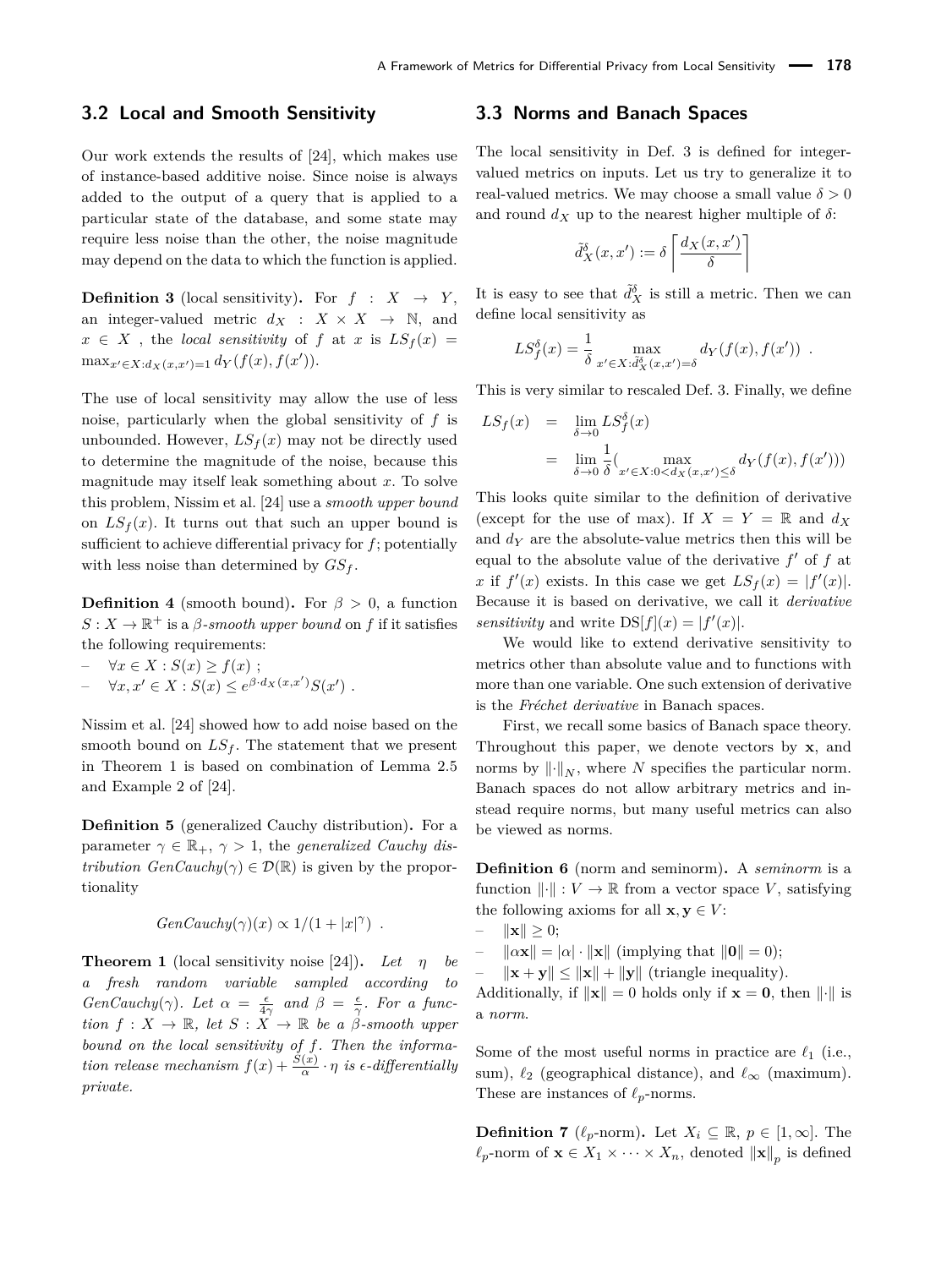as

$$
\|\mathbf{x}\|_{p} = \left(\sum_{i=1}^{n} |x_{i}|^{p}\right)^{1/p}.
$$

For  $p = \infty$ ,  $\ell_{\infty}$  is defined as

$$
\|\mathbf{x}\|_{\infty} = \lim_{p \to \infty} \left( \sum_{i=1}^{n} |x_i|^p \right)^{1/p} = \max_{i=1}^{n} |x_i|.
$$

**Definition 8** (Banach space)**.** A *Banach space* is a vector space with a norm that is *complete* (i.e. each converging sequence has a limit).

Banach spaces combine vector spaces with distances, which are necessary for defining differential privacy. The completeness property allows us to define derivatives. Using the norm of a Banach space, we may generalize the notion of continuous function from real numbers to Banach spaces.

**Definition 9** (Continuous function in Banach space)**.** Let *V* and *W* be Banach spaces, and  $U \subset V$  an open subset of *V*. A function  $f: U \to W$  is called *continuous* if

$$
\forall \epsilon > 0 : \exists \delta > 0 : ||x - x'||_V \le \delta \Rightarrow ||f(x) - f(x')||_W \le \epsilon.
$$

The notion of the derivative of a function can be also extended to Banach spaces.

**Definition 10** (Fréchet derivative)**.** Let *V* and *W* be Banach spaces, and  $U \subset V$  an open subset of *V*. A function  $f: U \to W$  is called *Fréchet differentiable at*  $x \in U$  if there exists a bounded linear operator  $df_x$ :  $V \rightarrow W$  such that  $\lim_{h\rightarrow 0} \frac{\|f(x+h)-f(x)-df_x(h)\|_W}{\|h\|_{\infty}}$  $\frac{\|h\|_V}{\|h\|_V} = 0.$ Such operator  $df_x$  is called Fréchet derivative of  $f$  at the point *x*.

The mean value theorem can be generalized to Banach spaces (to a certain extent).

<span id="page-4-4"></span>**Theorem 2** (Mean value theorem ([\[4\]](#page-16-17), Chapter XII))**.** Let *V* and *W* be Banach spaces, and  $U \subset V$  an open *subset of V. Let*  $f: U \rightarrow W$ *, and let*  $x, x' \in U$ *. Assume that f is defined and is continuous at each point*  $(1-t)x + tx'$  for  $0 \le t \le 1$ , and differentiable for  $0 < t < 1$ . Then there exists  $t^* \in (0,1)$  such that

$$
\left\|f(x) - f(x')\right\|_{W} \leq \|df_{z}\|_{V \to W} \|x - x'\|_{V}
$$

 $for z = (1-t^*)x+t^*x'$ , where  $\|\cdot\|_{V\to W}$  denotes the norm *of operator that maps from V to W.*

# <span id="page-4-3"></span>**4 Metrics and Derivative Sensitivity**

# <span id="page-4-0"></span>**4.1 Banach Spaces of Databases**

Let us have a database with a number of tables. The schema for each table is fixed. We see that database as a point in some Banach space (thus the distance between databases is the norm of their difference), where each cell in each table corresponds to a dimension of that space. As dimensions of Banach spaces are fixed (indeed, they are vector spaces  $\mathbb{R}^n$  with some extra structure), the number of rows in each table is also fixed, and each row can be seen to have a public *identity* (similarly to [\[17\]](#page-16-7)). In this paper, we consider the following *composite* norms and seminorms as possible norms for databases:

<span id="page-4-2"></span>**Definition 11** (composite seminorm). Let  $\|\cdot\|_N$  be a seminorm of the vector space R *<sup>n</sup>*. It is a *composite seminorm* if one of the following holds for all  $x =$  $(x_1, \ldots, x_n) \in \mathbb{R}^n$ :

- − There exists  $i \in [n]$ , such that  $\|\mathbf{x}\|_N = |x_i|$ . Such seminorm *uses the variable x<sup>i</sup>* .
- There exists a composite seminorm  $\left\| \cdot \right\|_M$  and  $a \in$  $\mathbb{R}^+$ , such that  $\|\mathbf{x}\|_N = a \cdot \|\mathbf{x}\|_M$ . The seminorm  $\|\cdot\|_N$ *uses the same variables* as  $\lVert \cdot \rVert_M$ .
- $-$  There exist composite seminorms  $\left\| \cdot \right\|_{M_1}, \ldots, \left\| \cdot \right\|_{M_k}$ and  $p \in [1, \infty]$ , s.t.  $\|\mathbf{x}\|_{N} = \|\|\mathbf{x}\|_{M_1}, \dots, \|\mathbf{x}\|_{M_k}\|_{p}$ . The seminorm  $\lVert \cdot \rVert_N$  uses the union of the variables used by all  $\left\| \cdot \right\|_{M_i}$ .

Let vars(*N*) be the set of variables used by  $\lVert \cdot \rVert_N$ .

We normally define the norms for rows of each table using the constructions allowed in Def. [11.](#page-4-2) We then state that the norm of the table is some  $\ell_p$ -norm of the vector of the norms of its rows (last item of Def. [11\)](#page-4-2) and the norm of the database is some  $\ell_p$ -norm of the vector of the norms of its tables. Note that the notion of *seminorm* is used only for building blocks of composite  $\ell_p$ -norms, and a seminorm constructed as in Def. [11](#page-4-2) becomes a norm if  $\text{vars}(N) = \{x_1, \ldots, x_n\}.$ 

# <span id="page-4-1"></span>**4.2 From Derivative Sensitivity to DP**

Having defined a database as a point in some Banach space, we propose constructions that allow us to achieve differential privacy for functions defined over Banach spaces.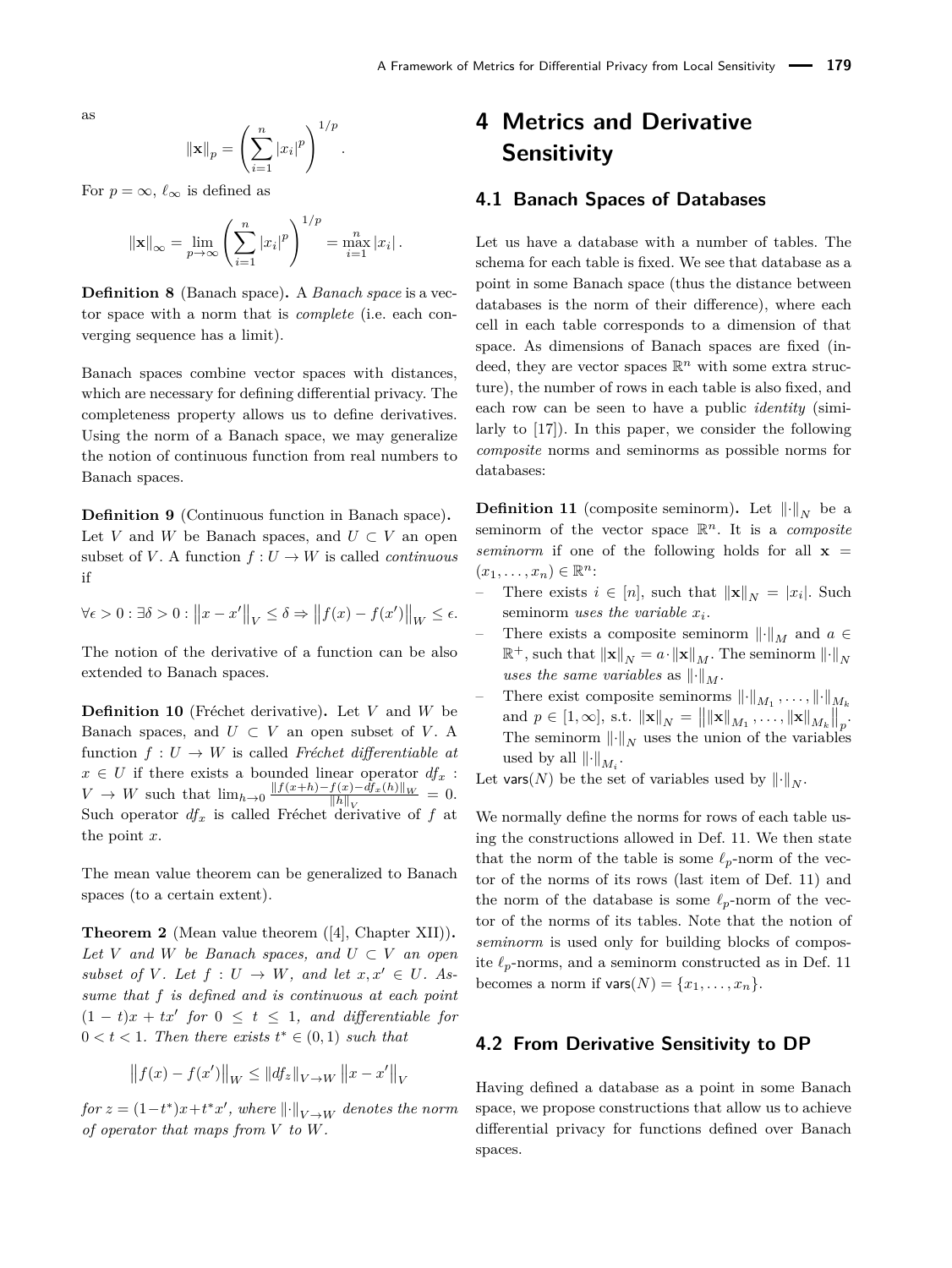**Definition 12.** Let *X* be (an open convex subset of) a Banach space. Let  $f: X \to \mathbb{R}$ . Let *f* be Fréchet differentiable at each point of *X*. The *derivative sensitivity* of f is the following mapping from X to  $\mathbb{R}_+$ :

$$
DS[f](\mathbf{x}) = ||df_{\mathbf{x}}||.
$$

where  $df_x$  is the Fréchet derivative of f at **x** and  $||df_x||$ is the operator norm of  $df_{\mathbf{x}}$ .

Similarly to the local sensitivity of [\[24\]](#page-17-0), we will need to find smooth upper bounds on derivative sensitivity to compute the noise. We extend the definition of smoothness (Def. [4\)](#page-3-2) to the case where *X* is any Banach space:

<span id="page-5-2"></span>**Definition 13.** Let  $p: X \to \mathbb{R}$  and  $\beta \in \mathbb{R}$ . The mapping *p* is *β*-*smooth*, if  $p(\mathbf{x}) \leq e^{\beta \cdot ||\mathbf{x}' - \mathbf{x}||} \cdot p(\mathbf{x}')$  for all  $\mathbf{x}, \mathbf{x}' \in X$ .

The next theorem shows how to compute the magnitude of noise to be added to  $f(\mathbf{x})$  in order to obtain a differentially private information release mechanism. A smooth upper bound to DS[*f*] plays the central role here. We consider the same noise distributions as in [\[24\]](#page-17-0).

<span id="page-5-0"></span>**Theorem 3.** Let  $\gamma, b, \beta \in \mathbb{R}_+$ ,  $\gamma > 1$ . Let  $\epsilon = (\gamma + \beta)$ 1) $(b + \beta)$ *. Let*  $\eta$  *be a random variable distributed according to*  $GenCauchy(\gamma)$ *. Let c be a*  $\beta$ *-smooth upper bound on*  $DS[f]$  *for a function*  $f : X \rightarrow \mathbb{R}$ *. Then*  $g(\mathbf{x}) = f(\mathbf{x}) + \frac{c(\mathbf{x})}{b} \cdot \eta$  *is*  $\epsilon$ -differentially private.

Theorem [3](#page-5-0) can be proven similarly to Theorem [1,](#page-3-0) which has been done in [\[24\]](#page-17-0). The main difference is that, since we are using derivative sensitivity instead of local sensitivity, we apply the mean value theorem to find an upper bound on  $||f(x) - f(y)||$  for two neighbouring databases *x* and *y*. The detailed proof can be found in App. [C.2.](#page-25-0)

Cauchy noise has heavy tails. In its stead, we may use Laplace noise to achieve DP, but this requires a more complex proof and only gives us  $(\epsilon, \delta)$ -DP. The strength of our result depends on a technical condition on the *β*smooth upper bound on DS[*f*], for which the key notion is the following.

**Definition 14.** A *path* in a Banach space *X* is a continuous function  $h : [0, 1] \rightarrow X$ . The path *h* is *shortest*, if for all  $x_1, x_2, x_3 \in [0, 1], x_1 \leq x_2 \leq x_3$ , the equality  $d_X(h(x_1), h(x_3)) = d_X(h(x_1), h(x_2)) + d_X(h(x_2), h(x_3))$ holds.

<span id="page-5-6"></span>**Theorem 4.** *Let*  $b, \beta, \epsilon \in \mathbb{R}_+$ ,  $b > 0$ ,  $b + \beta \leq \epsilon$ . *Define*  $k = 1 + (\epsilon - b)/\beta$ . Let  $\delta = e^{-k}$ . Let  $\eta$  be a random vari*able distributed according to*  $Lap(1)$ *. Let c be a*  $\beta$ *-smooth*  *upper bound on*  $DS[f]$  *for a function*  $f: X \to \mathbb{R}$ *, where X is Banach space and d<sup>X</sup> is the distance corresponding to the norm of X. Define*  $g(\mathbf{x}) := f(\mathbf{x}) + \frac{c(\mathbf{x})}{b} \cdot \eta$ *. Then g is*  $(\epsilon, 2e^{\epsilon}\delta)$ -differentially private. If, additionally for any *two points*  $\mathbf{x}_1, \mathbf{x}_2 \in X$  *there exists a shortest path between them, such that c is monotonic along that path, then the factor "*2*" may be removed.*

This theorem is proved in App. [C.3.](#page-25-1)

# <span id="page-5-3"></span>**4.3 Computing Derivative Sensitivity and Smooth Upper Bounds**

Given a description of a function  $f : \mathbb{R}^n \to \mathbb{R}$ , how do we determine (a *β*-smooth upper bound) on its derivative sensitivity? This question is ill-posed, because we have not stated the norm on  $\mathbb{R}^n$ ; Def. [11](#page-4-2) gives us many possibilities to define it. If two norms are related, then the derivative sensitivity with respect to one of them should tell us something about the other, too.

A composite seminorm in  $\mathbb{R}^n$  can be seen as the semantics of a formal expression over the variables  $x_1, \ldots, x_n$ , where the term constructors are  $\|\ldots\|_p$  of any arity. We write  $N \preceq M$  for two seminorms N and  $M$ , if  $\|\mathbf{x}\|_N \leq \|\mathbf{x}\|_M$  for all  $\mathbf{x} \in \mathbb{R}^n$ . The following results about  $\preceq$  are proved in App. [C.4.](#page-28-0)

<span id="page-5-5"></span>**Lemma 1.** *Let N be a composite norm over*  $\mathbf{x} = (x_1, \ldots, x_n)$ . Let composite seminorms N' and  $V_1, \ldots, V_m$  *be such, that*  $N = N'(V_1, \ldots, V_m)$ *, and for all*  $i \in [n]$  *let*  $W_i$  *be a seminorm such that*  $V_i \preceq W_i$ *. Then,*  $N'(V_1, \ldots, V_m) \preceq N'(W_1, \ldots, W_m)$ .

<span id="page-5-4"></span>**Lemma 2.** *Let*  $\mathbf{x} = (x_1, \ldots, x_n) \in \mathbb{R}^n$ . *Let N be a composite norm, defined over variables* **x***. There exist*  $0 \leq \alpha_i, \beta_i \in \mathbb{R}$  for  $i \in [n]$ , such that  $\|\alpha_1 x_1, \dots, \alpha_n x_n\|_p \leq$  $||x_1, \ldots, x_n||_N \leq ||\beta_1 x_1, \ldots, \beta_n x_n||_q$ , where:

- $p$  *is the largest*  $\ell_p$ *-norm constructor in*  $N$ *;*
- q is the smallest  $\ell_p$ -norm constructor in N.

The following three lemmas give us the basic combinators for statements about derivative sensitivity, reducing the task of finding the derivative sensitivity of a particular function with respect to a particular norm on its domain, to a series of tasks from basic calculus. We prove these lemmas in App. [C.5.](#page-29-0)

<span id="page-5-1"></span>**Lemma 3.** Let  $f : \mathbb{R}^n \to \mathbb{R}$ , and let  $\mathbb{R}^n$  be equipped with *the norm*  $\ell_p$ *. Then*  $\|df_{\mathbf{x}}\|$  *is the*  $\ell_q$ *-norm of the gradient*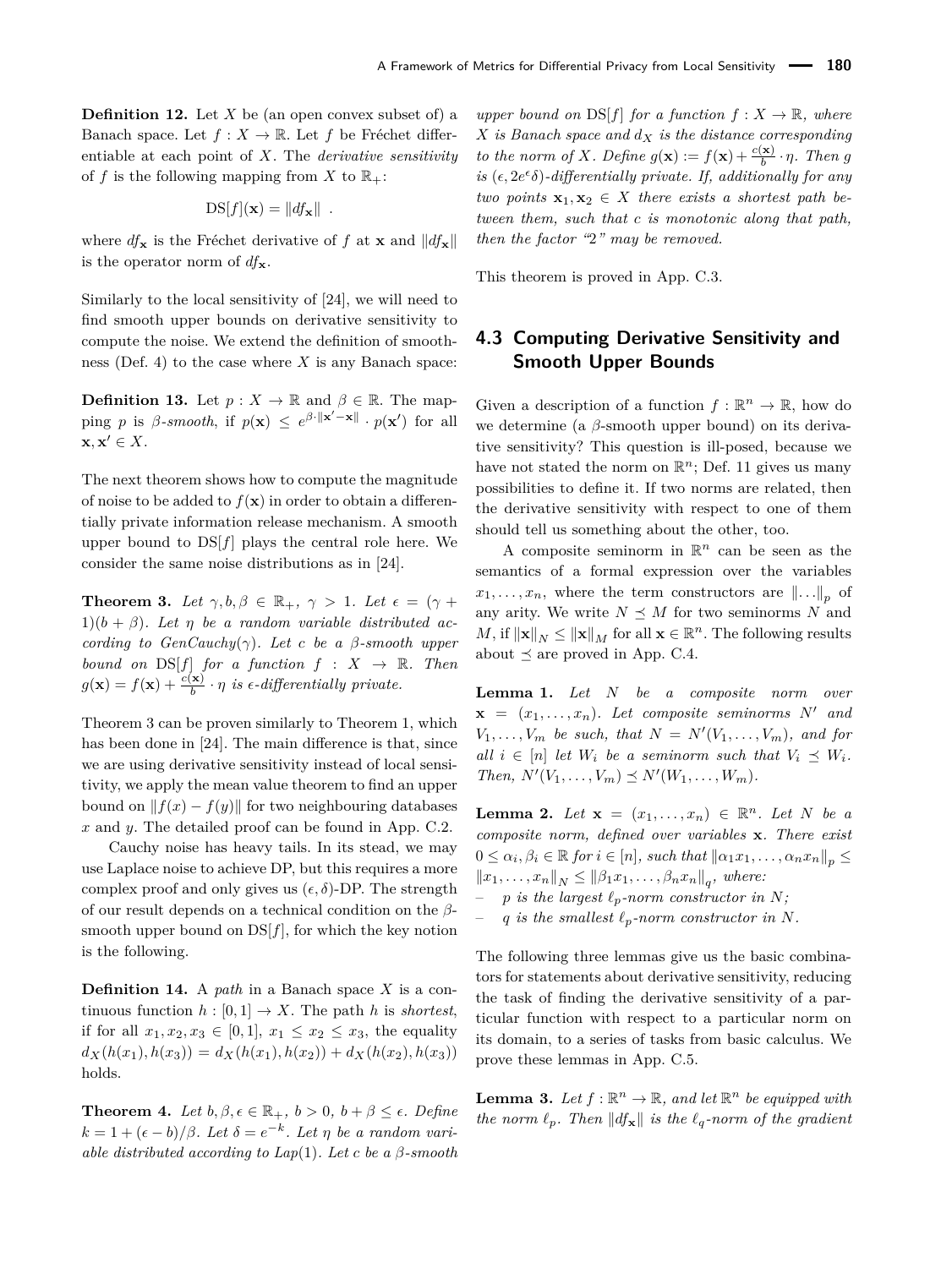*vector*  $\nabla f(\mathbf{x})$ *, where*  $q = \frac{p}{p-1}$  (if  $p = 1$  then  $q = \infty$  and vice versa*).*

The  $\ell_q$ -norm is the *dual norm* of the  $\ell_p$ -norm; we denote  $q$  by dual( $p$ ).

<span id="page-6-0"></span>**Lemma 4.** Let  $f : \mathbb{R}^n \to \mathbb{R}$  have the derivative sensi*tivity g with respect to the norm N. Let a* · *N denote the scaling of the output of the norm*  $N$  *by*  $a \in \mathbb{R}_+$ *. Then f has the derivative sensitivity*  $q/a$  *with respect to*  $a \cdot N$ *.* 

<span id="page-6-3"></span>**Lemma 5.** *(a)* Let  $(V_1, \|\cdot\|_{V_1})$  and  $(V_2, \|\cdot\|_{V_2})$  be Ba*nach spaces. Let*  $V = V_1 \times V_2$ *. Let for all*  $(v_1, v_2) \in V$ *,* 

$$
||(v_1, v_2)||_V = ||(||v_1||_{V_1}, ||v_2||_{V_2})||_p
$$

*Then*  $(V, \|\cdot\|_V)$  *is a Banach space.* 

*(b)* Suppose furthermore that a function  $f: V \to \mathbb{R}$ *is differentiable at each point of*  $V$ *. Fix a point*  $v =$  $(v_1, v_2) \in V$ . Let  $g: V_1 \rightarrow \mathbb{R}$  be such that  $g(x_1) =$ *f*(*x*<sub>1</sub>*, v*<sub>2</sub>) *and h* :  $V_2 \to \mathbb{R}$  *be such that*  $h(x_2) = f(v_1, x_2)$ *. Let*  $c_1 = DS[g](v_1)$  *and*  $c_2 = DS[h](v_2)$ *. Then*  $DS[f](v) =$  $||(c_1, c_2)||_{\text{dual}(p)}$ .

These lemmas reduce the computation of the derivative sensitivity of a function to the computation of certain partial derivatives. We note that while the computation of the local sensitivity of a mapping may have a high computational complexity [\[24\]](#page-17-0), the continuity of our functions ensures that the computation of the derivatives falls into the polynomial complexity class under some mild conditions [\[21\]](#page-16-18).

*Example.* Consider computing differentially privately the time that a ship takes to reach the port. This time can be expressed as

$$
f(x, y, v) = \frac{\|x, y\|_2}{v}, \ f: \mathbb{R}^3 \to \mathbb{R}
$$

where  $(x, y)$  are the coordinates of the ship (with the port at  $(0,0)$  and  $v$  is the speed of the ship. When thinking about sensitivity of the information, and expressing it in terms of the change to the variables *x, y, v*, we consider the distance between geographic locations to be the Euclidean distance, and the distance between speeds to be their arithmetic difference. We are interested in hiding both the location and the speed, and would like to combine the distances by adding them up, i.e. a change in both the location and speed is considered a greater change than only one of these two changes. As the change in location and change in speed are measured in different units, and may have different significance, we add scalings to these two norms. Hence we want to compute the sensitivity of *f* with respect to the norm  $\|a \cdot \|x, y\|_2, b \cdot \|v\|_1\|_1$ . Here  $a, b \in \mathbb{R}_+$  are scalings.

Let  $f^v(x, y) = f^{x, v}(y) = f^{y, v}(x) = f^{x, y}(v) =$  $f(x, y, v)$ , where the *f*-s with superscripts are considered functions with less arguments; the superscripts are interpreted as parameters instead.

The partial derivatives of *f* (as well as *f*-s with superscripts) are

<span id="page-6-2"></span>
$$
\frac{\partial f}{\partial x} = \frac{\partial f^v}{\partial x} = \frac{df^{y,v}}{dx} = \frac{x}{v\sqrt{x^2 + y^2}}
$$

$$
\frac{\partial f}{\partial y} = \frac{\partial f^v}{\partial y} = \frac{df^{x,v}}{dy} = \frac{y}{v\sqrt{x^2 + y^2}}
$$

$$
\frac{\partial f}{\partial v} = \frac{df^{x,y}}{dv} = -\frac{\sqrt{x^2 + y^2}}{v^2}
$$
(2)

By Lemma. [3,](#page-5-1) the absolute values of these derivatives are the derivative sensitivities of  $f^{y,v}$ ,  $f^{x,v}$  and  $f^{x,y}$ , respectively. Also by Lemma. [3,](#page-5-1) the derivative sensitivity of  $f^v$  with respect to the  $\ell_2$ -norm  $\|x, y\|_2$  is

<span id="page-6-1"></span>
$$
DS[f^v](x, y) = ||(DS[f^{y,v}](x), DS[f^{x,v}](y))||_2 = \frac{\sqrt{2}}{|v|}.
$$
\n(3)

By Lemma. [4,](#page-6-0) we have to divide [\(3\)](#page-6-1) and [\(2\)](#page-6-2) by respectively *a* and *b*, in order to obtain the derivative sensitivities of  $f^v$  and  $f^{x,y}$  with respect to the scaled norms  $a \cdot ||x, y||_2$  and  $b \cdot ||y||_1$ . Finally, we use Lemma [5](#page-6-3) to obtain the derivative sensitivity of *f*:

$$
DS[f](x, y, v) = ||(DS[fv](x, y), DS[fx,y](v))||_{\infty} =
$$
  
max{ $\sqrt{2}/(a|v|), \sqrt{x^2 + y^2}/(bv^2)$ } .  $\blacksquare$  (4)

In this example, we have used the  $\ell_1$  norm to compare speeds. This is perhaps not the most useful measure, because it states that the difference between speeds "1" and "2" is the same as between the speeds "101" and "102", although the first change would affect the arrival time greatly, and the second, not so much. A more reasonable approach is to apply the norm not to the speed *v* itself, but to something derived from it. One reasonable choice seems to be  $1/v$ . In this way, a multiplicative change in speed would correspond to a multiplicative change in the arrival time. An even better way to define the norm on speeds is to apply the  $\ell_1$ norm to ln *v*. We explore this variant below.

To achieve differential privacy, we need to find a smooth upper bound on the derivative sensitivity. We have combining lemmas for deriving the smoothness properties of functions from Banach spaces, and their derivative sensitivities. The following lemma, proved in App. [C.6,](#page-30-0) gives an alternative definition of *β*smoothness. It is easier to use, and implies Def. [13.](#page-5-2)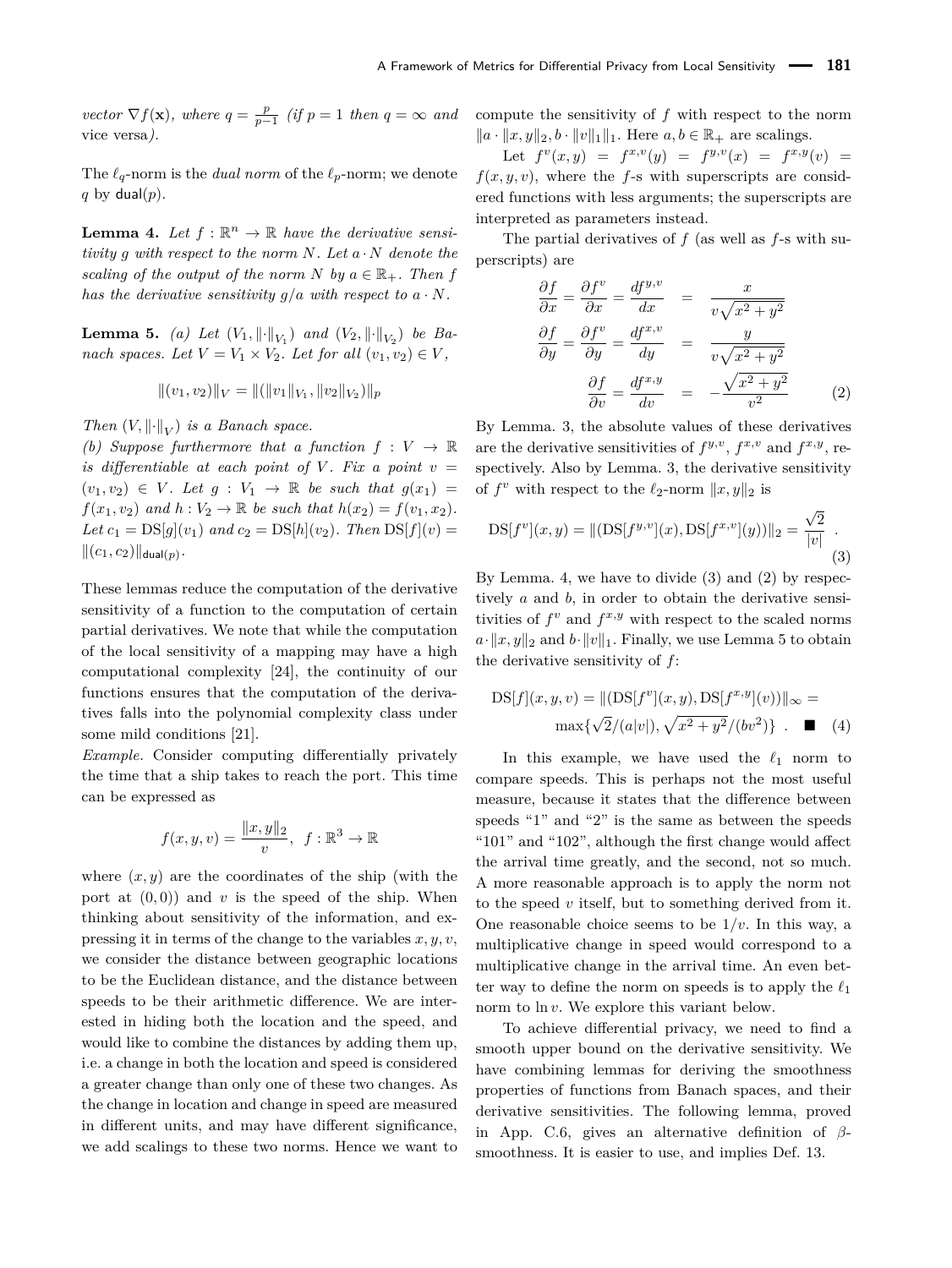<span id="page-7-0"></span>**Lemma 6.** *Let X be a Banach space. If* DS[*f*] *exists*  $\mathcal{F}$  *then*  $f: X \to \mathbb{R}$  *is*  $\beta$ -smooth if  $\frac{\text{DS}[f](x)}{|f(x)|} \leq \beta$  for all *x* ∈ *X.*

As a particular instance of Lemma [6,](#page-7-0) a differentiable function  $f : \mathbb{R} \to \mathbb{R}$  is  $\beta$ -smooth if  $\left| \frac{f'(x)}{f(x)} \right|$  $\left|\frac{f'(x)}{f(x)}\right| \leq \beta.$ 

The following three lemmas describe the different possibilities for computing *β*-smooth upper bounds for composite functions. They are proved in App. [C.7.](#page-30-1)

<span id="page-7-1"></span>**Lemma 7.** *Let*  $f(x) : \mathbb{R} \to \mathbb{R}$  *be*  $\beta_f$ *-smooth, and let*  $g(x): \mathbb{R} \to \mathbb{R}$  *be*  $\beta_q$ *-smooth.* 

- *1. If*  $f(x)$ ,  $g(x) > 0$ , then  $f(x) + g(x)$  *is* max( $\beta_f$ ,  $\beta_g$ ) *smooth;*
- 2.  $f(x) \cdot g(x)$  *is*  $\beta_f + \beta_g$ -smooth;
- *3.*  $f(x) / g(x)$  *is*  $\beta_f + \beta_g$ *-smooth.*

<span id="page-7-2"></span>**Lemma 8.** *Let*  $X_i$  *for*  $i \in \{1, \ldots, n\}$  *be Banach spaces, and let*  $X = \prod_{i=1}^{n} X_i$ *. Let*  $f_i : X_i \rightarrow \mathbb{R}$  *be*  $\beta_i$ *smooth. Then,*  $f(x_1, ..., x_n) = ||f_1(x_1), ..., f_n(x_n)||_p$  *is*  $\|(\beta_i)_{i=1}^n\|_p$ -smooth as well as  $\max_{i=1}^n (\beta_i)$ -smooth, where *the norm of X is the*  $\ell_{\text{dual}(p)}$ -combination of the norms *of all*  $X_i$ *.* 

In general, the smoothness is worse if the variables of different  $f_i$  are not disjoint, as shown in the next lemma.

<span id="page-7-3"></span>**Lemma 9.** *Let*  $X_i$  *for*  $i \in \{1, \ldots, n\}$  *be Banach spaces,*  $X = \prod_{i=1}^{n} X_i$ . Let  $f_i: X \to \mathbb{R}$  be  $\beta_i^j$ -smooth for  $X_j$ . *Let*  $x = (x_1, \ldots, x_n)$ *. Then,*  $f(x) = ||f_1(x), \ldots, f_n(x)||_p$  $\int \sin \left( \max_j \beta_i^j \right)_{i=1}^n \right]_p$ -smooth.

*Example.* Extending the previous example, let us find a smooth upper bound for the derivative sensitivity of the function expressing the time it takes for some ship (out of *n*) to reach the port at the coordinates  $(0,0)$ . This 3*n*-variable function is

$$
f(x_1, y_1, v_1, \ldots, x_n, y_n, v_n) = \min_{i=1}^n \frac{\|x_i, y_i\|_2}{v_i}.
$$

Note that  $v_i$  is in the power  $-1$  and we do not know how to find the smooth derivative sensitivity of the function  $f_{v,i}(v_i) = v_i^{-1}$  (we only know how to do it for power functions with exponent  $\geq 1$ ). Let us define  $w_i = \zeta \ln v_i$ . The coefficient  $\zeta$  is used to control the distance by which the whole input vector changes if  $\ln v_i$  is changed by 1. Similarly, we add a coefficient to the geographical coordinates:  $s_i = \alpha x_i, t_i = \alpha y_i$ . The ratio between  $\zeta$  and  $\alpha$ shows how much the privacy of the speed is valued compared to privacy of the geographic coordinates, *relative to each other.* The smaller  $\zeta/\alpha$  is, the *more* we value the privacy of the speed.

We consider  $(s_1, t_1, w_1, \ldots, s_n, t_n, w_n)$  as an element of the Banach space  $(\mathbb{R}^{3n}, \| \|)$  where

$$
||(s_1, t_1, w_1, \dots, s_n, t_n, w_n)|| =
$$
  
 
$$
||(||(||(s_1, t_1)||_2, w_1)||_1, \dots, ||(||(s_n, t_n)||_2, w_n)||_1)||_p
$$

Then  $v_i = e^{w_i/\zeta}, x_i = \frac{s_i}{\alpha}, y_i = \frac{t_i}{\alpha}$  and

$$
g(s_1, t_1, w_1, \dots, s_n, t_n, w_n) = \frac{1}{\alpha} \min_{i=1}^n \frac{\|s_i, t_i\|_2}{e^{w_i/\zeta}}
$$

Now the derivative sensitivity of  $g_{w,i}(w_i) = e^{-w_i/\zeta}$  is

$$
DS[g_{w,i}](w_i) = \frac{1}{\zeta}e^{-w_i/\zeta}
$$

which is  $\frac{1}{\zeta}$ -smooth. The function  $g_{w,i}$  itself is also  $\frac{1}{\zeta}$ -smooth. The derivative sensitivity of  $g_{st,i}(s_i, t_i)$  $||s_i, t_i||_2$  in  $(\mathbb{R}^2, \ell_2)$  is

$$
DS[g_{st,i}](s_i, t_i) = 1
$$

which is *β*-smooth for all *β*. The function  $g_{st,i}$  is  $\frac{1}{\zeta}$ smooth if  $\frac{1}{\|s_i,t_i\|_2} \leq \frac{1}{\zeta}$ , i.e. if  $\|s_i,t_i\|_2 \geq \zeta$ . A  $\frac{1}{\zeta}$ -smooth upper bound on *gst,i* is

$$
\hat{g}_{st,i}(s_i, t_i) = \begin{cases} \|s_i, t_i\|_2 & \text{if } \|s_i, t_i\|_2 \ge \zeta \\ \zeta e^{\frac{\|s_i, t_i\|_2}{\zeta} - 1} & \text{otherwise} \end{cases}
$$

An upper bound on the derivative sensitivity of  $g_i(s_i, t_i, w_i) = \frac{\|s_i, t_i\|_2}{e^{w_i/\zeta}}$  is  $c_{g_i}(s_i, t_i, w_i) =$ 

$$
\|(\text{DS}[g_{st,i}](s_i, t_i) \cdot g_{w,i}(w_i), \text{DS}[g_{w,i}](w_i) \cdot \hat{g}_{st,i}(s_i, t_i))\|_{\infty}
$$
  
= 
$$
\left\| \left( 1 \cdot e^{-w_i/\zeta}, \frac{1}{\zeta} e^{-w_i/\zeta} \cdot \hat{g}_{st,i}(s_i, t_i) \right) \right\|_{\infty}
$$
  
= 
$$
\frac{\max\left( 1, \frac{\hat{g}_{st,i}(s_i, t_i)}{\zeta} \right)}{e^{w_i/\zeta}},
$$

and it is  $\frac{1}{\zeta}$ -smooth because  $DS[g_{w,i}](w_i)$ ,  $DS[g_{st,i}]$ ,  $g_{w,i}(w_i)$ , and  $\hat{g}_{st,i}(s_i, t_i)$ ) are  $\frac{1}{\zeta}$ -smooth.

A  $\frac{1}{\zeta}$ -smooth upper bound on DS[g] is

$$
c(u) = \frac{\max_i c_{g_i}(s_i, t_i, w_i)}{\alpha} = \frac{1}{\alpha} \max_i \frac{\max\left(1, \frac{\hat{g}_{st,i}(s_i, t_i)}{\zeta}\right)}{e^{w_i/\zeta}}
$$

where  $u = (s_1, t_1, w_1, \ldots, s_n, t_n, w_n)$ .

Now we can use Theorem [3](#page-5-0) to compute an  $\epsilon$ differentially private version of *g*:

$$
h(u) = g(u) + \frac{c(u)}{b} \cdot \eta
$$

$$
\epsilon = (\gamma + 1)(b + \frac{1}{\zeta})
$$

$$
\gamma > 1, b > 0, \eta \sim GenCauchy(\gamma)
$$

To compute an  $\epsilon$ -differentially private version of  $f$ , we first transform  $(x_1, y_1, v_1, \ldots, x_n, y_n, v_n)$  into *u* and then compute  $h(u)$ .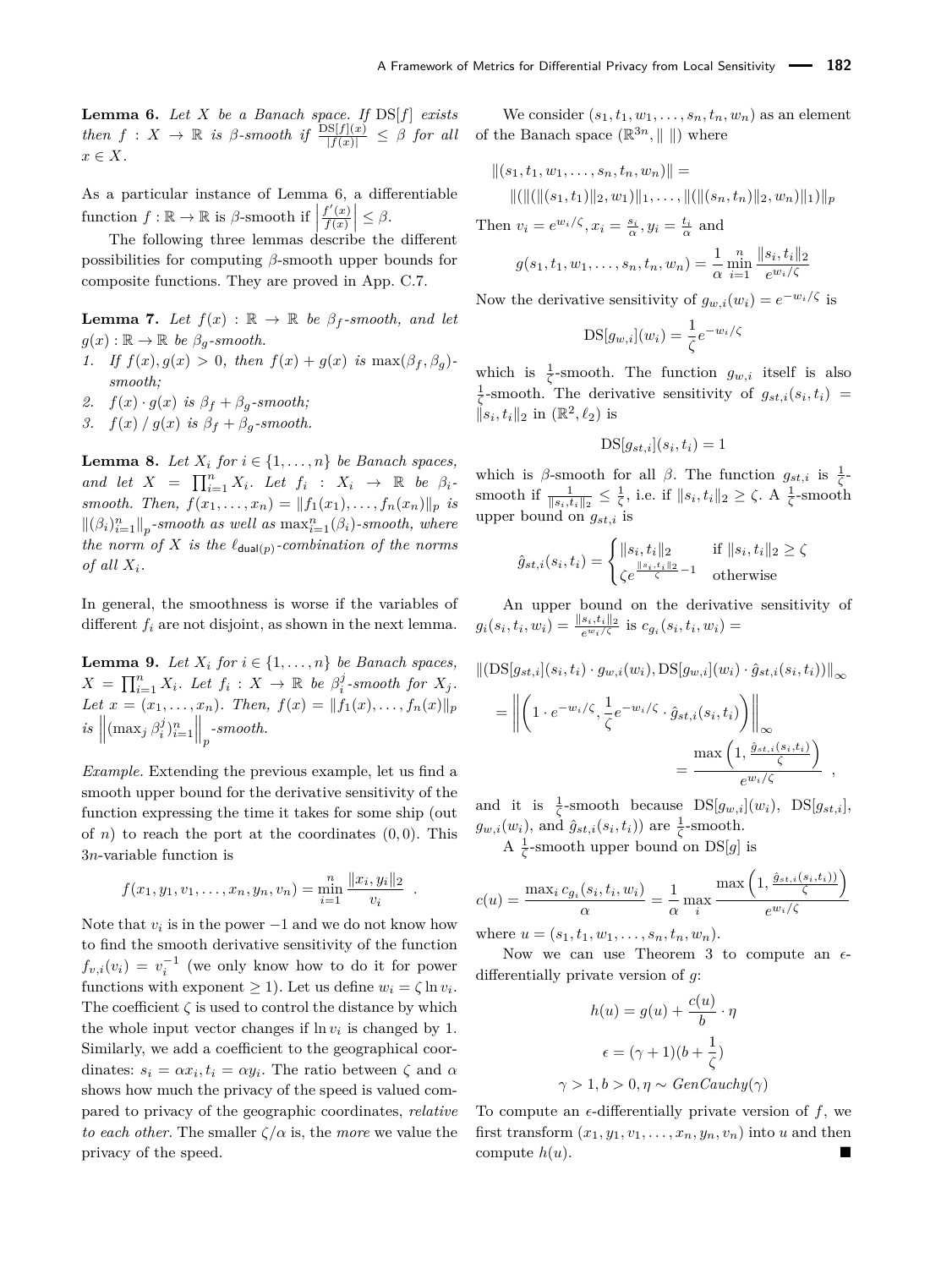<span id="page-8-1"></span>

| <b>Continuous function</b>     | Approximated condition | name    |
|--------------------------------|------------------------|---------|
| $\alpha x$<br>$e^{\alpha x}+1$ | x > 0                  | sigmoid |
| $e^{-\alpha x} + e^{\alpha x}$ | $x=0$                  | tauoid  |

**Table 1.** Continuous approximations of step functions

# <span id="page-8-0"></span>**5 Application to SQL Queries**

In this section, we describe how the theory of Sec. [4](#page-4-3) can be applied to SQL queries, computing the smooth upper bounds of their derivative sensitivities, such that an appropriate amount of noise may be added to turn them differentially private. Our theory deals with functions that return a numeric value, so the query should return a single output. We consider queries of the form

# SELECT *aggr expr* FROM t1 AS s1,...,tn AS sn WHERE *condition ,*

where:

- *expr* is an expression over table columns, computed as a continuous function.
- *condition* is a boolean expression over predicates  $P(x) \in \{x < 0, x = 0\}$ , where *x* is an expression of the same form as *expr*. Since all functions have to be continuous, these predicates are computed using continuous approximations to the step functions, listed in Table. [1.](#page-8-1)
- *aggr* is one of the operations SUM, COUNT, MIN, MAX.

GROUP BY queries can be simulated by generating for each group a separate query, with a filter selecting that particular group. Hence, we can group either by a public or a discrete attribute to get a finite number of groups. We do not support DISTINCT queries, as we do not know how to efficiently continuously approximate a function that removes repeating elements from a list of arguments.

Let our database have *n* tables. Let  $R_i$  be the Banach space of the potential values of rows for the *i*th table, and  $n_i$  the number of rows in this table. Let  $T_i = R_i^{n_i}$  and  $D = T_1 \times \cdots \times T_n$ . Starting from the norms on  $R_i$ , and applying  $\ell_p$ -norms, define a norm for *D*.

# **5.1 Derivative Sensitivity of Queries with Respect to a Component**

Our ultimate goal is to enforce differential privacy w.r.t. a certain *component* of a database. A component is a rectangular subset of cells in a table, given by the subsets of columns and rows, into which they belong. The set of all (sensitive) entries is a vector over  $\mathbb{R}^m$ . The possible vectors of sensitive entries together with the norm forms a Banach space. As next we describe, how the SQL query is converted into a function from  $\mathbb{R}^m$  to R. In Sec. [5.2](#page-9-1) and [5.3](#page-9-0) we explain, how we compute a smooth upper bound of the derivative sensitivity of this function.

#### **5.1.1 Query without a Filter**

To make a query on the database, we want to join those *n* tables. Consider an input  $(t_1, \ldots, t_n) \in D$ . Let us first consider the cross product  $t = t_1 \times \cdots \times t_n$ , i.e. joining without any filters. First, let us assume that the *n* joined tables are distinct, i.e. no table is used more than once. Each row of the cross product is an element of  $R =$  $R_1 \times \cdots \times R_n$ , thus *t* is an element of  $T = R^{n_1 \cdots n_n}$ .

The query contains an aggregating function  $f: T \rightarrow$ R. All non-sensitive entries of the data tables are treated as constants. Suppose we want to compute the sensitivity of *f* w.r.t. a subset *s* of rows of *t<sup>i</sup>* . Then the subset of rows of the cross product, filtered through *s*, is  $t_s = t_1 \times \cdots \times t_{i-1} \times s \times t_{i+1} \times \cdots \times t_n$ . Each row in  $t_s$ is depends from exactly one row in *s*.

Let  $s = r_1, \ldots, r_k$  and let  $t_s = \bigcup_{j=1}^k t_{r_j}$  where  $t_{r_j}$ is the subset of rows that depend from the row  $r_j$ . The sets of rows  $t_{r_j}$  are disjoint. Let  $t_{r_j} = \{u_{j1}, \ldots, u_{j m_j}\}.$ For each row  $u_{jk}$ , we select the same (semi)norm as the norm for the row  $r_j$ , with the additional columns not contributing to the norm. The norm for  $t_{r_j}$  is computed by combining the norms for  $u_{j1}, \ldots, u_{jm_j}$  using  $\ell_{\infty}$ -norm. The norm for  $t_s$  is then computed by combining the norms for  $t_{r_i}$  using the norm that combined the norms of the rows of  $t_i$ , i.e.  $\ell_{p_i}$ .

#### <span id="page-8-2"></span>**5.1.2 Query with a Filter**

A filter that *does not depend* on sensitive data can be applied directly to the cross product of the input tables, and we may then proceed with the query without a filter. A filter that *does depend* on sensitive data is treated as a part of the query. We treat this filter as a continuous function, applied in such a way that the discarded rows would be ignored by the aggregating function. We combine sigmoids and tauoids to obtain the approximated value of the indicator  $\sigma(x_i) \in \{0,1\}$ , denoting whether the row  $x_i$  satisfies the filter.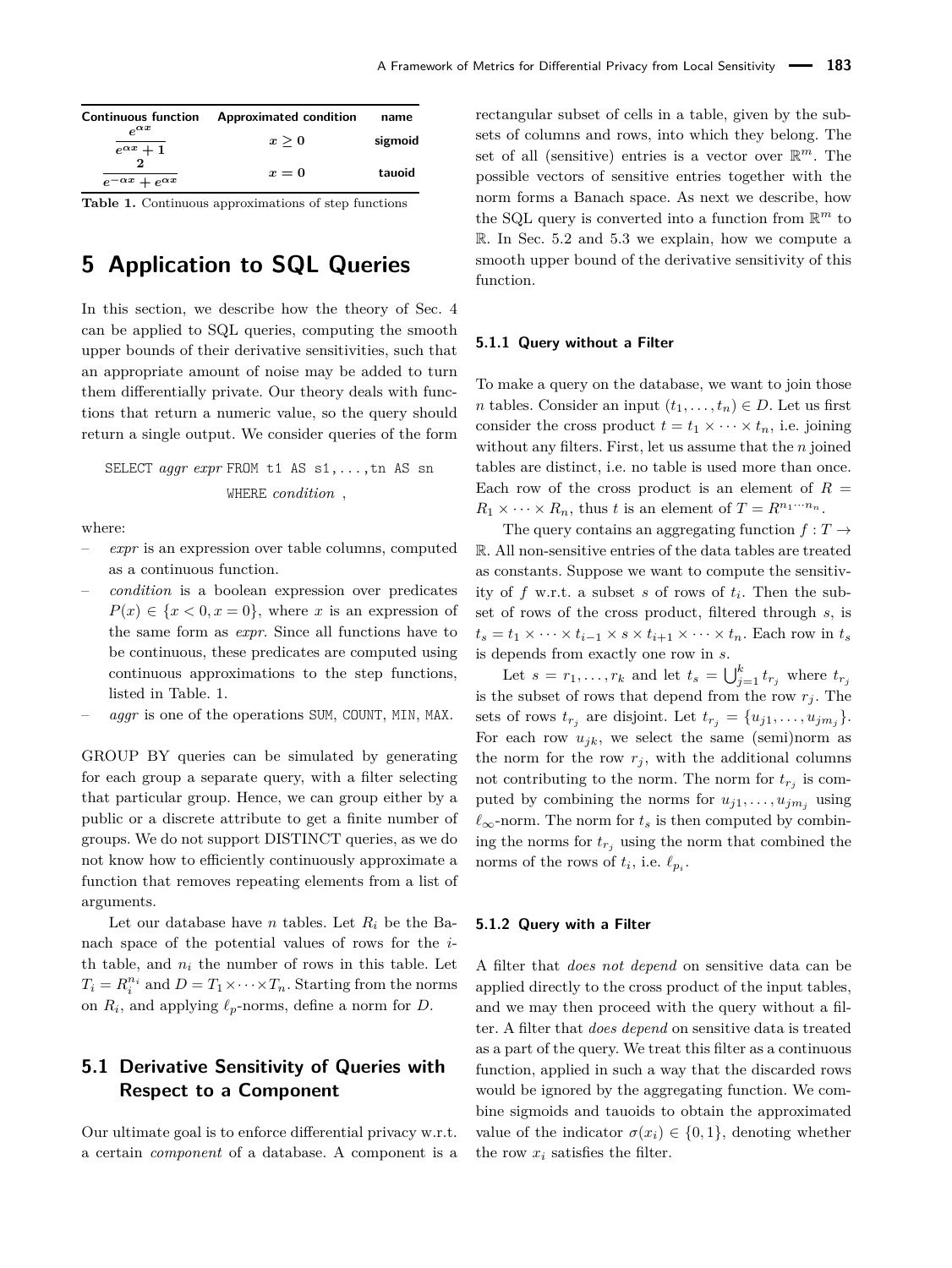Hence, if the filter depends on sensitive data, we have the following set-up:

- There is a set of rows  $\{x_1, \ldots, x_m\}$ .
- There is a function  $f_i$  applied to the row  $x_i$ , returning a real number. For different rows, this function may be different, e.g. it may be determined by the public cells of the row.
- There is a filtering function  $\sigma_i$  applied to the row  $x_i$ . It returns a real number. It approximates a boolean condition, i.e. its values are mostly near 0 and 1.
- There is an aggregation function applied to a subset of the values  $f_1(x_1), \ldots, f_m(x_m)$ . Only such  $i \in$  $\{1, \ldots, m\}$  are selected, where the condition holds.

To convert the SQL query into a continuous function, the functions  $f_i$  and  $\sigma_i$  are combined as follows, depending on the aggregation function:

- SUM. The values 0 do not affect the sum, hence we compute the result as  $\sum_{i=1}^{m} f_i(x_i) \cdot \sigma_i(x_i)$ .
- COUNT: The values of  $f_i$  do not affect the result. We compute the result as  $\sum_{i=1}^{m} \sigma(x_i)$ , counting all entries for which  $\sigma_i(x_i) = 1$ . The sensitivity of such query only depends on the sensitivity of  $\sigma$ .
- MIN, MAX: If  $\sigma_i(x_i)$  is 0, then we need to replace the actual value  $f_i(x_i)$  with some large [resp. small] value that would not affect the result of MIN [resp. MAX]. Our conversion of the SQL query proceeds by first defining  $\Delta := \text{MAX}(f(x_1), \ldots, f(x_n))$  –  $MIN(f(x_1), \ldots, f(x_n))$ , and then computing the result by applying MIN to the values  $f_i(x_i) + (1 \sigma_i(x_i)$ ) ·  $\Delta$ . MAX is computed similarly, changing the first " $+$ " into a " $-$ ".

If we know that the compared values are integers and hence  $d(x, x') \geq 1$  for  $x \neq x'$ , we can do better than using sigmoids or tauoids from Table [1,](#page-8-1) defining precise functions:

- $x > y \iff \min(1, \max(0, x y)).$
- $x = y \iff 1 \min(1, \max(0, |x y|)).$

An advantage of these functions is that they do not lose precision due to addition and multiplication.

For real numbers, we may bound the precision and assume e.g. that  $d(x, x') \geq 1/k$  for some  $k \geq 1$ , which allows to use similar functions. The sensitivity of such comparisons will be *k* times larger than for integers.

#### <span id="page-9-1"></span>**5.2 Inferring Derivative Sensitivities**

Previously we saw, how to convert an SQL query into a continuous function from  $\mathbb{R}^m$  to  $\mathbb{R}$ , where each variable refers to the contents of a particular cell in a table of the database. Using the lemmas in Sec. [4.3,](#page-5-3) we can compute smooth upper bounds to their derivative sensitivities. The results given there can be specified to the concrete computation steps arising in the conversions of SQL queries. These specifications are given below; they are used to convert a SQL query to another query that computes the smooth upper bound of the derivative sensitivity of the original query. Examples of the whole conversion workflow can be seen in App. [B,](#page-17-4) where the database schema is described in App. [B.1,](#page-17-5) the privacy-sensitive parts of the database in App. [B.2,](#page-18-0) the considered SQL queries in App. [B.3,](#page-18-1) and, finally, the conversion results in App. [B.5.](#page-21-0) These conversion results include both the conversion of the original query to a query with smooth semantics, and the query that computes an upper bound on the derivative sensitivity.

Let the write-up  $DS[f] \leq_N h \sim \beta$  mean that *h* is a *β*-smooth upper bound on the derivative sensitivity of *f*, according to the norm  $\|\cdot\|_N$  on the domain of *f*. For compositions, we also need the upper bounds for the (absolute values of) functions *f* themselves; let  $f \sim_N \beta$ denote that *f* is *β*-smooth, and  $f \leq g \sim_N \beta$  denote that *g* is a *β*-smooth upper bound of  $|f|$ , again according to the norm  $\|\cdot\|_N$  on the domain of *f*. Table [2](#page-10-0) lists the smooth upper bounds of some simple uni- and multivariate functions and their derivative sensitivities (using absolute value as the norm on R). These upper bounds are proved in App. [C.8.](#page-31-0) For composite functions, the rules for computing the *β*-smooth upper bounds are given in Fig. [1.](#page-10-1) This summarizes the statements of lemmas of Sec. [4.3,](#page-5-3) which are proven in App. [C.9.](#page-32-0)

### <span id="page-9-0"></span>**5.3 Query Norm vs Database Norm**

The facts and rules in Table [2](#page-10-0) and Fig. [1](#page-10-1) are in principle sufficient to compute the smooth upper bounds of derivative sensitivity of functions resulting from SQL queries with respect to *all* composite norms. Still, when we naïvely apply them, we end up finding the sensitivity for a particular norm that is somehow "natural" for the function. In practice, it may happen that we actually need sensitivity w.r.t. some different norm, because the data owner specified so. For example, we know how to compute the sensitivity w.r.t. the norm  $||x_1, x_2||_1$ , but are interested in differential privacy w.r.t.  $||x_1, x_2||_2$ .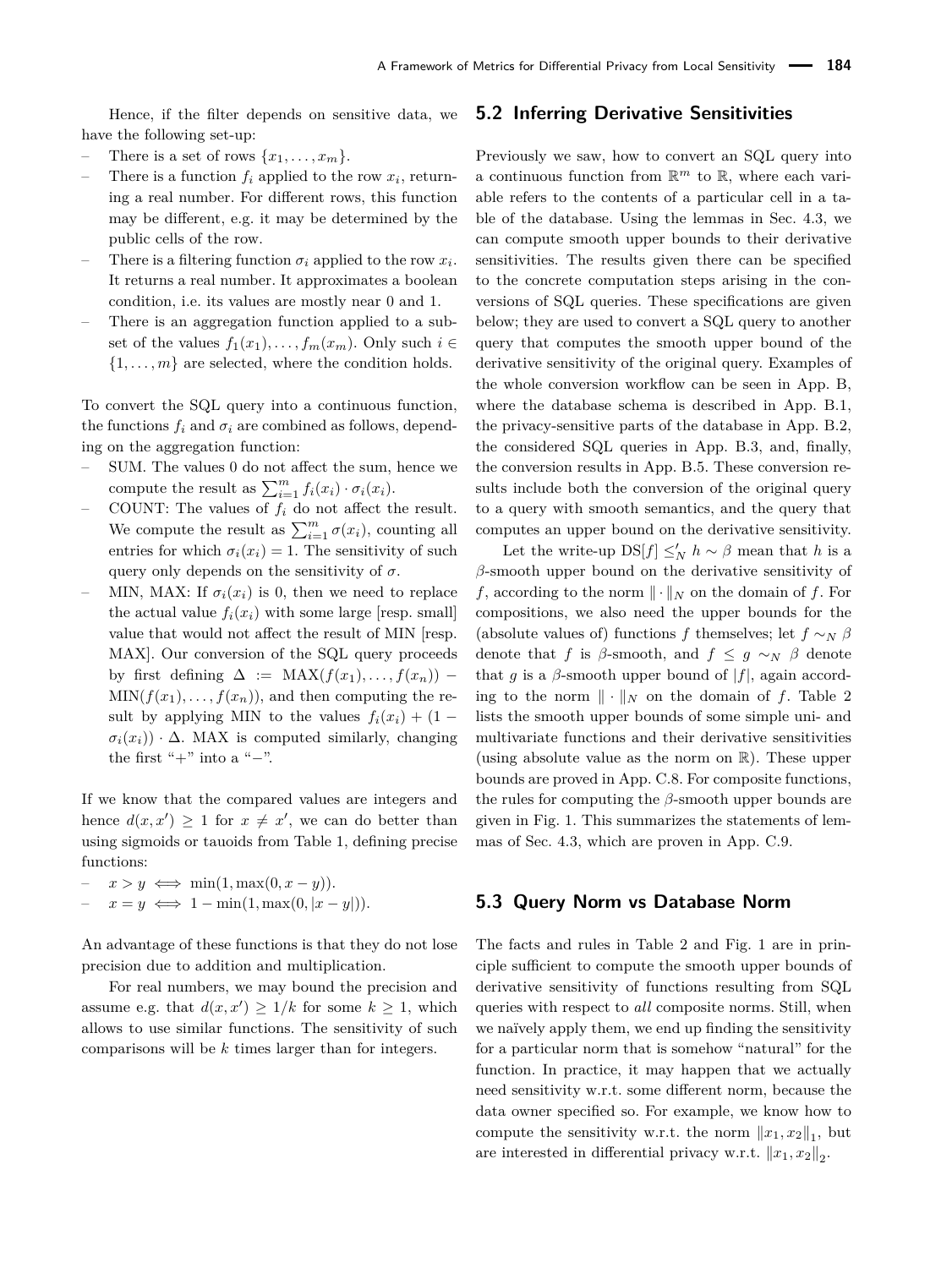<span id="page-10-1"></span>
$$
\frac{\forall i: DS[f_i] \leq'_N h_i \sim \beta}{DS[\sum_i c_i f_i] \leq'_N \sum_i c_i h_i \sim \beta} (+D)
$$
  
\n
$$
\frac{\forall i: f_i \leq g_i \sim_N \beta}{\sum_i c_i f_i \leq \sum_i c_i g_i \sim_N \beta} (+S)
$$
  
\n
$$
\frac{f_i \leq g_i \sim_N \beta_i}{f_1 \cdot f_2 \leq g_1 \cdot g_2 \sim_N \beta_1 + \beta_2} (*)
$$
  
\n
$$
\frac{f_i \leq g_i \sim_{N_i} \beta \quad \text{vars}(f_1) \perp \text{vars}(f_2)}{f_1 \cdot f_2 \leq g_1 \cdot g_2 \sim_{N_1 + N_2} \beta} (*)
$$
  
\n
$$
\frac{DS[f] \leq'_N g \sim \beta \quad N \leq M}{DS[f] \leq'_M g \sim \beta} (\leq D)
$$
  
\n
$$
\frac{f \sim_N \beta}{f \sim_{a \cdot N} \beta/a} (N_S)
$$
  
\n
$$
\frac{f_2 \sim_{|\cdot|} \beta \quad \forall \mathbf{x}: DS[f_1](\mathbf{x}) \leq B}{f_2 \circ f_1 \sim_N \beta B} (0_S)
$$

$$
\frac{\text{DS}[f_i] \leq'_{N_i} h_i \sim \beta_i \quad \forall i, j : \text{vars}(N_i) \perp \text{vars}(N_j) \land f_i \cdot f_j \geq 0}{\text{DS}[\sum_{i=1}^k f_i] \leq'_{\ell_P(N_1, \ldots, N_k)} ||h_1, \ldots, h_k||_{\text{dual}(p)} \sim ||\beta_1, \ldots, \beta_k||_{\text{dual}(p)}} \quad (+\frac{1}{D})
$$
\n
$$
\frac{f_i \leq g_i \sim_N \beta_i \quad \text{DS}[f_i] \leq'_N h_i \sim \beta'_i}{\text{DS}[f_1 \cdot f_2] \leq'_N g_1 \cdot h_2 + g_2 \cdot h_1 \sim \max(\beta_1 + \beta'_2, \beta'_1 + \beta_2)} \quad (*)}
$$
\n
$$
\frac{f_i \leq g_i \sim_{N_i} \beta \quad \text{DS}[f_i] \leq'_{N_i} h_i \sim \beta \quad \text{vars}(N_1) \perp \text{vars}(N_2)}{\text{DS}[f_1 \cdot f_2] \leq'_{N_1 + N_2} g_1 \cdot h_2 + g_2 \cdot h_1 \sim \beta} \quad (*)
$$
\n
$$
\frac{\text{DS}[f] \leq'_N g \sim \beta \quad N \leq M}{\text{DS}[f] \leq'_M g \sim \beta} \quad (\preceq D)
$$
\n
$$
\frac{\text{DS}[f] \leq'_N g \sim \beta \quad \forall x : \bar{g}(x) = g(x)/a}{\text{DS}[f_1] \leq'_N h_1 \sim \beta_1 \quad \forall x : h_1(x) \leq B \quad f'_2 \sim_{|\cdot|} \beta_2} \quad (0_D)
$$
\n
$$
\frac{\text{DS}[f_1] \leq'_N h_1 \sim \beta_1 \quad \forall x : h_1(x) \leq B \quad f'_2 \sim_{|\cdot|} \beta_2}{} \quad (0_D)
$$
\n
$$
\frac{\text{DS}[f_1] \leq'_{N_1} h_i \sim \beta \quad \forall i, j : \text{vars}(N_i) \perp \text{vars}(N_j)}{\text{DS}[\min\{f_i, \ldots, f_k\}] \leq'_{\ell_P(N_1, \ldots, N_k)} \max\{h_1, \ldots, h_k\} \sim \beta} \quad
$$

**Fig. 1.** Upper bounds for composite functions

<span id="page-10-0"></span>

| $x^r$                                                                                                                                                        | $r\geq 1$<br>x > 0                                                                                     |                   | $f\leq g\sim_{ \cdot }\beta$<br>$x^r$ if $x \geq \frac{r}{\beta}$<br>$\int$ pw $_{\beta}^{r}(x)$ oth. | $\mathrm{DS}[f] \leq'_{ \cdot } h \sim \beta$<br>$r x^{r-1}$ if $x \geq \frac{r-1}{\beta}$<br>$\int r \cdot \mathsf{pw}_\beta^{r-1}(x)$ oth.                            |
|--------------------------------------------------------------------------------------------------------------------------------------------------------------|--------------------------------------------------------------------------------------------------------|-------------------|-------------------------------------------------------------------------------------------------------|-------------------------------------------------------------------------------------------------------------------------------------------------------------------------|
| f(x)                                                                                                                                                         | cond.s                                                                                                 |                   | $q$ , s.t.<br>$f\leq g\sim_{ \cdot }\beta$                                                            | $h$ , s.t.<br>$\mathrm{DS}[f] \leq'_{ \cdot } h \sim \beta$                                                                                                             |
| $e^{r\bar{x}}$<br>$\mathbf{c}$<br>$e^{\alpha x}$<br>$\sqrt{e^{\alpha x}+1}$<br>$\frac{e^{\alpha x}}{e^{\alpha x}+1}$<br>$2e^{\alpha x}$<br>$1+e^{2\alpha x}$ | $ r  \leq \beta$<br>$c\in\mathbb{R}$<br>$\beta \geq \alpha$<br>$\beta < \alpha$<br>$\beta \geq \alpha$ | $\mathbf{c}$<br>1 | $e^{r\bar{x}}$<br>$e^{\alpha x}$<br>$\sqrt{e^{\alpha x}+1}$<br>$2e^{\alpha x}$<br>$1 + e^{2\alpha x}$ | $ r e^{rx}$<br>0<br>$\alpha e^{\alpha x}$<br>$\frac{\frac{\alpha e}{(e^{\alpha x}+1)^2}}{\frac{\alpha e^{\beta x}}{(e^{\beta x}+1)^2}}$<br>$\overline{1+e^{2\alpha x}}$ |
| $f(\mathbf{x})$<br>$\ \mathbf{x}\ _{p}$                                                                                                                      | g, s.t. $f \leq g \sim_{\ell_p} \beta$<br>$r \left( \begin{array}{cc} r \end{array} \right)$           |                   | $  x  _p$ if $  x  _p \geq \frac{1}{\beta}$<br>$\mathsf{pw}_\beta^1(\ \mathrm{x}\ _p)$ oth.           | h, s.t. $DS[f] \leq_{\ell_n} h \sim \beta$<br>1                                                                                                                         |

Here  $\mathsf{pw}_{\beta}^r(x) = \left(\frac{r}{\beta}\right)^r \cdot e^{\beta x - r}$ 

**Table 2.** Upper bounds for uni- and multivariate functions

Let the *query norm* (denoted  $N_{qr}$ ) be the norm for which we *can* compute derivative sensitivity. Let the *database norm* (denoted *Ndb*) be the norm for which we *want to* compute derivative sensitivity.

If  $N_{qr} \leq N_{db}$ , then the rule  $(\leq_D)$  allows us to use the computed  $DS[f]$  for  $N_{qr}$  also with the norm  $N_{db}$ . But if  $N_{qr} \nleq N_{db}$ , then we cannot directly use the sensitivity w.r.t. *Nqr*.

According to rule  $(N_D)$ , if a the upper bound to the derivative sensitivity of the function  $f$  is  $\beta$ -smooth according to  $N_{qr}$ , then, its  $\frac{1}{\alpha}$ -times scaled version is  $\frac{\beta}{\alpha}$ smooth in according to the norm  $\alpha \cdot N_{qr}$  for any  $\alpha > 0$ .

We compute sensitivity w.r.t. such norm  $\alpha \cdot N_{qr}$ , that  $\alpha \cdot N_{qr} \preceq N_{db}$ . The sensitivity becomes  $\frac{\beta}{\alpha}$ -smooth instead of *β*-smooth, which affects the amount of noise required to achieve differential privacy.

We show that a suitable  $\alpha$  always exists for a composite norm (Def. [11\)](#page-4-2) if *Ndb* uses all the variables  $x_1, \ldots, x_n$ . This assumption is reasonable: any variable that  $N_{db}$  does not use is not treated as sensitive, so we may treat it as a constant when computing the sensitivity, reducing the total number of variables. We can find  $\alpha$  as follows.

1. Use Lemma [2](#page-5-4) to get  $a_i, b_i \geq 0$ ,  $p, q > 0$  satisfying the conditions  $||a_1x_1, \ldots, a_nx_n||_q \ge ||x_1, \ldots, x_n||_{N_{ar}}$ and  $||b_1x_1, \ldots, b_nx_n||_p \le ||x_1, \ldots, x_n||_{N_{db}}$ . We have  $a \cdot \|x_1, \ldots, x_n\|_p \geq \|a_1x_1, \ldots, a_nx_n\|_p$  for  $a =$  $\max_i a_i$ , and  $b \cdot ||x_1, \ldots, x_n||_p \leq ||b_1x_1, \ldots, b_nx_n||_p$ for  $b = \min_i b_i$ .

We get  $a \cdot ||x_1, \ldots, x_n||_p \ge ||x_1, \ldots, x_n||_{N_{qr}}$ . Since  $N_{db}$  uses all variables  $x_1, \ldots, x_n$ , we have  $b_i \neq 0$ for all *i*, and hence  $b \neq 0$ . This allows to write  $||x_1, \ldots, x_n||_p \leq \frac{1}{b} \cdot ||x_1, \ldots, x_n||_{N_{db}}.$ 

- 2. If  $p \leq q$ , we have  $a \cdot ||x_1, \ldots, x_n||_q \leq a \cdot ||x_1, \ldots, x_n||_p$ . If  $p > q$ , we can use equivalence of  $\ell_p$ -norms that gives us  $a \cdot ||x_1, \ldots, x_n||_q \leq n^{1/q-1/p} \cdot a \cdot ||x_1, \ldots, x_n||_p$ . Let  $c = (p \le q)$  ? 1 :  $n^{1/q-1/p}$ .
- 3. We have now come up with scalings *a*, *b*, *c* that satisfy  $c \cdot a \cdot ||x_1, \ldots, x_n||_p \ge ||x_1, \ldots, x_n||_{N_{qr}}$ , and  $||x_1, \ldots, x_n||_p \leq \frac{1}{b} \cdot ||x_1, \ldots, x_n||_{N_{db}}$ . Putting these inequalities together, we get  $c \cdot a \cdot \frac{1}{b} \cdot ||x_1, \ldots, x_n||_{N_{db}} \geq$  $||x_1, \ldots, x_n||_{N_{qr}}$ . By construction, we always have  $c > 0$ . It is possible that  $a = 0$  only in the case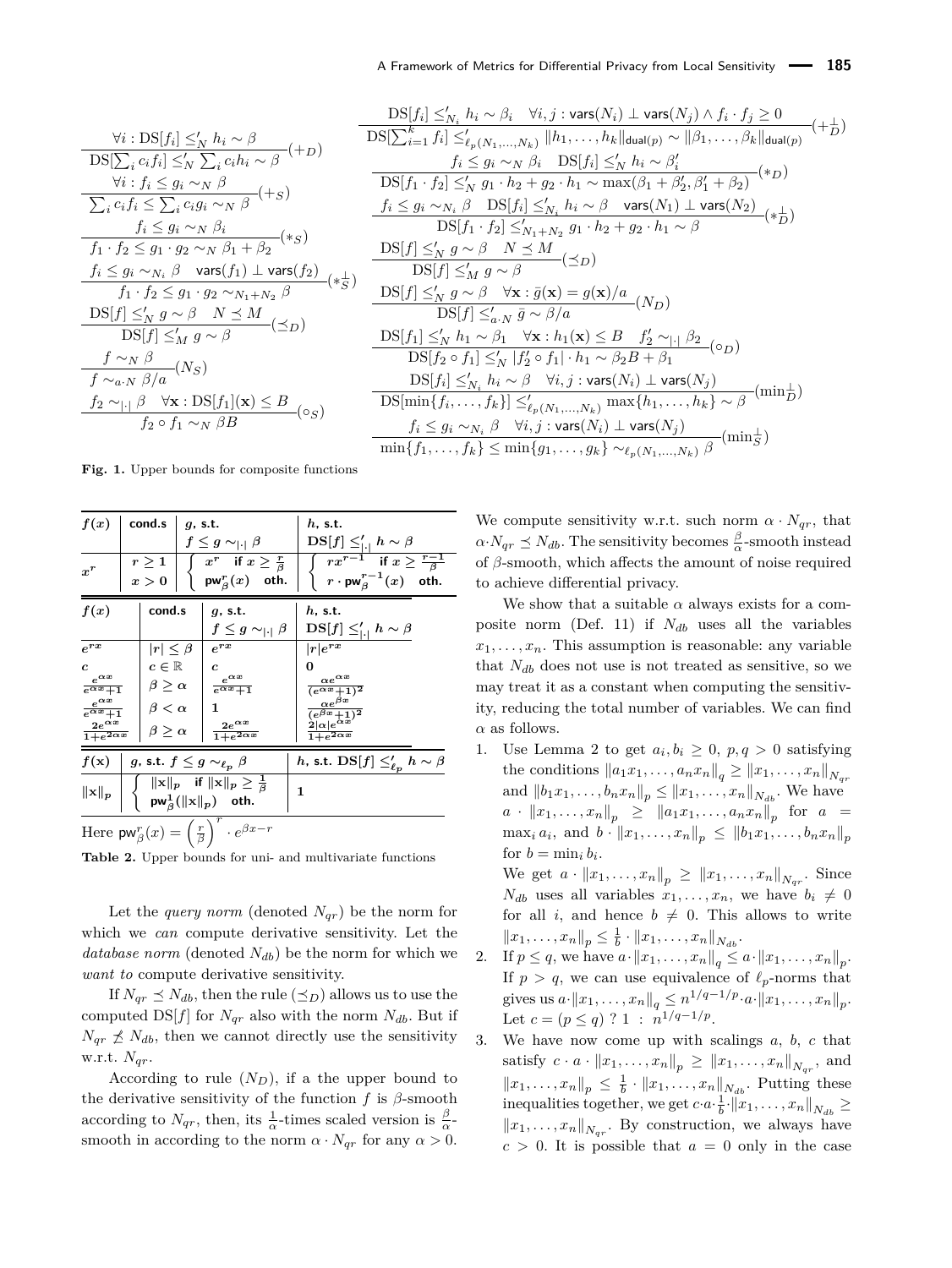if  $a_i = 0$  for all *i*, i.e. the query uses no sensitive variables, which is not the case. Take  $\alpha = \frac{b}{c \cdot a}$ .

If  $N_{qr} = N'(V_1, \ldots, V_m)$  and  $N_{db} = N'(W_1, \ldots, W_m)$  for some composite seminorms  $N'$ ,  $V_i$ ,  $W_i$ , then it suffices to apply the aforementioned procedure only to such  $i \in$  $[m]$ , where  $V_i \succeq W_i$ . Let  $\alpha_i$  be such, that  $\alpha_i \cdot V_i \preceq$ *W*<sub>*i*</sub>. By Lemma [1,](#page-5-5) we get  $N'(\alpha_1 \cdot V_1, \ldots, \alpha_m \cdot V_m) \preceq$  $N'(W_1, \ldots, W_m)$ . We can now take  $\alpha = \min_i \alpha_i$ .

# **6 Precision and Utility**

### **6.1 Choosing the Norm and**

In the standard definition of differential privacy, we are concealing an addition/removal of *one* table row. In a Banach space, the notion of *unit change* can be different. Even if we have decided on the set of sensitive rows and columns, it may be unclear whether/which scaling of norm variables is reasonable. For example, if we scale the norm by *a* and keep noise level the same, the  $\epsilon$  will increase proportionally to *a*, so we need to know which  $\epsilon$  is "good enough" to choose appropriate *a*. For this, we need to understand what the table attributes mean. For example, if the length is presented in meters, and we want to conceal a change in a kilometer, we scale the location norm by 0*.*001 to capture a larger change.

To give a better interpretation to  $\epsilon$ , we may relate it to other security definitions such as guessing probability advantage, as done e.g. in [\[22\]](#page-16-19). Adapting this approach to our metrics, we could answer questions like "how likely the attacker guesses that the location of an object is within X miles from the actual location".

Let  $X' \subseteq X$  be the subset of inputs for which we consider the attacker guess as successful (e.g. he guesses an object's location coordinates precisely enough). Let the posterior belief of the adversary (after seeing the output) be expressed by the probability distribution **Pr***post*[·]. Let the prior belief (before seeing the output) be  $\Pr_{\text{pre}}[\cdot]$ , and  $f_X$  the corresponding probability density function, i.e.  $\mathbf{Pr}_{pre}[X'] = \int_{X'} f_X(x) dx$ . We need an upper bound on  $\mathbf{Pr}_{post}[X'] = \mathbf{Pr}_{pre}[X' | y]$ , where *y* is the observed output. Let  $f_Y$  be the probability density function of noisy outputs. Using Bayesian inference,

$$
\mathbf{Pr}_{post}[X'] = \mathbf{Pr}_{pre}[X' \mid y] \le \frac{1}{1 + \frac{\int_{X'} f_Y(y|x) f_X(x) dx}{\int_{X'} f_Y(y|x') f_X(x') dx'}}
$$

for any  $X'' \subseteq X \setminus X'$ . Let  $X'' := \{x \mid r < d(x, x') \leq a\}$ for some  $a \in \mathbb{R}$  (e.g.  $a := \sup_{x \in X} d(x, x')$  if it exists). Differential privacy gives us  $\frac{\Pr[\mathcal{M}_q(x') \in Y]}{\Pr[\mathcal{M}_q(x) \in Y]} \le e^{\epsilon \cdot a}$  for all *Y*, and hence also  $\frac{f_Y(y|x')}{f_Y(y|x)} \leq e^{\epsilon \cdot a}$ . We get

$$
\mathbf{Pr}_{post}[X'] \le \frac{1}{1 + e^{-\epsilon a} \cdot \frac{\mathbf{Pr}_{pre}[X'']}{\mathbf{Pr}_{pre}[X']}}
$$

*.*

The optimal value of *a* depends on the distribution of *X*. In practice, we may use brute force search for *a*.

#### **6.2 Sigmoid Precision**

In Sec. [5,](#page-8-0) we mentioned that we use sigmoids  $\frac{e^{\alpha x}}{e^{\alpha x}+1}$  to approximate filtering of the form  $x \geq 0$ , where  $\alpha > 0$ can be arbitrary. The derivative  $\frac{\alpha e^{\alpha x}}{(e^{\alpha x}+1)^2}$  of a sigmoid is *α*-smooth.

To get a higher precision than that of an ordinary sigmoid but still maintain *α*-smoothness, we use an extra parameter  $\alpha$  in addition to  $\alpha$ . We use the sigmoid  $\sigma(x) = \frac{e^{ax}}{e^{ax}}$  $\frac{e^{ax}}{e^{ax}+1}$  (note that the precision parameter is now *a*) but instead of its actual sensitivity  $\sigma'(x)$ , which would itself be *a*-smooth, we use  $c(x) = \frac{ae^{\alpha x}}{(e^{\alpha x}+1)^2}$ , which is an  $\alpha$ -smooth upper bound on  $\sigma'(x)$ . The smooth sensitivity is  $\frac{a}{\alpha}$  times higher than that of the original sigmoid but the difference from the precise filter value (0 or 1) is  $\frac{e^{ax}+1}{e^{ax}+1}$  times smaller. If the probability density function of  $x$  is roughly constant near  $x = 0$  then, for all  $y \in (0,1)$ , the probability that the difference from the precise filter value is larger than *y* is

$$
\Pr\left(\frac{1}{e^{ax} + 1} > y\right) = \Pr\left(x < \frac{\ln\left(\frac{1}{y} - 1\right)}{a}\right)
$$
\n
$$
\frac{\alpha}{a} \Pr\left(x < \frac{1}{\alpha} \ln\left(\frac{1}{y} - 1\right)\right) = \frac{\alpha}{a} \Pr\left(\frac{1}{e^{\alpha x} + 1} > y\right)
$$

i.e.  $\frac{a}{\alpha}$  times smaller than in the original sigmoid.

≈

The goodness of *a* depends on both the query and the data. Since a sigmoid error affects each row, precision becomes more important when the number of rows grows large. An optimal *a* will increase proportionally to  $\sqrt{n}$ , where *n* is the number of rows. The details are given in App. [A.](#page-17-6)

### <span id="page-11-0"></span>**6.3 Comparing Laplace and Cauchy noise**

While generalized Cauchy distributions have heavy tails, the heaviness can be reduced by increasing the parameter  $\gamma$ . Taking  $\gamma = 4$  seems to give a good balance between tail heaviness and median absolute value of noise. The 99*.*9999% quantile of |*GenCauchy*(4)| is about 120 times its median which does not seem too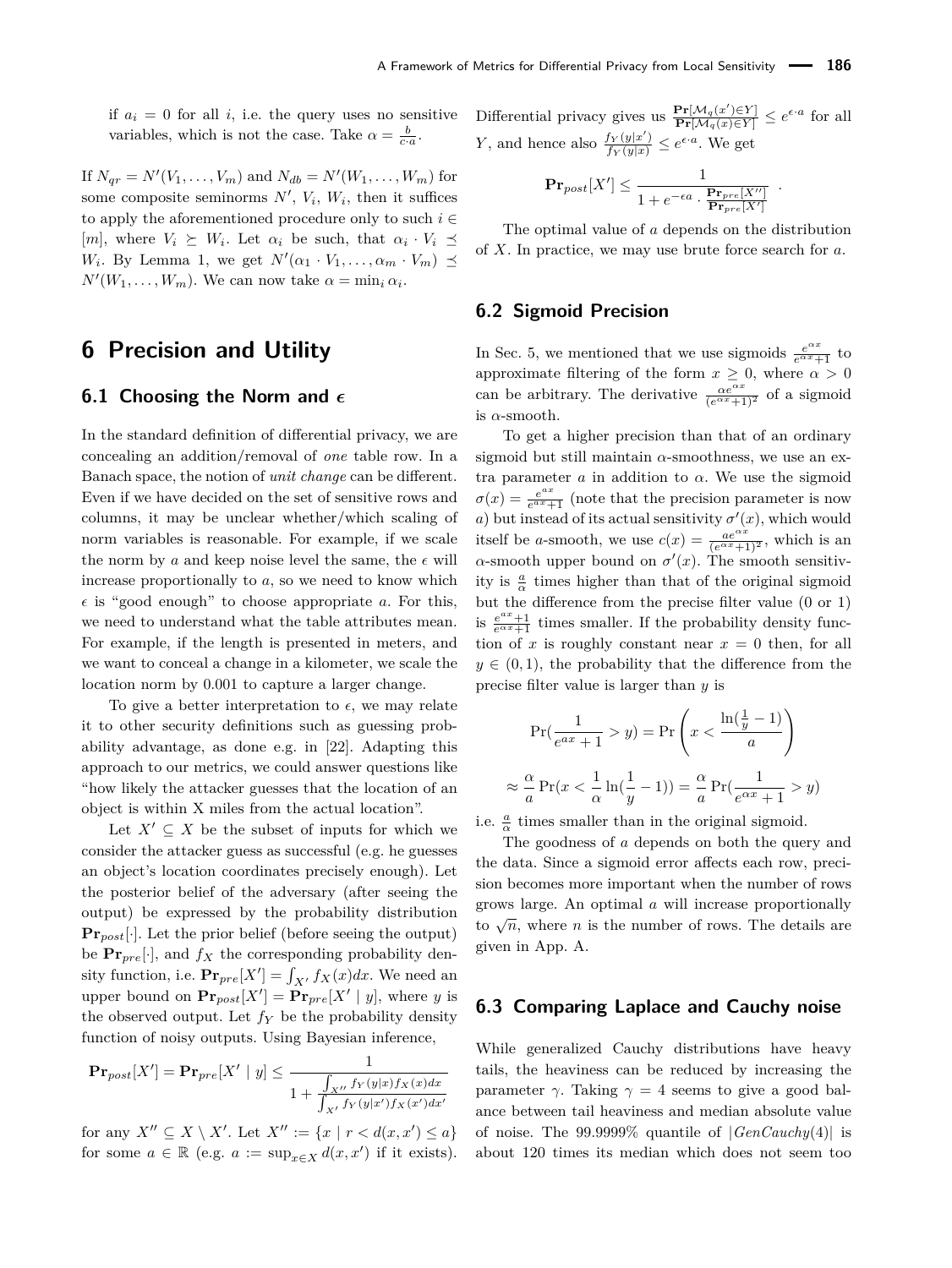much worse than  $|Lap(1)|$ , whose 99.9999% quantile is about 20 times its median.

Now let us compare noise magnitudes (which are roughly proportional to median absolute noise). When using Laplace noise, the smoothness  $\beta$  will need to be smaller (for a fixed  $\epsilon$ ) than for generalized Cauchy noise. This will in general increase the *β*-smooth upper bound  $c(\mathbf{x})$ . On the other hand, the value *b* will also be larger. Whether the noise magnitude  $\frac{c(\mathbf{x})}{b}$  will be smaller for Laplace or for generalized Cauchy noise, depends on the concrete query.

Using Laplace noise does not seem to have enough advantages over generalized Cauchy noise to justify the more complex properties and worse privacy guarantee of  $(\epsilon, \delta)$ -DP over  $\epsilon$ -DP. Hence, in this paper we only evaluate generalized Cauchy noise.

# <span id="page-12-0"></span>**7 Implementation and Evaluation**

## **7.1 Implementation**

Our analyzer (available on GitHub) has been implemented in Haskell. As an input, it takes an SQL query, a database schema, and a description of the norm w.r.t. which we want to achieve differential privacy. We assume that each table contains a row *ID* of unique keys. For each table *X*, we expect a table named *X*\_*sensRows* that contains the same column *ID* of keys, and another column *sensitive* of boolean values that tell for each row whether it is sensitive or not.

The analyzer computes *another query* (as a string) that describes the way in which derivative sensitivity should be computed. This new query represents the function  $c(x)$  such that the additive noise would be  $\frac{c(x)}{b} \cdot \eta$  for  $\eta \leftarrow GenCauchy(\gamma)$ , according to Theorem [3.](#page-5-0) In our analyzer,  $\gamma = 4$  is fixed (as justified in Sec. [6.3\)](#page-11-0), and  $b = \epsilon/(\gamma + 1) - \beta$ , where  $\epsilon$  is the desired differential privacy level, and *β* the smoothness parameter, which is provided as an additional input. The resulting query is fed to a database engine to evaluate the sensitivity on particular data.

# **7.2 Evaluation**

We performed evaluation on  $4 \times \text{Intel(R)}$  Core $(\text{TM})$  i5-6300U CPU @ 2.40GHz laptop, Ubuntu 16.04.4 LTS, using PostgreSQL 9.5.14.

We have taken the queries of TCP-H set [\[1\]](#page-16-20) for benchmarking. Most of these queries contain GROUP BY constructions with too many possible groups. We have simplified these queries, adding a filtering that chooses *one* particular group.

Another challenge comes from the filters. If some filter is "public" (i.e. does not depend on sensitive data), it is easier to apply it beforehand, so that the remaining table with "private" filters (that do depend on sensitive data and hence cannot be applied directly) would be as small as possible. While it is easy to do with a pure AND combination of filters, in practice public and private filters can be mixed, e.g. related by OR. We had to manually rewrite the filters in such a way that public filters would be easily extractable as separate members of an AND combination.

We generated TCP-H data with scale factors (SF) 0*.*1, 0*.*5, 1*.*0, denoting how much data is generated for the sample database. For 1*.*0, the size of the largest table is ca 6 million rows. The table schema, together with numbers of rows for different tables, is given in App. [B.1.](#page-17-5) To define the database metric, we have considered integer, decimal, and date columns as sensitive, assigning to them different weights, described more precisely in App. [B.2.](#page-18-0) All rows are considered sensitive. Row norms have been combined using  $\ell_1$ -norm, which ensures differential privacy w.r.t. unit change in sensitive attribute of one row.

We adjusted (as described above) the queries *Q*1 (splitting a single query with 5 aggregations to 5 separate queries), *Q*2 (splitting it to 2 queries with MIN and MAX respectively), *Q*3-*Q*11, *Q*12 (splitting 2 aggregations to 2 queries), *Q*16, *Q*17, *Q*19 of the TCP-H dataset to our analyzer. The queries that have been eventually fed to the analyzer are listed in App. [B.3.](#page-18-1) We treat date as an integer, i.e. the number of days passed from the date 1980-01-01. In App. [B.4,](#page-21-1) we present more evaluation results, where we treat date as a floating point number, so that sigmoids can be used for filtering.

We fix  $\epsilon = 1$ . For derivative sensitivity experiments, we take sigmoid precision  $\alpha = 5$  and smoothness  $\beta =$ 0.1. This choice gives  $b = 0.1$ , and the additive noise with 78% probability is below  $10 \cdot c(x)$ , where the value 78% comes from analyzing distribution *GenCauchy*(4) (we have  $\int_{-1}^{1} GenCauchy(4)(x) dx = 0.78$ ). Too large value of  $\beta$  makes  $b$  (and hence the noise) larger, and too small  $\beta$  makes the sensitivity larger, so  $\beta$  is a parameter that can in general be optimized.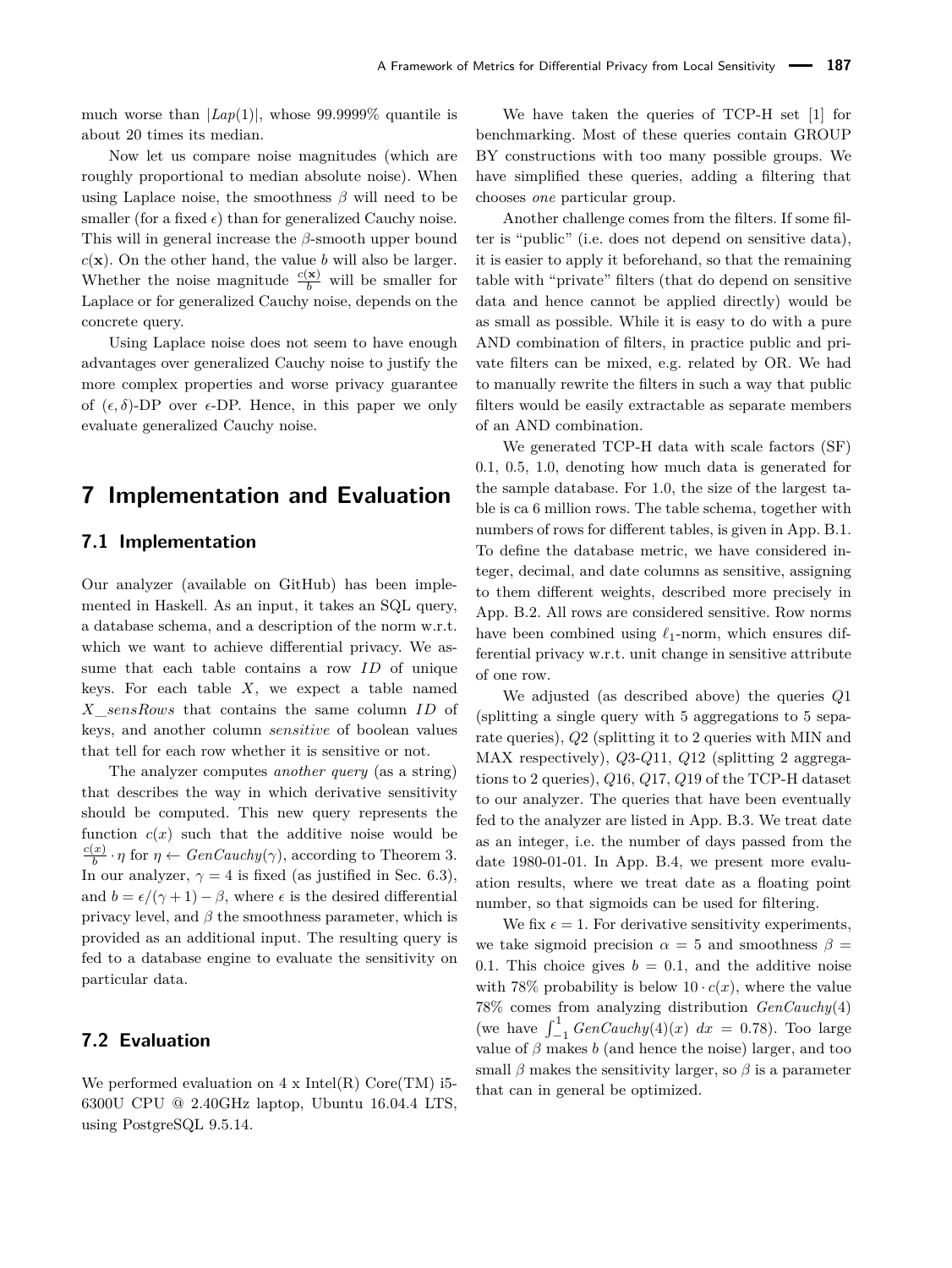#### **7.2.1 Time**

The time benchmarks are given in Table [3.](#page-14-0) Let *x* be the database instance. For each scale factor SF, we report the execution time  $t_i$  of the *initial query*  $q_i(x)$ , time  $t_m$ of the *modified query*  $q_m(x)$  (i.e. in which filtering is replaced with continuous approximation), and time *t<sup>s</sup>* of the *sensitivity-computing query*  $q_s(x)$ . The time spent to generate the queries  $q_m$  and  $q_s$  is negligible (below 20*ms*), and it does not depend on the database size, so we do not report it. We also do not report the execution time of sampling the noise, as it does not depend on the database size either.

The total time overhead of computing noisy output based on derivative sensitivity is  $t_m + t_s$ : since the sensitivity has been computed for  $q_m$ , the noise should also be added to  $q_m(x)$ , and not to  $q_i(x)$ . We estimate the total time overhead for global sensitivity as  $t_i$ , as it is sufficient to execute  $q_i(x)$ , and the computation of global sensitivity does not depend on the database size.

We see that in general  $t_m$  and  $t_s$  are larger than *ti* . This overhead comes from filtering. While in *q<sup>i</sup>* the database engine may immediately drop all rows that do not satisfy the filter, in  $q_m$  and  $q_s$  we need to compute the approximated output and the sensitivity of *each row*. In overall, the time overhead of  $q_m$  and  $q_s$  compared to  $q_i$ (and hence of derivative sensitivity compared to global sensitivity) depends on the ratio of "number of rows before filtering" and "number of rows after filtering".

#### **7.2.2 Precision**

The precision benchmarks are given in Table [4.](#page-14-1) For each scale factor SF, we report the output  $q_i(x)$  of the initial query, and  $q_s(x)$  of the sensitivity-computing query. We report the output  $q_m(x)$  of the modified query only if it is different from  $q_i(x)$ . The relative error has been computed as  $\frac{|(q_m(x)\pm\xi)-q_i(x)|}{q_i(x)} \cdot 100$ , where  $\xi = \frac{c(x)}{b} = \frac{q_s(x)}{\epsilon/(\gamma+1)-\beta} = 10 \cdot q_s(x)$ . The additive noise stays below  $\xi$  with probability 78% (as discussed above), so the relative error stays below reported value also with probability 78%.

The last two columns of Table [4](#page-14-1) demonstrate the global sensitivity of queries, which is the same for all SF values, as it does not depend on data. The left column shows global sensitivity w.r.t. the same metric as the derivative sensitivity (we call it *non-standard*), and the right column w.r.t the row difference metric (we call it *standard*). We compare these with derivative sensitivity.

**Global sensitivity w.r.t. non-standard metric.** In the first case, we compute the global sensitivity w.r.t. the same metric as the derivative sensitivity. Even using the same metric, we cannot compare global (GS) and derivative sensitivity (DS) directly without taking into account particular noise generating mechanisms. However, in our results we have either  $GS=\infty$  or  $GS=DSS$ . If GS= $\infty$ , then the noise would be  $\infty$  as well for any noise generating mechanism. If GS=DS, then we expect the noise of GS to be lower, as e.g. employing the same Cauchy mechanism that we use for derivative sensitivity with  $\beta \approx 0$  gives 10 times less noise than with  $\beta = 0.1$ for the same sensitivity. In our benchmarks, DS gives advantage over GS in the following main cases.

- 1. When a sensitive attribute  $x_1$  is multiplied by another attribute  $x_2$ , and there are no bounds on  $x_2$ , we get  $GS=\infty$ , as  $|(x_1 \pm 1) \cdot x_2 - x1 \cdot x2| = |x_2|$ .
- 2. The norms of rows are combined into a table norm using  $\ell_1$ -norm. Hence,  $d(t, t') = 1$  covers not only the case where the norm of one row changes by 1, but also the case where *each* row changes a little. In an extreme case, all rows of *t* are already very close to the filtering bound, and the filtering function returns  $\approx 1$  for all rows in *t*, and  $\approx 0$  for all rows in *t'*. This makes no difference for a COUNT query (as in  $b1\quad 5$ , as the sum of all these changes is still 1, but we get  $GS=\infty$  for the query *b*1 1, which has the same form as *b*1\_5, except that it is a SUM query.

**Global sensitivity w.r.t. standard metric.** In the second case, we compute global sensitivity w.r.t. row difference metric. That is,  $d(x, x') = 1$  iff there is exactly one sensitive table in databases  $x$  and  $x'$  such that the respective instances  $t$  and  $t'$  of that table differ in one row. To make the comparison more fair, we consider an input table sensitive iff the query uses at least one of its attributes that were considered sensitive by the  $\ell_p$ -metric. For SUM, MIN, MAX queries, the effect of adding/removing a row is unbounded, and global sensitivity is  $\infty$ , as it covers the worst case. For COUNT queries, we may lose advantage as well if we consider a JOIN of tables, where adding/removing a row in an input table may result in adding/removing an unbounded number of rows in the cross product of input tables, as it happens in *b*4. Row difference metric gives smaller sensitivity in the COUNT-queries *b*12\_1, *b*12\_2, *b*16. In general, if we filter by a sensitive attribute over a single input table, then row difference metric contributes 1 to the COUNT, while defining the distance as  $\ell_1$ -norm of rows allows to split the unit change among several rows, which may result in higher sensitivity.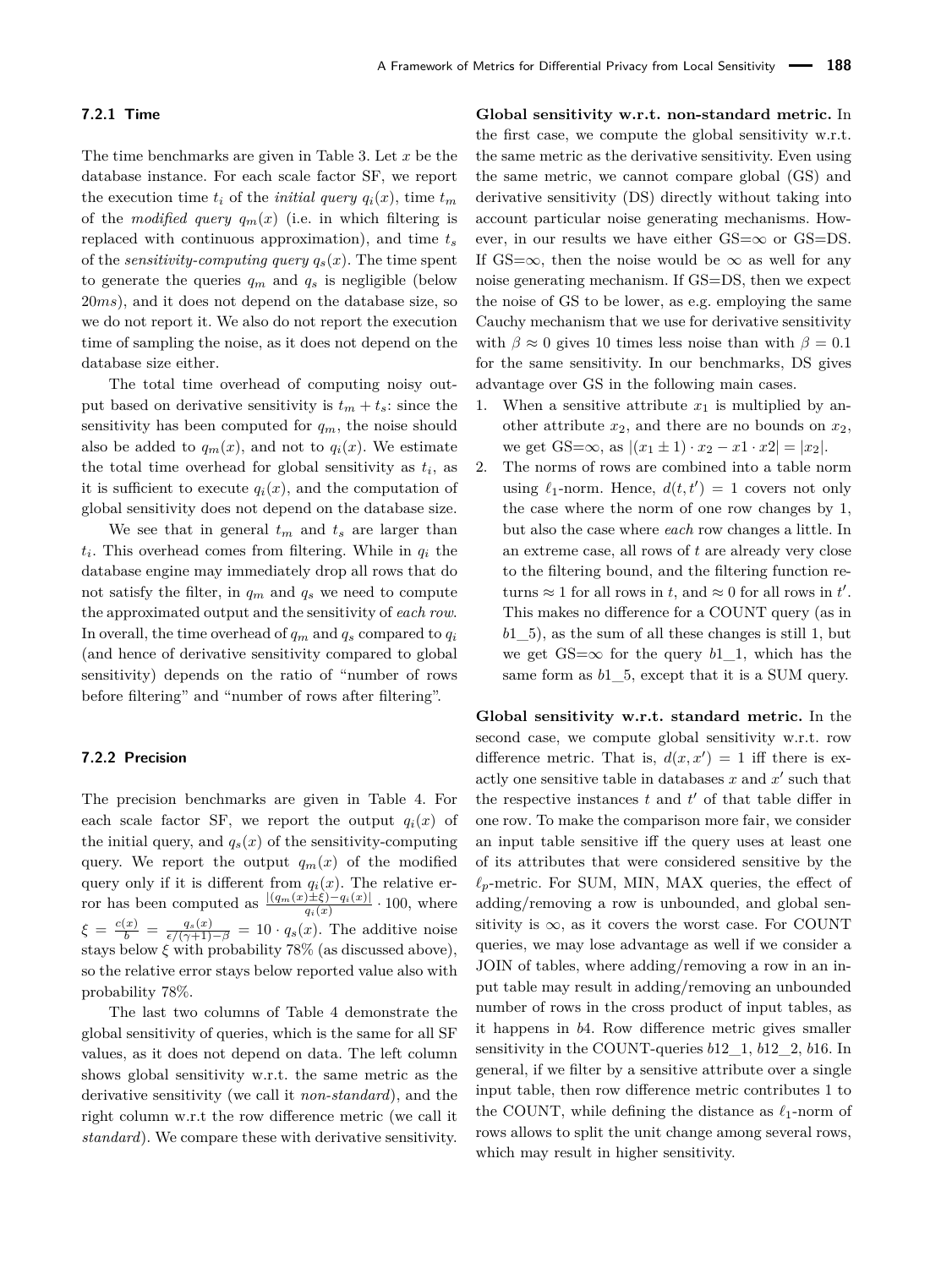<span id="page-14-0"></span>

|            |        | $SF = 0.1$  |         |        | $SF = 0.5$  |         | $SF = 1.0$ |             |         |
|------------|--------|-------------|---------|--------|-------------|---------|------------|-------------|---------|
|            | $t_i$  | $t_{\bm m}$ | $t_{s}$ | $t_i$  | $t_{\bm m}$ | $t_{s}$ | $t_i$      | $t_{\bm m}$ | $t_{s}$ |
| $b1_1$     | 152.8  | 534.59      | 763.19  | 731.11 | 3.17K       | 4.08K   | 1.5K       | 5.6K        | 8.01K   |
| $b1_2$     | 151.8  | 559.58      | 1.04K   | 1.47K  | 4.02K       | 5.86K   | 1.62K      | 6.59K       | 11.92K  |
| $b1\_3$    | 168.08 | 590.1       | 2.05K   | 862.07 | 3.24K       | 10.37K  | 1.75K      | 5.87K       | 19.66K  |
| $b1_4$     | 184.24 | 574.28      | 2.2K    | 888.35 | 2.98K       | 10.08K  | 1.69K      | 5.96K       | 20.45K  |
| $b1\_5$    | 149.96 | 527.38      | 520.85  | 744.5  | 2.69K       | 2.86K   | 1.48K      | 5.46K       | 5.86K   |
| $b2_1$     | 19.68  | 45.3        | 144.78  | 134.21 | 294.14      | 1.04K   | 289.53     | 563.79      | 2.25K   |
| $b2_2$     | 29.04  | 49.37       | 165.62  | 158.94 | 273.06      | 1.28K   | 288.18     | 632.38      | 2.49K   |
| b3         | 111.92 | 117.41      | 391.47  | 544.22 | 623.87      | 2.19K   | 349.06     | 521.31      | 1.2K    |
| $^{b4}$    | 131.52 | 379.05      | 778.47  | 799.9  | 2.63K       | 5.16K   | 1.56K      | 5.05K       | 10.69K  |
| b5         | 6.66K  | 204.08      | 2.18K   | 696.38 | 685.59      | 3.61K   | 1.51K      | 2.2K        | 9.71K   |
| b6         | 118.31 | 3.12K       | 13.21K  | 687.4  | 16.09K      | 67.29K  | 1.26K      | 31.73K      | 123.64K |
| b7         | 238.74 | 137.21      | 713.28  | 1.19K  | 861.55      | 3.9K    | 2.42K      | 1.67K       | 8.34K   |
| b8         | 308.08 | 117.53      | 782.37  | 1.3K   | 1.73K       | 5.89K   | 4.08K      | 1.45K       | 8.38K   |
| b9         | 133.34 | 128.58      | 3.82K   | 1.79K  | 728.07      | 4.21K   | 1.59K      | 1.42K       | 9.17K   |
| b10        | 131.97 | 137.03      | 483.38  | 882.12 | 719.65      | 2.46K   | 202.05     | 1.48K       | 4.88K   |
| b11        | 10.74  | 10.16       | 42.12   | 62.0   | 62.02       | 254.81  | 126.47     | 128.67      | 529.29  |
| $b12\_1$   | 215.13 | 736.64      | 1.27K   | 879.2  | 3.65K       | 7.5K    | 1.95K      | 7.34K       | 14.04K  |
| $b12\_2$   | 148.5  | 473.72      | 877.42  | 846.66 | 3.26K       | 6.19K   | 2.44K      | 4.8K        | 10.84K  |
| b16        | 22.14  | 174.35      | 303.68  | 127.95 | 711.93      | 1.63K   | 264.52     | 1.66K       | 3.66K   |
| b17        | 111.7  | 88.31       | 276.69  | 486.16 | 455.85      | 1.38K   | 938.62     | 1.12K       | 2.96K   |
| <b>b19</b> | 139.16 | 296.41      | 1.42K   | 737.53 | 1.47K       | 6.67K   | 1.39K      | 2.86K       | 13.56K  |

**Table 3.** Time benchmarks (ms) for the initial query  $(t_i)$ , modified query  $(t_m)$ , and the sensitivity query  $(t_s)$ . *K* denotes  $\cdot 10^3$ 

<span id="page-14-1"></span>

|                   |            | $SF = 0.10$<br>$SF = 0.50$ |        | $SF = 1.00$ | global sens. |        |            |          |          |                |          |
|-------------------|------------|----------------------------|--------|-------------|--------------|--------|------------|----------|----------|----------------|----------|
|                   | $q_i(x)$   | $q_s(x)$                   | %noise | $q_i(x)$    | $q_s(x)$     | %noise | $q_i(x)$   | $q_s(x)$ | %noise   | non-           | std.     |
|                   | $(q_m(x))$ |                            |        | $(q_m(x))$  |              |        | $(q_m(x))$ |          |          | std.           |          |
| $b1_1$            | 3.79M      | 50.0                       | 0.01   | 18.87M      | 50.0         | 0.0026 | 37.72M     | 50.0     | 0.0013   | $\infty$       | $\infty$ |
| $b1_2$            | 5.34G      | 95.89K                     | 0.02   | 27.35G      | 99.65K       | 0.0036 | 56.57G     | 104.9K   | 0.0019   | $\infty$       | $\infty$ |
| $b1_3$            | 5.07G      | 107.36K                    | 0.02   | 25.98G      | 111.18K      | 0.0043 | 53.74G     | 117.34K  | 0.0022   | $\infty$       | $\infty$ |
| $b1_4$            | 5.27G      | 114.87K                    | 0.02   | 27.02G      | 119.06K      | 0.0044 | 55.89G     | 124.38K  | 0.0022   | $\infty$       | $\infty$ |
| $b1\_5$           | 148.3K     | 1.0                        | 0.0067 | 739.56K     | 1.0          | 0.0014 | 1.48M      | 1.0      | 0.0007   | 1              | 1        |
| $b2_1$            | 1.07       | 100.0                      | 93.46K | 1.0         | 100.0        | 100.0K | 1.0        | 100.0    | 100.0K   | 100            | $\infty$ |
| $b2_2$            | 999.98     | 100.0                      | 100.0  | 1.0K        | 100.0        | 100.0  | 1.0K       | 100.0    | 100.0    | 100            | $\infty$ |
| $\bm{b3}$         | 3.62K      | 41.28K                     | 11.4K  | 3.21K       | 41.1K        | 12.8K  | 0.0        | 0.0      | 0.0      | $\infty$       | $\infty$ |
| b4                | 2.92K      | 7.0                        | 2.4    | 14.17K      | 7.0          | 0.49   | 28.07K     | 7.0      | 0.25     | $\overline{7}$ | $\infty$ |
| b5                | 5.37M      | 260.44K                    | 48.53  | 25.23M      | 359.6K       | 14.25  | 47.6M      | 484.12K  | 10.17    | $\infty$       | $\infty$ |
| $\boldsymbol{b6}$ | 17.45M     | 125.0K                     | 7.14   | 88.13M      | 127.0K       | 1.44   | 181.93M    | 130.0K   | 0.71     | $\infty$       | $\infty$ |
|                   | (17.13K)   |                            |        | (86.86M)    |              |        | (179.15)   |          |          |                |          |
| b7                | 22.07M     | 106.13K                    | 4.81   | 95.63M      | 111.24K      | 1.16   | 212.11M    | 115.33K  | 0.54     | $\infty$       | $\infty$ |
| b8                | 470.8K     | 145.15K                    | 308.31 | 2.74M       | 172.5K       | 63.04  | 3.29M      | 178.96K  | 54.4     | $\infty$       | $\infty$ |
| b9                | 30.32M     | 40.0K                      | 1.32   | 137.73M     | 49.2K        | 0.36   | 283.82M    | 49.2K    | 0.17     | $\infty$       | $\infty$ |
| b10               | 100.31K    | 357.71K                    | 3.57K  | 149.6K      | 398.13K      | 2.66K  | 0.0        | 312.54K  | $\infty$ | $\infty$       | $\infty$ |
| b11               | 1.63G      | 199.98K                    | 0.12   | 7.73G       | 199.98K      | 0.03   | 15.18G     | 199.98K  | 0.01     | $\infty$       | $\infty$ |
| $b12\_1$          | 3.12K      | 3.0                        | 0.96   | 15.4K       | 3.0          | 0.19   | 30.83K     | 3.0      | 0.1      | 3              | 1        |
| $b12\_2$          | 1.29K      | 3.0                        | 2.33   | 6.2K        | 3.0          | 0.48   | 12.37K     | 3.0      | 0.24     | 3              | 1        |
| b16               | 9.95K      | 4.0                        | 0.4    | 49.35K      | 4.0          | 0.08   | 98.97K     | 4.0      | 0.04     | 4              | 1        |
| b17               | 31.54K     | 16.8K                      | 533    | 256.24K     | 17.8K        | 69.3   | 531.93K    | 18.0K    | 33.9     | $\infty$       | $\infty$ |
|                   | (31.17K)   |                            |        | (250.83K)   |              |        | (520.87K)  |          |          |                |          |
| b19               | 155.25K    | 651.72K                    | 4.2K   | 1.1M        | 813.52K      | 738.04 | 1.73M      | 827.69K  | 479.67   | $\infty$       | $\infty$ |

**Table 4.** Precision benchmarks for  $\epsilon = 1$ ,  $\beta = 0.1$ , sigmoid  $\alpha = 5$ , where  $q_i(x)$  is the initial query result,  $q_m(x)$  the modified query result (if different from  $q_i(x)$ ),  $q_s(x)$  is the sensitivity query result, and %noise  $=\frac{|(q_m(x)\pm 10 \cdot q_s(x)) - q_i(x)|}{q_i(x)} \cdot 100$ . The last two columns show global sensitivity w.r.t. the same non-standard  $\ell_p$ -induced metric as derivative sensitivity (non-std.) and the standard "row difference" metric (std.). *K* denotes  $\cdot 10^3$ , *M* denotes  $\cdot 10^6$ , and *G* denotes  $\cdot 10^9$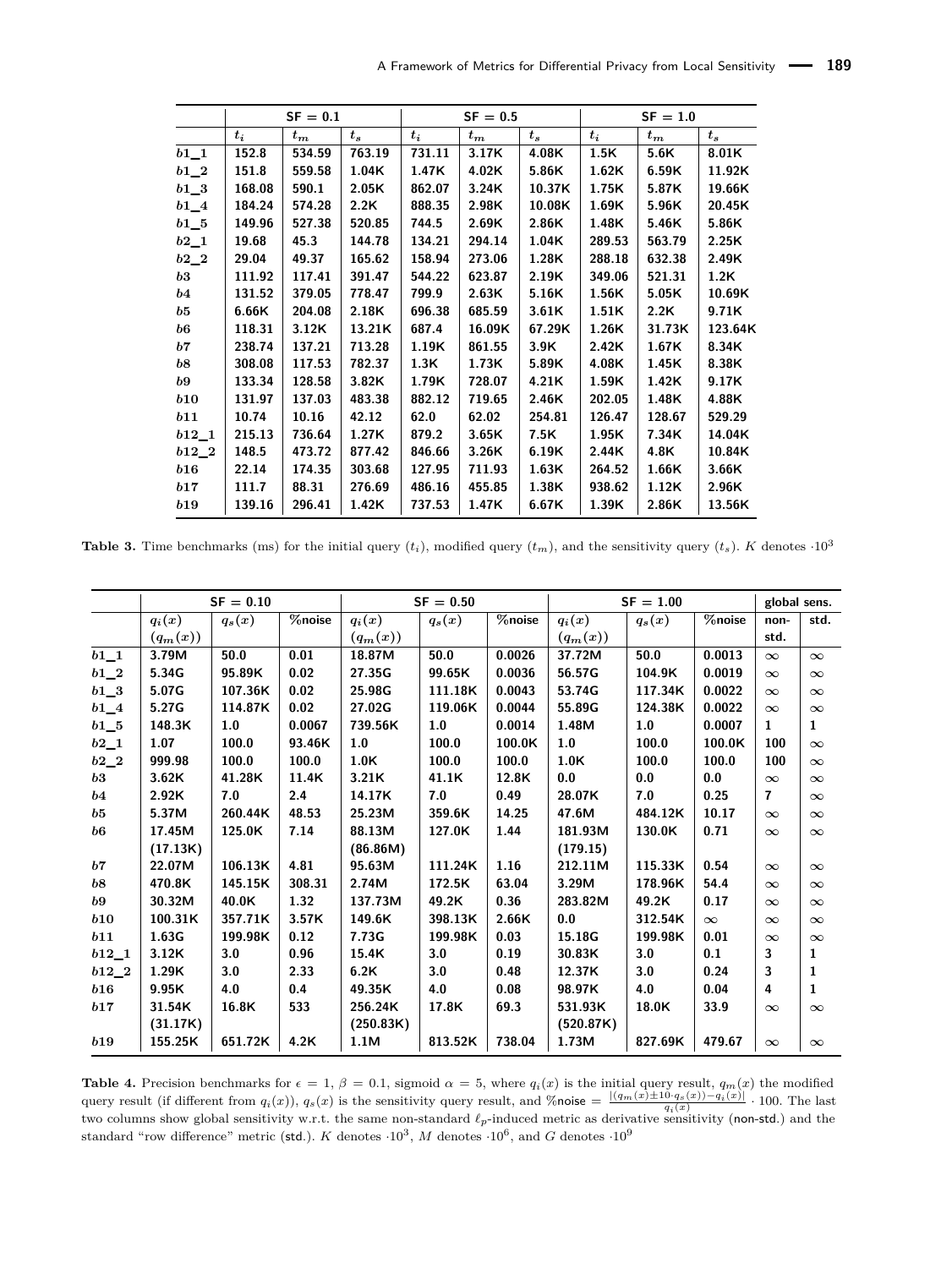# **8 Discussion**

Let us summarize the limits and advantages of the framework proposed in this paper. We compare  $\ell_p$ metric vs row distance metric, and local sensitivity vs global sensitivity. In the following, we mark with  $+$  the clear advantages, and with − some caveats.

#### *Applicability.*

- $+$  Metrics induced by  $\ell_p$ -norms allow to state different privacy goals, and can be useful in cases where the standard row distance metric is not applicable.
- Computation of derivative sensitivity requires a particular data instance. This is similar to local sensitivity. Since execution of the sensitivity-computing query can be deferred, and the data will anyway be needed at the point where a noisy output is released, we do not treat it as an applicability issue.
- Derivative sensitivity is limited to continuous functions. This is not a problem as far as there exist efficiently computable approximations. We can still cover a wide range of SQL queries.

#### *Complexity.*

- + In the first phase of the analysis, the initial query it transformed to sensitivity-computing query. The execution time of this transformation is negligible and does not depend on the data.
- In the second phase of the analysis, when the output is ready to be released, we need to execute the sensitivity-computing query to estimate amount of noise. Compared to the initial query, additional time overhead comes from filtering, as we cannot ignore the rows that have been discarded by the filter.

#### *Amount of noise*

- + Changing a numeric attribute of a row in general has smaller effect on the query result than adding/removing an entire row.
- + As global sensitivity always covers the worst-case data instance, it is in general larger than local and derivative sensitivity.
- Compared to global sensitivity w.r.t. standard metric, there are more parameters to be tuned in order to optimize the amount of noise, such as smoothness and sigmoid precision.
- While  $\ell_p$ -norms allow to define a variety of metrics over databases, they are not a superset of standard metrics, and for some privacy goals we can get less noise using standard metric.

**Possible improvements.** Adding noise *before* filtering is the path towards solving the issue of complexity and noise overhead that comes from filtering over sensitive attributes. While we believe that our framework allows to locate the points where the noise has to be added, this is not the topic of the current paper.

So far, similarly to Blowfish [\[17\]](#page-16-7), we have assumed that the number of rows in the tables is fixed. It is actually possible to define the derivative sensitivity w.r.t. number of rows, treating it as a real number. Our framework would then cover the row difference metric as well. We defer this research to future work.

# **9 Conclusion**

We have started the study of complete norms to define the quantitative privacy properties of information release mechanisms, and have discovered their high expressivity for different kinds of numeric inputs, as well as the principles of the parallel composition of norms in a manner that allows the sensitivity of the information release mechanism to be found. Our results show how the similarity of local sensitivity and the derivative can be exploited in constructing differentially private mechanisms. The result is also practically significant because of the need to precisely model the privacy requirements of data owner(s), for which the flexibility of specifying the metric over possible inputs is a must.

Our results open up the study of the combinations of metrics over more varied types of input data, including categorical and structured data, or data with consistency constraints. Such study would also look for possibilities to express the constraints through suitable combinations of metrics over components. We note that inputs with constraints [\[20\]](#page-16-8) or with particular structure (sequences indexed by time points) [\[7,](#page-16-21) [10\]](#page-16-22) have been considered in the literature. We hope that it is possible to find suitable complete norms that define the metrics used in the privacy definitions for such data, and thereby express these constructions inside our framework.

**Acknowledgements.** This research has been funded by Estonian Research Council, grant no. IUT27- 1, by ERDF through the Centre of Excellence EXCITE, and by the Air Force Research laboratory (AFRL) and Defense Advanced Research Projects Agency (DARPA) under contract FA8750-16-C-0011. The views expressed are those of the author(s) and do not reflect the official policy or position of the Department of Defense or the U.S. Government.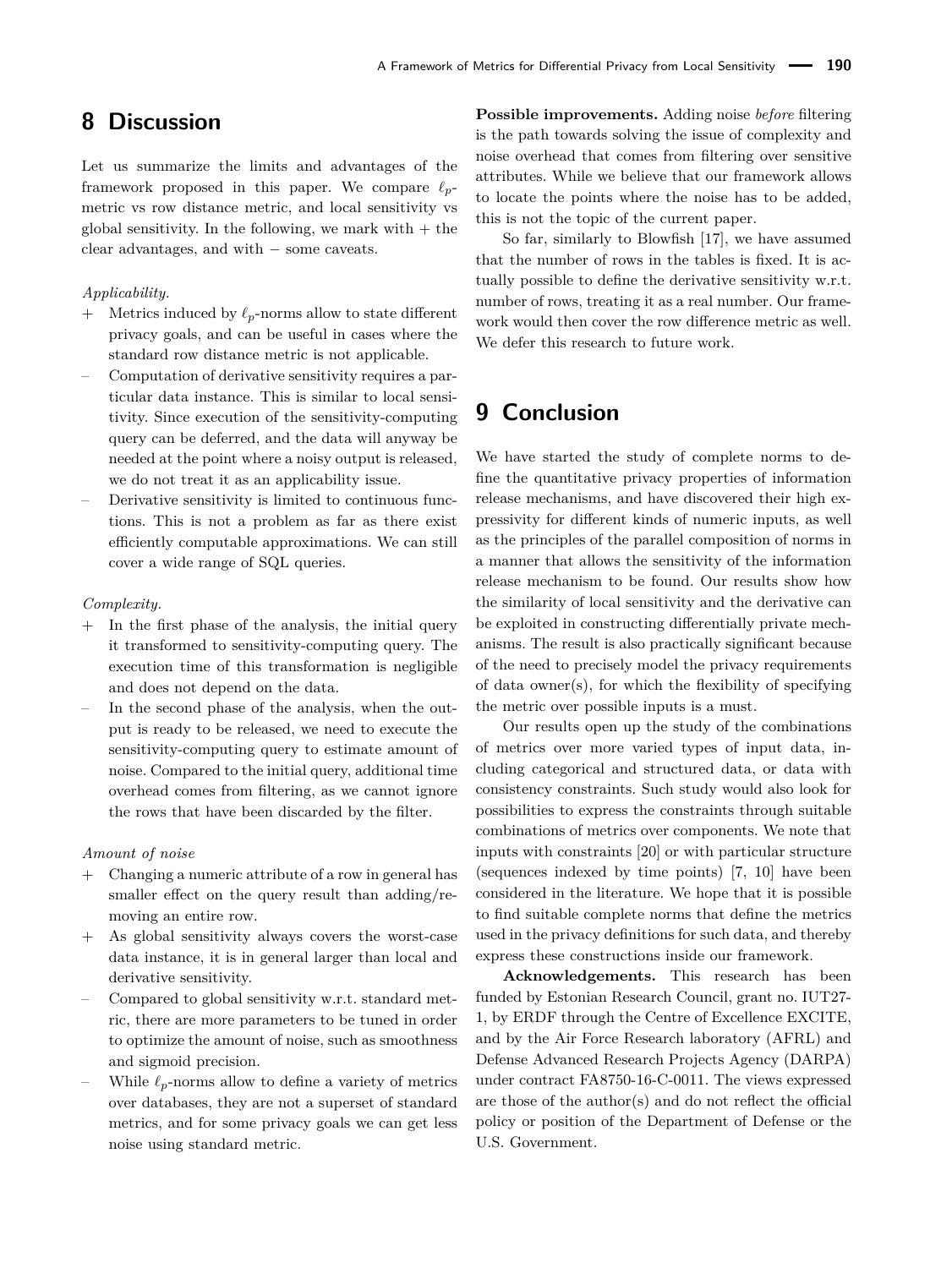# **References**

- <span id="page-16-20"></span>[1] TPC BENCHMARK<sup>™</sup> H, revision 2.17.3. Transaction Processing Performance Council, 2017. [http://www.tpc.org/](http://www.tpc.org/TPC_Documents_Current_Versions/pdf/tpc-h_v2.17.3.pdf) [TPC\\_Documents\\_Current\\_Versions/pdf/tpc-h\\_v2.17.3.](http://www.tpc.org/TPC_Documents_Current_Versions/pdf/tpc-h_v2.17.3.pdf) [pdf.](http://www.tpc.org/TPC_Documents_Current_Versions/pdf/tpc-h_v2.17.3.pdf)
- <span id="page-16-14"></span>[2] Myrto Arapinis, Diego Figueira, and Marco Gaboardi. Sensitivity of counting queries. In Ioannis Chatzigiannakis, Michael Mitzenmacher, Yuval Rabani, and Davide Sangiorgi, editors, 43rd International Colloquium on Automata, Languages, and Programming, ICALP 2016, July 11-15, 2016, Rome, Italy, volume 55 of LIPIcs, pages 120:1–120:13. Schloss Dagstuhl - Leibniz-Zentrum fuer Informatik, 2016.
- <span id="page-16-9"></span>[3] Jordan Awan and Aleksandra Slavkovic. Structure and sensitivity in differential privacy: Comparing k-norm mechanisms. arXiv preprint arXiv:1801.09236, 2018.
- <span id="page-16-17"></span>[4] L.W. Baggett. Functional Analysis: A Primer. Chapman & Hall Pure and Applied Mathematics. Taylor & Francis, 1991.
- <span id="page-16-2"></span>[5] Konstantinos Chatzikokolakis, Miguel E. Andrés, Nicolás Emilio Bordenabe, and Catuscia Palamidessi. Broadening the scope of differential privacy using metrics. In Emiliano De Cristofaro and Matthew Wright, editors, Privacy Enhancing Technologies - 13th International Symposium, PETS 2013, Bloomington, IN, USA, July 10-12, 2013. Proceedings, volume 7981 of Lecture Notes in Computer Science, pages 82–102. Springer, 2013.
- <span id="page-16-5"></span>[6] Konstantinos Chatzikokolakis, Catuscia Palamidessi, and Marco Stronati. Geo-indistinguishability: A principled approach to location privacy. In Raja Natarajan, Gautam Barua, and Manas Ranjan Patra, editors, Distributed Computing and Internet Technology - 11th International Conference, ICDCIT 2015, Bhubaneswar, India, February 5-8, 2015. Proceedings, volume 8956 of Lecture Notes in Computer Science, pages 49–72. Springer, 2015.
- <span id="page-16-21"></span>[7] Yan Chen, Ashwin Machanavajjhala, Michael Hay, and Gerome Miklau. Pegasus: Data-adaptive differentially private stream processing. In Bhavani M. Thuraisingham, David Evans, Tal Malkin, and Dongyan Xu, editors, Proceedings of the 2017 ACM SIGSAC Conference on Computer and Communications Security, CCS 2017, Dallas, TX, USA, October 30 - November 03, 2017, pages 1375–1388. ACM, 2017.
- <span id="page-16-0"></span>[8] Cynthia Dwork. Differential privacy. In Michele Bugliesi, Bart Preneel, Vladimiro Sassone, and Ingo Wegener, editors, Automata, Languages and Programming, 33rd International Colloquium, ICALP 2006, Venice, Italy, July 10-14, 2006, Proceedings, Part II, volume 4052 of Lecture Notes in Computer Science, pages 1–12. Springer, 2006.
- <span id="page-16-16"></span>[9] Cynthia Dwork, Frank McSherry, Kobbi Nissim, and Adam D. Smith. Calibrating noise to sensitivity in private data analysis. In Shai Halevi and Tal Rabin, editors, Theory of Cryptography, Third Theory of Cryptography Conference, TCC 2006, New York, NY, USA, March 4-7, 2006, Proceedings, volume 3876 of Lecture Notes in Computer Science, pages 265–284. Springer, 2006.
- <span id="page-16-22"></span>[10] Cynthia Dwork, Moni Naor, Toniann Pitassi, and Guy N. Rothblum. Differential privacy under continual observation. In Schulman [\[27\]](#page-17-7), pages 715–724.
- <span id="page-16-12"></span>[11] Hamid Ebadi and David Sands. Featherweight PINQ. Journal of Privacy and Security, 7(2):159–184, 2016.
- <span id="page-16-6"></span>[12] Hamid Ebadi, David Sands, and Gerardo Schneider. Differential privacy: Now it's getting personal. In Sriram K. Rajamani and David Walker, editors, Proceedings of the 42nd Annual ACM SIGPLAN-SIGACT Symposium on Principles of Programming Languages, POPL 2015, Mumbai, India, January 15-17, 2015, pages 69–81. ACM, 2015.
- <span id="page-16-4"></span>[13] Ehab ElSalamouny, Konstantinos Chatzikokolakis, and Catuscia Palamidessi. Generalized differential privacy: Regions of priors that admit robust optimal mechanisms. In Franck van Breugel, Elham Kashefi, Catuscia Palamidessi, and Jan Rutten, editors, Horizons of the Mind. A Tribute to Prakash Panangaden - Essays Dedicated to Prakash Panangaden on the Occasion of His 60th Birthday, volume 8464 of Lecture Notes in Computer Science, pages 292–318. Springer, 2014.
- <span id="page-16-13"></span>[14] Marco Gaboardi, Andreas Haeberlen, Justin Hsu, Arjun Narayan, and Benjamin C. Pierce. Linear dependent types for differential privacy. In Roberto Giacobazzi and Radhia Cousot, editors, The 40th Annual ACM SIGPLAN-SIGACT Symposium on Principles of Programming Languages, POPL '13, Rome, Italy - January 23 - 25, 2013, pages 357–370. ACM, 2013.
- <span id="page-16-10"></span>[15] Moritz Hardt and Kunal Talwar. On the geometry of differential privacy. In Schulman [\[27\]](#page-17-7), pages 705–714.
- <span id="page-16-1"></span>[16] Michael Hay, Ashwin Machanavajjhala, Gerome Miklau, Yan Chen, and Dan Zhang. Principled evaluation of differentially private algorithms using dpbench. In Fatma Özcan, Georgia Koutrika, and Sam Madden, editors, Proceedings of the 2016 International Conference on Management of Data, SIGMOD Conference 2016, San Francisco, CA, USA, June 26 - July 01, 2016, pages 139–154. ACM, 2016.
- <span id="page-16-7"></span>[17] Xi He, Ashwin Machanavajihala, and Bolin Ding. Blowfish privacy: tuning privacy-utility trade-offs using policies. In Curtis E. Dyreson, Feifei Li, and M. Tamer Özsu, editors, International Conference on Management of Data, SIGMOD 2014, Snowbird, UT, USA, June 22-27, 2014, pages 1447– 1458. ACM, 2014.
- <span id="page-16-15"></span>[18] Noah M. Johnson, Joseph P. Near, and Dawn Song. Towards practical differential privacy for SQL queries. Proceedings of the VLDB Endowment, 11(5):526–539, 2018.
- <span id="page-16-11"></span>[19] Shiva Prasad Kasiviswanathan, Kobbi Nissim, Sofya Raskhodnikova, and Adam Smith. Analyzing graphs with node differential privacy. In Amit Sahai, editor, Theory of Cryptography, pages 457–476, Berlin, Heidelberg, 2013. Springer Berlin Heidelberg.
- <span id="page-16-8"></span>[20] Daniel Kifer and Ashwin Machanavajjhala. Pufferfish: A framework for mathematical privacy definitions. ACM Trans. Database Syst., 39(1):3:1–3:36, 2014.
- <span id="page-16-18"></span>[21] Ker-I. Ko and Harvey Friedman. Computational complexity of real functions. Theoretical Computer Science, 20:323– 352, 1982.
- <span id="page-16-19"></span>[22] Jaewoo Lee and Chris Clifton. How much is enough? choosing  $\epsilon$  for differential privacy. In Xuejia Lai, Jianying Zhou, and Hui Li, editors, Information Security, 14th International Conference, ISC 2011, Xi'an, China, October 26-29, 2011. Proceedings, volume 7001 of Lecture Notes in Computer Science, pages 325–340. Springer, 2011.
- <span id="page-16-3"></span>[23] Frank McSherry. Privacy integrated queries: an extensible platform for privacy-preserving data analysis. In Ugur Çetintemel, Stanley B. Zdonik, Donald Kossmann, and Nesime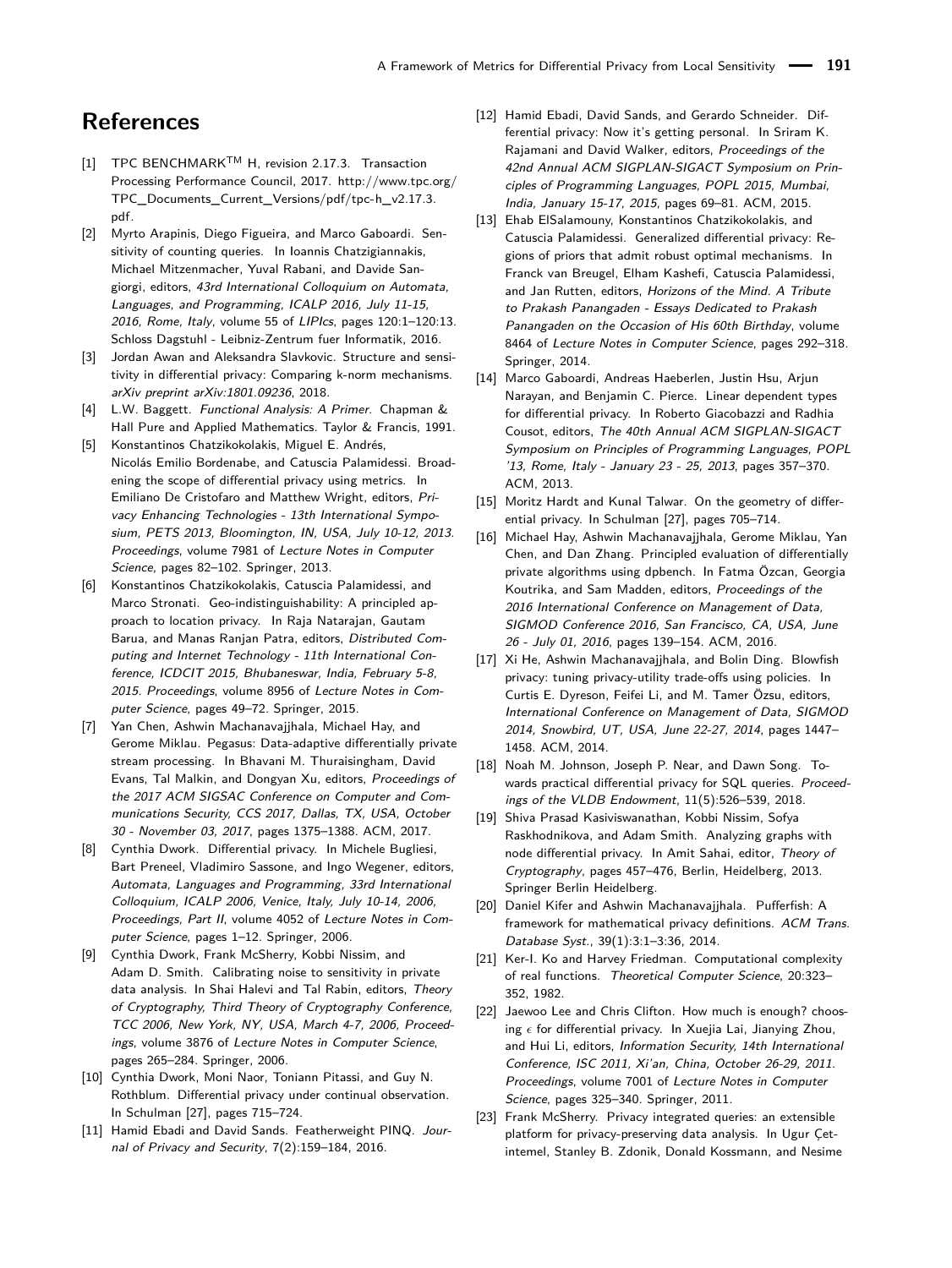Tatbul, editors, Proceedings of the ACM SIGMOD International Conference on Management of Data, SIGMOD 2009, Providence, Rhode Island, USA, June 29 - July 2, 2009, pages 19–30. ACM, 2009.

- <span id="page-17-0"></span>[24] Kobbi Nissim, Sofya Raskhodnikova, and Adam D. Smith. Smooth sensitivity and sampling in private data analysis. In David S. Johnson and Uriel Feige, editors, Proceedings of the 39th Annual ACM Symposium on Theory of Computing, San Diego, California, USA, June 11-13, 2007, pages 75–84. ACM, 2007.
- <span id="page-17-2"></span>[25] Catuscia Palamidessi and Marco Stronati. Differential privacy for relational algebra: Improving the sensitivity bounds via constraint systems. In Herbert Wiklicky and Mieke Massink, editors, Proceedings 10th Workshop on Quantitative Aspects of Programming Languages and Systems, QAPL 2012, Tallinn, Estonia, 31 March and 1 April 2012., volume 85 of EPTCS, pages 92–105, 2012.
- <span id="page-17-3"></span>[26] Jason Reed and Benjamin C. Pierce. Distance makes the types grow stronger: a calculus for differential privacy. In Paul Hudak and Stephanie Weirich, editors, Proceeding of the 15th ACM SIGPLAN international conference on Functional programming, ICFP 2010, Baltimore, Maryland, USA, September 27-29, 2010, pages 157–168. ACM, 2010.
- <span id="page-17-7"></span>[27] Leonard J. Schulman, editor. Proceedings of the 42nd ACM Symposium on Theory of Computing, STOC 2010, Cambridge, Massachusetts, USA, 5-8 June 2010. ACM, 2010.
- <span id="page-17-1"></span>[28] Xi Wu, Fengan Li, Arun Kumar, Kamalika Chaudhuri, Somesh Jha, and Jeffrey F. Naughton. Bolt-on differential privacy for scalable stochastic gradient descent-based analytics. In Semih Salihoglu, Wenchao Zhou, Rada Chirkova, Jun Yang, and Dan Suciu, editors, Proceedings of the 2017 ACM International Conference on Management of Data, SIGMOD Conference 2017, Chicago, IL, USA, May 14-19, 2017, pages 1307–1322. ACM, 2017.

# <span id="page-17-6"></span>**A Sigmoid Precision**

Using sigmoids instead of the original filters causes a precision loss, as we use the value  $\frac{e^{\alpha x}}{e^{\alpha x}+1}$  instead of 0 or 1. Suppose we have a SUM query using  $\ell_1$ -norm to join row norms and input rows are chosen from a certain distribution that does not change when input size (*n*, the number of rows) changes, which would be a quite common scenario. Then the relative error from added noise goes to 0 but the relative error from sigmoids is roughly constant as  $n \to \infty$ . Thus the total error does not go to zero as  $n \to \infty$ .

To improve on this, we replace sigmoids with precise sigmoids, keeping  $\alpha$  constant but increasing the second parameter *a* as *n* increases, allowing a tradeoff that (assuming the probability density function of the input is roughly constant near the pivot point of the filter) increases the relative error from added noise  $\sqrt{n}$  times

and decreases that from sigmoids  $\sqrt{n}$  times, making the total error inversely proportional to  $\sqrt{n}$ , thus going to zero as  $n \to \infty$ . This also holds if more than one sigmoid is used. If no sigmoids are used then no tradeoff is needed and the total error inversely proportional to *n*.

We can get similar results for tauoids. If the filtered values are integers then we do not have to use sigmoids and tauoids but instead use the precise functions as described before. Then the only error is from adding noise and it would be inversely proportional to *n*.

# <span id="page-17-4"></span>**B Evaluation Details**

# <span id="page-17-5"></span>**B.1 Database Schema**

The TPC-H testset [\[1\]](#page-16-20) puts forth the following database schema, as given below. The tables are (randomly) filled with a number of rows, generated by a program that accompanies the schema. The number of rows depends on the *scaling factor SF*. The tables, and the numbers of rows in them are the following:

**Part:** *SF* · 200*,* 000 rows.

| column               | type       |
|----------------------|------------|
| <b>P PARTKEY</b>     | identifier |
| <b>P NAME</b>        | text       |
| <b>P MFGR</b>        | text       |
| <b>P BRAND</b>       | text       |
| P TYPE               | text       |
| <b>P SIZE</b>        | integer    |
| <b>P CONTAINER</b>   | text       |
| <b>P RETAILPRICE</b> | decimal    |
| <b>P COMMENT</b>     | text       |

| <b>Customer:</b> $SF \cdot 150,000$ rows. |  |  |  |  |
|-------------------------------------------|--|--|--|--|
|-------------------------------------------|--|--|--|--|

| column           | type       |
|------------------|------------|
| C CUSTKEY        | identifier |
| C NAME           | text       |
| <b>C ADDRESS</b> | text       |
| C NATIONKEY      | identifier |
| <b>C PHONE</b>   | text       |
| C ACCTBAL        | decimal    |
| C MKTSEGMENT     | text       |
| <b>C COMMENT</b> | text       |

**Partsupp:** *SF* · 800*,* 000 rows.

| column               | type       |
|----------------------|------------|
| <b>PS PARTKEY</b>    | identifier |
| PS SUPPKEY           | identifier |
| <b>PS AVAILOTY</b>   | integer    |
| <b>PS SUPPLYCOST</b> | decimal    |
| PS COMMENT           | text       |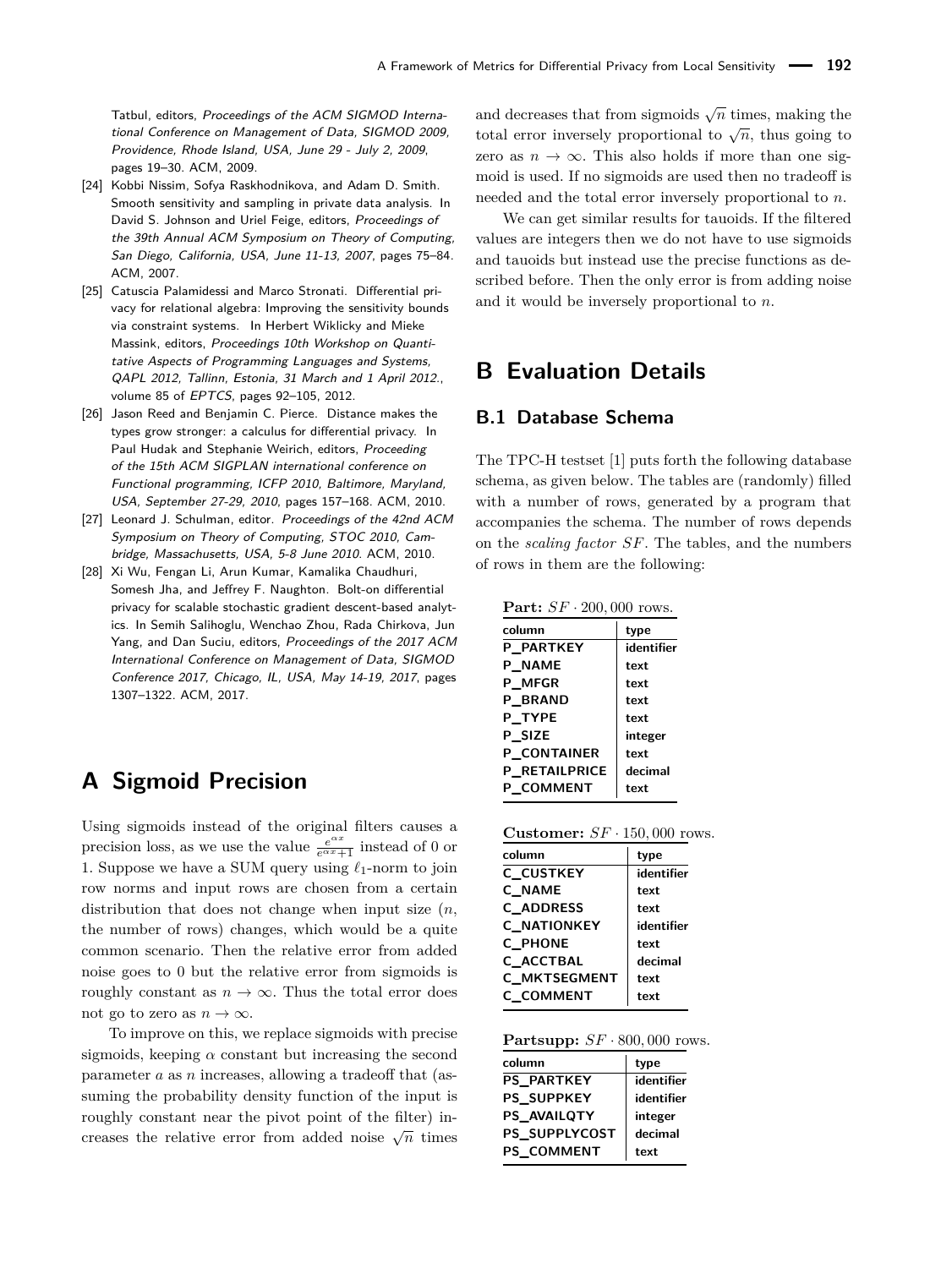| <b>Supplier:</b> $SF \cdot 10,000$ rows. |            |  |  |  |  |
|------------------------------------------|------------|--|--|--|--|
| column                                   | type       |  |  |  |  |
| <b>S SUPPKEY</b>                         | identifier |  |  |  |  |
| <b>S_NAME</b>                            | text       |  |  |  |  |
| S ADDRESS                                | text       |  |  |  |  |
| S NATIONKEY                              | identifier |  |  |  |  |
| <b>S PHONE</b>                           | text       |  |  |  |  |

**S\_ACCTBAL decimal S\_COMMENT text**

| <b>Orders:</b> $SF \cdot 1,500,000$ rows |  |  |  |  |  |
|------------------------------------------|--|--|--|--|--|
|------------------------------------------|--|--|--|--|--|

| column               | type       |
|----------------------|------------|
| <b>O ORDERKEY</b>    | identifier |
| <b>O CUSTKEY</b>     | identifier |
| <b>O ORDERSTATUS</b> | text       |
| O TOTALPRICE         | decimal    |
| <b>O ORDERDATE</b>   | date       |
| O ORDERPRIORITY      | text       |
| <b>O CLERK</b>       | text       |
| O SHIPPRIORITY       | integer    |
| <b>O COMMENT</b>     | text       |
|                      |            |

| <b>Lineitem:</b> $SF \cdot 6,000,000$ rows |  |  |  |  |  |
|--------------------------------------------|--|--|--|--|--|
|--------------------------------------------|--|--|--|--|--|

| column                 | type                 |
|------------------------|----------------------|
| <b>L ORDERKEY</b>      | identifier           |
| L PARTKEY              | identifier           |
| L SUPPKEY              | identifier           |
| <b>L LINENUMBER</b>    | integer              |
| L QUANTITY             | decimal              |
| <b>L EXTENDEDPRICE</b> | decimal              |
| L DISCOUNT             | decimal $\in$ [0, 1] |
| L TAX                  | decimal              |
| <b>L RETURNFLAG</b>    | text                 |
| <b>L LINESTATUS</b>    | text                 |
| L SHIPDATE             | date                 |
| L COMMITDATE           | date                 |
| <b>L RECEIPTDATE</b>   | date                 |
| L SHIPINSTRUCT         | text                 |
| L SHIPMODE             | text                 |
| L COMMENT              | text                 |

**Nation:** 25 rows

| column                | type       |  |  |  |  |
|-----------------------|------------|--|--|--|--|
| <b>N_NATIONKEY</b>    | identifier |  |  |  |  |
| N NAME                | text       |  |  |  |  |
| N REGIONKEY           | identifier |  |  |  |  |
| N COMMENT             | text       |  |  |  |  |
| <b>Region:</b> 5 rows |            |  |  |  |  |
|                       |            |  |  |  |  |
| column                | type       |  |  |  |  |
| R REGIONKEY           | identifier |  |  |  |  |
| <b>R NAME</b>         | text       |  |  |  |  |

### <span id="page-18-0"></span>**B.2 Sensitive Components**

In all tables except **Lineitem**, we consider the change that is the scaled sum of changes in all sensitive attributes. All attributes that are not a part of the norm are considered insensitive. We assumed that textual fields as well as the keys (ordinal data) are not sensitive. The columns of type date (e.g. *o*\_*orderdate*) have been converted to a floating-point number, which is the number of months passed from the date 1980-01-01.

- $-$  **Part:**  $\|p\_size, 0.01 \cdot p\_retailprice\|_1$ . The values of *p*\_*retailprice* are measured in hundreds, so we consider larger changes (i.e. make such change causing a change of 1 in the output correspond to unit sensitivity).
- $-$  **Partsupp:**  $\|ps\_availqty, 0.01 \cdot ps\_supplycost\|_1$ .
- $-$  **Orders:**  $\|30 \cdot o\_orderdate, 0.01 \cdot o\_totalprice\|_1$ .
- $-$  **Customer:**  $\|0.01 \cdot c\_acctbal\|_1$ .
- $-$  **Supplier:**  $\|0.01 \cdot s\_accbbal\|_1$ .
- **Nation:** no sensitive columns.
- **Region:** no sensitive columns.

In table **Lineitem**, several different norms would make sense and it is up to the data owner to choose the "right" one. We could again add up the sensitive attributes of a row, after suitably scaling them. But we could also think that the three different dates would probably move rather synchronously, and it is the maximum change among them that really matters. Hence we performed the tests with the row norm

 $\Vert l \Vert$  quantity, 0.0001 · *l* extendedprice, 50 · *l* discount,  $30 \cdot ||l\_shipdate, l\_commitdate, l\_receivedate||_{\infty}||_1$ .

Here the values of *l*\_*discount* are very small (all around 0*.*1), so we aim to protect the change in 0*.*02 units. On the other hand, *l*\_*extendedprice* can be tens of thousands, and we want to capture larger changes for it. The dates are measured in *months*, so we capture a change of one day. which we treat as 1*/*30 of a month. Alternatively, we may use the number of *days*, and get the same result removing the scaling by 30*.*0.

## <span id="page-18-1"></span>**B.3 Benchmark Queries**

We list the rewritten queries of TCP-H dataset that were used in benchmarking, to give an impression of what we actually feed to the analyzer. The constant 0.142857 in  $b$ <sup>17</sup> comes from translating an  $AVG$  query to a *SUM* query, and  $7 = 1/0.142857$  is the number of rows to sum, which is public, as the filter does not use sensitive attributes.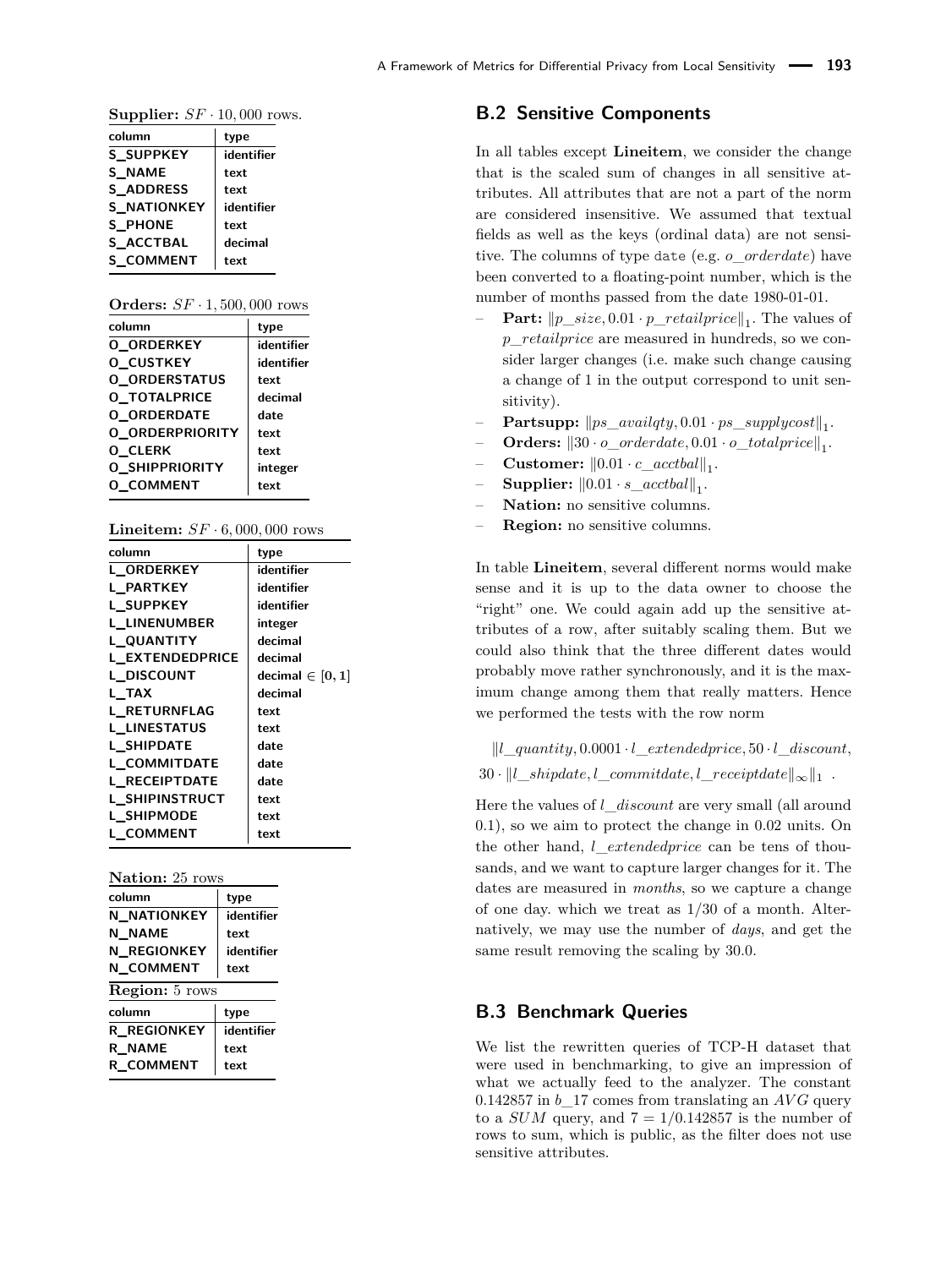```
--b1 1
SELECT SUM(lineitem.l_quantity)
FROM lineitem
WHERE
 lineitem.l shipdate \leq 230.3 - 30AND lineitem.l returnflag = 'R'AND lineitem.1 linestatus = 'F';
- b1_2SELECT SUM(lineitem.1 extendedprice)
FROM lineitem
WHERE
 lineitem.1 shipdate <= 230.3 - 30
 AND lineitem.1 returnflag = 'R'AND lineitem.l_linestatus = 'F'
;
--b1 3
SELECT SUM(lineitem.l_extendedprice
           *(1-lineitem.l_discount))
FROM lineitem
WHERE
 lineitem.l_shipdate <= 230.3 - 30
 AND lineitem.l_returnflag = 'R'
 AND lineitem.l_linestatus = 'F'
;
--b14SELECT SUM(lineitem.l_extendedprice
          *(1-lineitem.l_discount)
           *(1+lineitem.l_tax))
FROM lineitem
WHERE
 lineitem.1 shipdate <= 230.3 - 30
 AND lineitem.l returnflag = 'R'AND lineitem.1 linestatus = 'F';
-b1_5
SELECT COUNT(*)
FROM lineitem
WHERE
 lineitem.l_shipdate <= 230.3 - 30
 AND lineitem.l_returnflag = 'R'
 AND lineitem.l_linestatus = 'F'
;
-<i>b</i>2<sub>1</sub>SELECT MIN(partsupp.ps supplycost)
FROM partsupp, supplier,
    nation, region, part
WHERE
 part.p_partkey = partsupp.ps_partkey
 AND supplier.s_suppkey = partsupp.ps_suppkey
 AND supplier.s_nationkey = nation.n_nationkey
 AND nation.n_regionkey = region.r_regionkey
 AND region.r_name = 'ASIA'
;
- b2_2SELECT MAX(partsupp.ps_supplycost)
FROM partsupp, supplier,
    nation, region, part
WHERE
 part.p_partkey = partsupp.ps_partkey
```

```
AND supplier.s_suppkey = partsupp.ps_suppkey
  AND supplier.s_nationkey = nation.n_nationkey
  AND nation.n_regionkey = region.r_regionkey
  AND region.r name = 'ASIA'
;
--b3SELECT SUM(lineitem.l_extendedprice
           *(1-lineitem.l_discount))
FROM customer, orders, lineitem
WHERE
 customer.c_mktsegment = 'BUILDING'
 AND customer.c custkey = orders.o custkey
 AND lineitem.1 orderkey = orders.o orderkey
 AND orders.o orderdate < 190
 AND lineitem.1_shipdate > 190
 AND lineitem.l_orderkey = '162'
  AND orders.o shippriority = '0';
--b4
SELECT COUNT(*)
FROM orders, lineitem
WHERE
 orders.o_orderdate >= 180
 AND orders.o_orderdate < 180 + 3
 AND lineitem.1 orderkey = orders.o orderkey
 AND lineitem.1 commitdate < lineitem.1 receiptdate
 AND orders.o orderpriority = '1-URGENT'
;
--<sub>b5</sub>SELECT SUM(lineitem.l_extendedprice
          *(1-lineitem.l_discount))
FROM customer, orders,
   lineitem, supplier,
     nation, region
WHERE
  customer.c_custkey = orders.o_custkey
  AND lineitem.l_orderkey = orders.o_orderkey
  AND lineitem.1 suppkey = supplier.s suppkey
  AND customer.c_nationkey = supplier.s_nationkey
  AND supplier.s_nationkey = nation.n_nationkey
  AND nation.n_regionkey = region.r_regionkey
  AND region.r_name = 'ASIA'
  AND orders.o_orderdate >= 213.3
  AND orders.o orderdate < 213.3 + 12
 AND nation.n name = 'JAPAN'
;
-\hbarSELECT SUM(lineitem.l_extendedprice
           *lineitem.l_discount)
FROM lineitem
WHERE
 lineitem.l_shipdate >= 170.5
  AND lineitem.l_shipdate < 170.5 + 12
  AND lineitem.l_discount BETWEEN 0.09 - 0.01
                         AND 0.09 + 0.01
 AND lineitem.1 quantity < 24
;
-<sub>b7</sub>SELECT SUM(lineitem.l_extendedprice
           *(1 - lineitem.l_discount))
```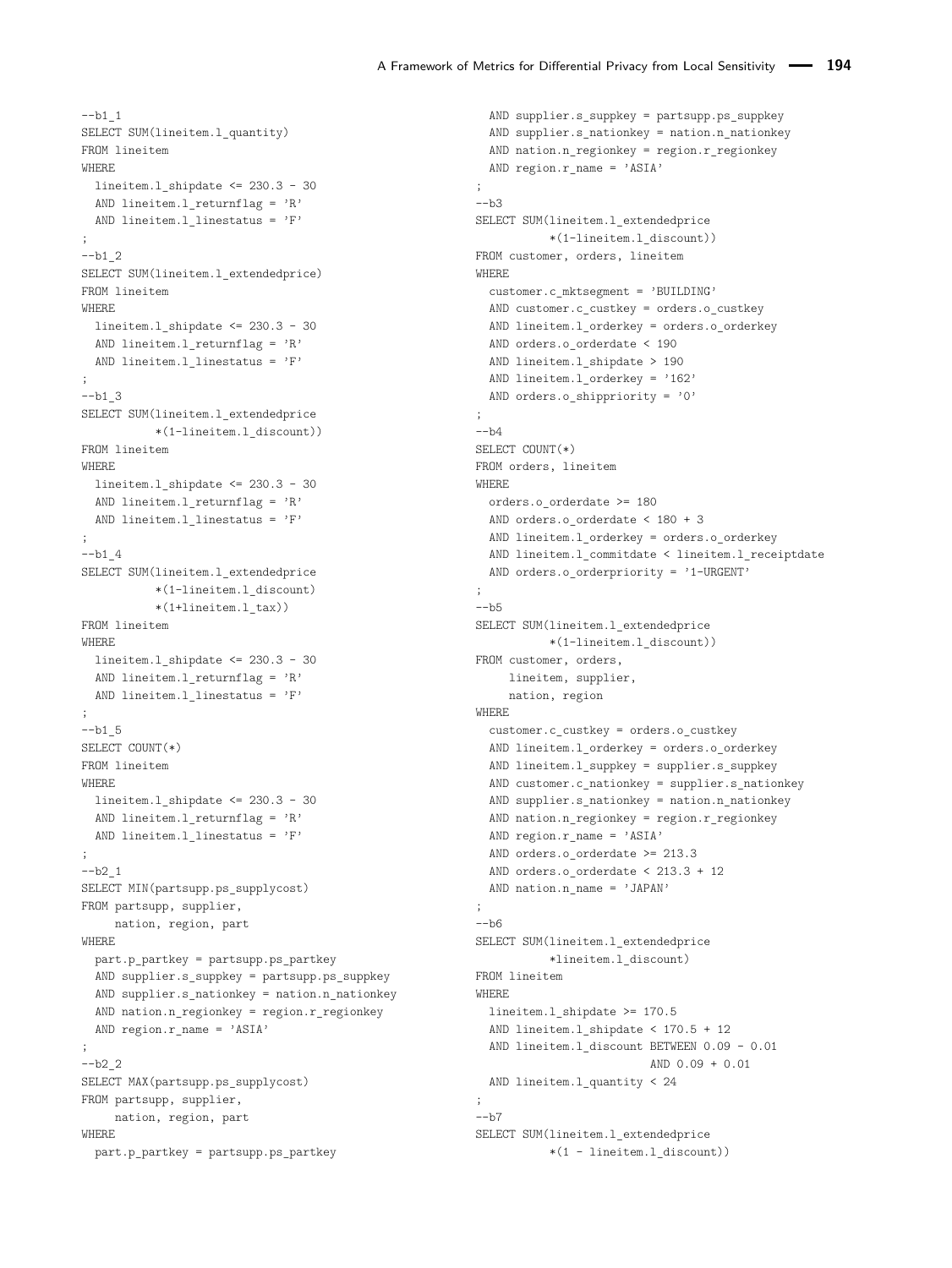```
FROM supplier, lineitem, orders, customer,
    nation as n1,
     nation as n2
WHERE
  supplier.s_suppkey = lineitem.l_suppkey
 AND orders.o_orderkey = lineitem.l_orderkey
 AND customer.c custkey = orders.o custkey
 AND supplier.s_nationkey = n1.n_nationkey
 AND customer.c_nationkey = n2.n_nationkey
 AND (
   (n1.n name = 'JAPAN' and n2.n name = 'INDONESIA')
   OR
    (n1.n name = 'INDONESIA' and n2.n name = 'JAPAN')\DeltaAND lineitem.l_shipdate between 182.6 and 207
;
-\hbar8
SELECT SUM(lineitem.l_extendedprice
        *(1 - lineitem.1 discount))FROM
 part, supplier, lineitem,
 orders, customer,
 nation AS n1, nation AS n2, region
WHERE
 part.p_partkey = lineitem.l_partkey
 AND supplier.s_suppkey = lineitem.l_suppkey
 AND lineitem.1 orderkey = orders.o orderkey
 AND orders.o_custkey = customer.c_custkey
 AND customer.c nationkey = n1.n nationkey
 AND n1.n_regionkey = region.r_regionkey
 AND region.r name = 'ASIA'
 AND supplier.s nationkey = n2.n nationkey
 AND orders.o orderdate >= 5478
 AND orders.o orderdate <= 6210
 AND part.p type = 'MEDIUM BRUSHED COPPER'
 AND n2.n_name = 'JAPAN';
-\hbar9SELECT SUM(lineitem.l_extendedprice
          *(1-lineitem.l_discount)
       - partsupp.ps_supplycost*lineitem.l_quantity)
FROM
   part, supplier,
   lineitem, partsupp,
   orders, nation
WHERE
  supplier.s_suppkey = lineitem.l_suppkey
 AND partsupp.ps_suppkey = lineitem.l_suppkey
 AND partsupp.ps_partkey = lineitem.l_partkey
 AND part.p_partkey = lineitem.l_partkey
 AND orders.o_orderkey = lineitem.l_orderkey
 AND supplier.s_nationkey = nation.n_nationkey
 AND part.p_name LIKE '%violet%'
 AND nation.n_name = 'UNITED KINGDOM'
;
-<sub>b10</sub>SELECT SUM(lineitem.l_extendedprice
          *(1 - lineitem.1 discount))FROM
 customer, orders,
```

```
lineitem, nation
WHERE
  customer.c_custkey = orders.o_custkey
 AND lineitem.l_orderkey = orders.o_orderkey
 AND orders.o orderdate >= 183.3
 AND orders.o orderdate < 183.3 + 3
 AND lineitem.l returnflag = 'R'AND customer.c nationkey = nation.n_nationkey
 AND customer.c custkey = '64'AND nation.n name = 'CANADA'
;
--b11
SELECT SUM(partsupp.ps supplycost
           * partsupp.ps_availqty * 0.2)
FROM partsupp, supplier, nation
WHERE
 partsupp.ps_suppkey = supplier.s_suppkey
 AND supplier.s_nationkey = nation.n_nationkey
 AND nation.n name = 'JAPAN'
;
- b12 1SELECT COUNT(*)
FROM orders, lineitem
WHERE
 orders.o_orderkey = lineitem.l_orderkey
 AND (orders.o orderpriority <> '1-URGENT'
       OR orders.o_orderpriority <> '2-HIGH')
 AND lineitem.l_shipmode in ('TRUCK', 'SHIP')
  AND lineitem.l_commitdate < lineitem.l_receiptdate
  AND lineitem.l_shipdate < lineitem.l_commitdate
  AND lineitem.1 receiptdate >= 183.3
  AND lineitem.l receiptdate < 183.3 + 12
;
-b12<sub>2</sub>SELECT COUNT(*)
FROM orders, lineitem
WHERE
 orders.o_orderkey = lineitem.l_orderkey
 AND (orders.o orderpriority = '1-URGENT'
       OR orders.o_orderpriority = '2-HIGH')
  AND lineitem.l_shipmode in ('TRUCK', 'SHIP')
  AND lineitem.l_commitdate < lineitem.l_receiptdate
  AND lineitem.l_shipdate < lineitem.l_commitdate
  AND lineitem.1 receiptdate >= 183.3
  AND lineitem.1 receiptdate < 183.3 + 12
;
-h16SELECT COUNT(partsupp.ps_suppkey)
FROM partsupp, part, supplier
WHERE
 part.p_partkey = partsupp.ps_partkey
 AND partsupp.ps_suppkey = supplier.s_suppkey
 AND part.p_brand <> 'Brand#34'
  AND NOT (part.p_type LIKE '%COPPER%')
  AND part.p_size in (5, 10, 15, 20, 25, 30, 35, 40)
  AND NOT (supplier.s comment LIKE
                            '%Customer%Complaints%')
 AND part.p_brand = 'Brand#14'
  AND part.p_type = 'LARGE ANODIZED TIN'
;
```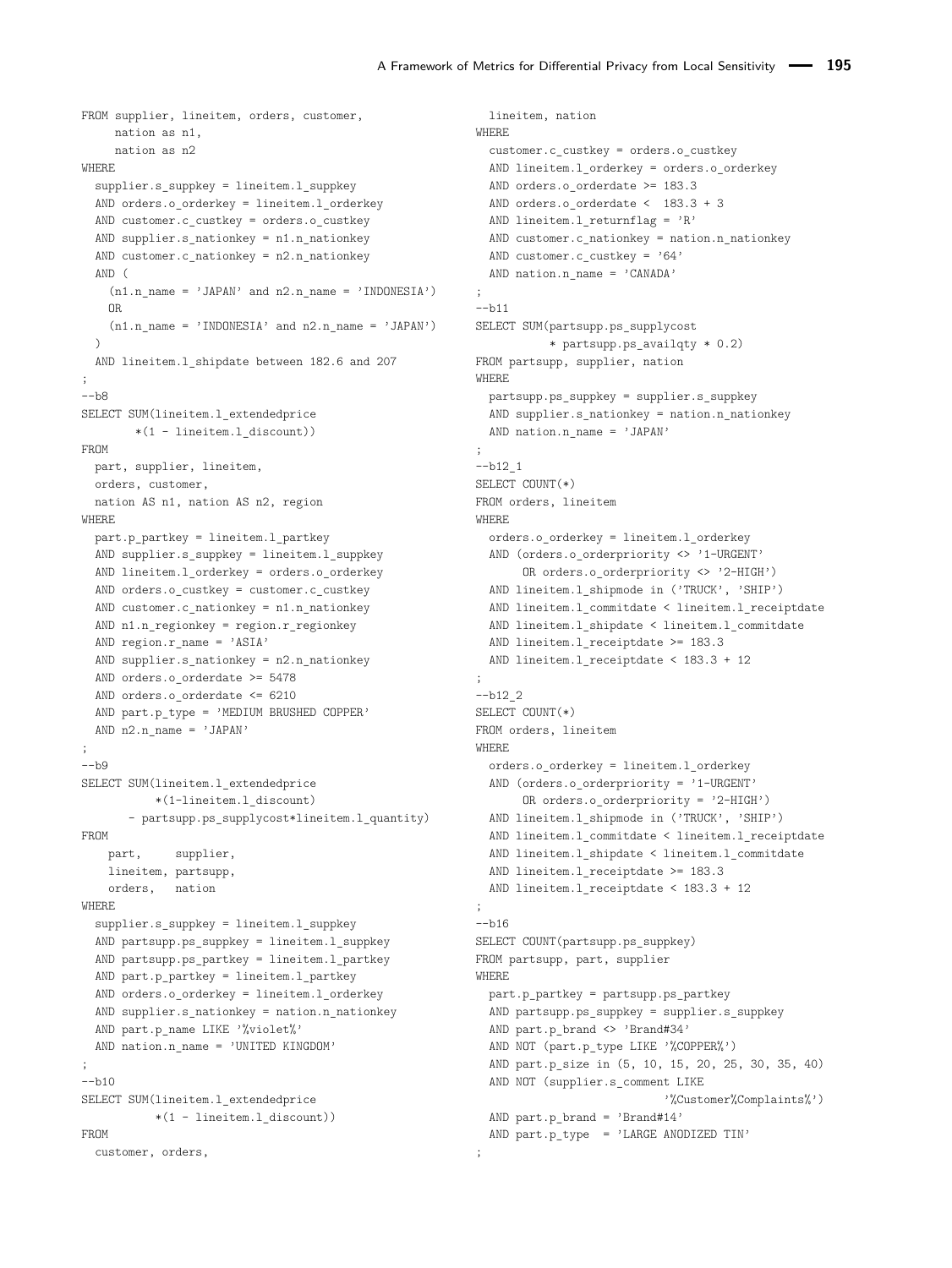```
--h17SELECT SUM(lineitem.l_extendedprice * 0.142857)
FROM lineitem, part
WHERE
  part.p_partkey = lineitem.l_partkey
  AND part.p brand = 'Brand#34'AND part.p container = ' JUMBO PKG'
  AND lineitem.1 quantity < 0.2 * 32;
--b19
SELECT SUM(lineitem.l_extendedprice
           *(1-lineitem.l_discount))
FROM lineitem, part
WHERE
  part.p_partkey = lineitem.l_partkey
  AND lineitem.l_shipmode IN ('AIR', 'AIR REG')
  AND lineitem.1 shipinstruct = 'DELIVER IN PERSON'
  AND part.p_size >= 1
  AND
  ((
    part.p_brand = 'Brand#34'
    AND part.p_container IN ('SM CASE', 'SM BOX',
                              'SM PACK', 'SM PKG')
    AND lineitem.l_quantity >= 35
    AND lineitem.l quantity \leq 35 + 10
    AND part.p_size <= 5
    \lambdaOR
    (
    part.p_brand = 'Brand#22'
    AND part.p_container IN ('MED BAG', 'MED BOX',
                             'MED PKG', 'MED PACK')
    AND lineitem.l quantity >= 12
    AND lineitem.l_quantity <= 12 + 10
    AND part.p_size <= 10
    \lambdaOR
    (
    part.p_brand = 'Brand#14'
    AND part.p_container IN ('LG CASE', 'LG BOX',
                              'LG PACK', 'LG PKG')
    AND lineitem.l_quantity >= 90
    AND lineitem.l_quantity <= 90 + 10
    AND part.p_size <= 15
));
```
# <span id="page-21-1"></span>**B.4 Integer vs Float Type Filtering**

Since the *date* datatype of SQL is measured within day precision, it makes sense to treat is as an integer. However, we could as well represent it as a floating-point number. This allows us to use sigmoids, as discussed in Sec. [5.1.2.](#page-8-2) For sigmoids, we have to choose precision in such a way that the noise would be smaller. Since precision itself cannot depend on the data, we have empirically evaluated appropriate precision level on an independently generated TCP-H instance with scale factor

SF=0.05. As described in Sec. [A,](#page-17-6) the precision has to be increased proportionally with  $\sqrt{n}$ , where *n* is the number of analyzed rows. Hence, the sigmoid precisions for the cases of SF 0*.*1, 0*.*5, 1*.*0 had to be multiplied with  $\sqrt{2}$ ,  $\sqrt{10}$  and  $\sqrt{20}$  respectively.

While Table [3](#page-14-0) and Table [4](#page-14-1) use integer approximation for date filtering, the tables Table [5](#page-22-0) and Table [6](#page-23-0) show the results for sigmoid approach. The results have been computed for different  $\beta$  and  $\alpha$  values, where  $\beta \approx 0$ means that the sensitivity could be computed for an arbitrarily small  $\beta$ , and the third column shows the base  $\alpha$  that has been computed for SF=0.05. The computing time for a modified query is much higher for floating points, since the SQL engine now needs to compute exponentiation for each row and each private filter, so for the most complicated queries we present the results up to SF=0.5. We see that, except the queries *b*12\_1 and *b*12\_2, the error gets smaller compared to integer datatype approach. The problem of *b*12\_1 and *b*12\_2 seems to be that the sigmoid precision that we found for  $SF=0.05$  is not the best for  $SF=0.1$ , which indeed may happen as the final result depends not only on the number of rows, but also on the actual data, so even though the sensitivity of these queries is smaller, they suffer from precision error. The disadvantages of sigmoid approach are that it takes more time to execute the modified query, and that exponentiations tend to cause overflow errors in PSQL engine when the exponents get large. The time overheads are more significant for the cases with many private filters, where sigmoid error gets larger due to multiplication, so it seems more reasonable to use integer datatype there.

### <span id="page-21-0"></span>**B.5 Examples of Analyzer Output**

We give some examples of shorter queries that have been output by the analyzer. We present the modified query and the sensitivity query, demonstrating where computation overhead may come from.

#### **Query** *b*1**\_**1

*Modified query.*

```
SELECT sum((lineitem.l_quantity * (exp((0.1 * (200.3 +
((-1.0) * lineitem.1_shipdate)))) / (exp((0.1 * (200.3 +((-1.0) * lineitem.l\_shipdate)))) + 1.0))))FROM lineitem
WHERE (lineitem.1 linestatus = 'F')
 AND (lineitem.l_returnflag = 'R');
```
*Sensitivity query.*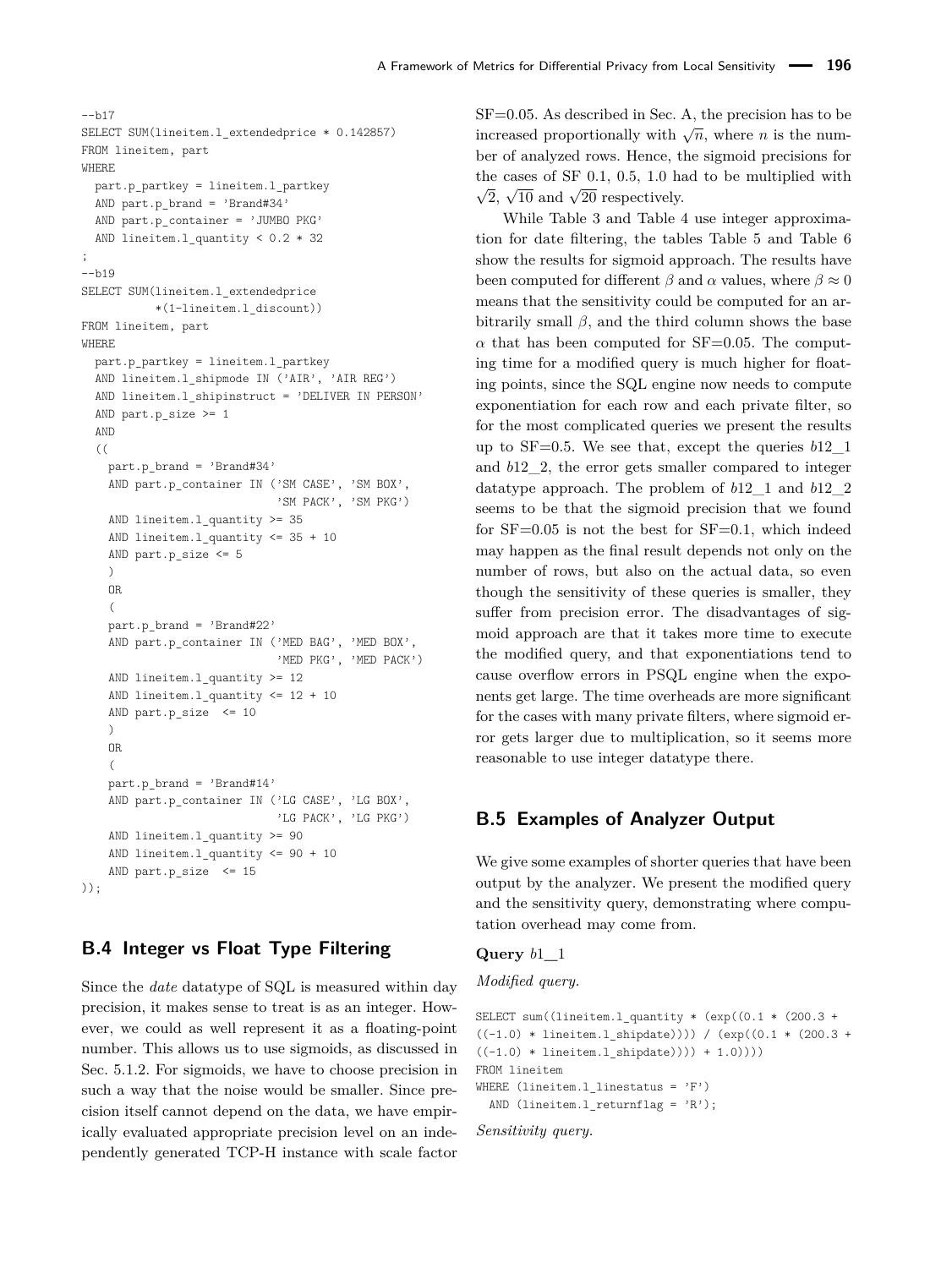<span id="page-22-0"></span>

|                   | $SF = 0.1$ |         |        |        | $SF = 0.5$ |        | $SF = 1.0$ |         |         |  |
|-------------------|------------|---------|--------|--------|------------|--------|------------|---------|---------|--|
|                   | $t_i$      | $t_{m}$ | $t_s$  | $t_i$  | $t_{m}$    | $t_s$  | $t_i$      | $t_{m}$ | $t_{s}$ |  |
| $b1_1$            | 144.36     | 11.43K  | 1.74K  | 761.36 | 157.38K    | 9.49K  | 1.47K      | 535.97K | 18.51K  |  |
| $b1_2$            | 141.57     | 11.43K  | 1.74K  | 742.35 | 163.8K     | 9.57K  | 1.46K      | 518.45K | 19.08K  |  |
| $b1_3$            | 154.66     | 11.75K  | 1.89K  | 886.02 | 157.73K    | 9.93K  | 1.67K      | 538.28K | 21.61K  |  |
| $b1\_4$           | 165.84     | 11.64K  | 2.81K  | 851.84 | 154.48K    | 15.4K  | 1.97K      | 558.75K | 29.17K  |  |
| $b1\_5$           | 149.43     | 6.6K    | 1.06K  | 769.5  | 65.65K     | 6.16K  | 1.43K      | 189.94K | 11.0K   |  |
| $b2_1$            | 19.08      | 36.87   | 139.14 | 141.1  | 268.5      | 1.28K  | 269.94     | 524.61  | 2.24K   |  |
| $b2_2$            | 19.11      | 42.29   | 135.36 | 146.93 | 278.97     | 1.07K  | 265.5      | 724.23  | 2.07K   |  |
| b3                | 96.29      | 110.48  | 376.65 | 567.6  | 645.44     | 2.15K  | 288.72     | 451.16  | 1.03K   |  |
| $^{b4}$           | 127.72     | 59.0K   | 2.37K  | 653.65 | 1.8M       | 12.67K |            |         |         |  |
| b5                | 6.25K      | 242.1   | 2.13K  | 715.05 | 877.75     | 3.37K  | 1.32K      | 2.49K   | 7.96K   |  |
| $\boldsymbol{b6}$ | 115.36     | 284.1K  | 9.37K  | 586.04 | 6.34M      | 46.5K  |            |         |         |  |
| b7                | 218.87     | 329.15  | 623.63 | 1.16K  | 2.93K      | 3.74K  | 2.45K      | 9.05K   | 7.13K   |  |
| b8                | 238.62     | 113.11  | 637.68 | 1.15K  | 719.8      | 3.9K   | 3.43K      | 1.22K   | 6.54K   |  |
| b9                | 127.56     | 121.25  | 3.23K  | 746.92 | 719.1      | 4.22K  | 1.29K      | 1.3K    | 7.83K   |  |
| b10               | 129.26     | 134.37  | 445.86 | 676.09 | 790.71     | 2.4K   | 205.47     | 1.45K   | 4.92K   |  |
| b11               | 10.49      | 9.87    | 38.92  | 62.34  | 61.11      | 244.71 | 125.13     | 126.73  | 524.31  |  |
| $b12\_1$          | 157.39     | 110.13K | 4.62K  | 849.04 | 2.49M      | 26.3K  |            |         |         |  |
| $b12\_2$          | 146.71     | 44.21K  | 2.12K  | 727.03 | 961.28K    | 10.6K  |            |         |         |  |
| b16               | 21.45      | 130.13  | 216.23 | 155.18 | 735.92     | 1.65K  | 237.25     | 1.42K   | 3.38K   |  |
| b17               | 86.52      | 83.86   | 269.3  | 481.85 | 463.56     | 1.43K  | 872.76     | 861.25  | 2.55K   |  |
| b19               | 130.1      | 264.35  | 1.21K  | 718.78 | 1.48K      | 7.74K  | 1.3K       | 2.72K   | 12.73K  |  |

**Table 5.** Time benchmarks (ms) for the initial query  $(t_i)$ , modified query  $(t_m)$ , and the sensitivity query  $(t_s)$ . *K* denotes  $\cdot 10^3$ , and *M* denotes ·10<sup>6</sup>

```
SELECT max(abs(sdsg)) FROM (
 SELECT sum(abs(greatest(abs((exp((0.1 * (200.3
+ ((-1.0) * lineitem.l_shipdate)))) / (exp((0.1 *
(200.3 + ((-1.0) * linear function.1\_shipdate)))) + 1.0)))),
abs(case when (((0.1 * exp((0.1 * (200.3 + ((-1.0)* lineitem.l shipdate))))) / ((exp((0.1 * (200.3 +((-1.0) * lineitem.1_shipdate)))) + 1.0^ 2.0) *0.03) = 0.0) then 0.0 else (((0.1 * exp((0.1 * (200.3+ ((-1.0) * lineitem.l_shipdate))))) / ((exp((0.1 *
(200.3 + ((-1.0) * lineitem.1_shipdate)))) + 1.0)2.0)) * 0.03) * case when (abs(lineitem.l_quantity) >=
10.0) then abs(lineitem.l quantity) else (exp(((0.1 *abs(lineitem.l_quantity)) - 1.0)) / 0.1) end) end)))) AS
sdsg
 FROM lineitem, lineitem_sensRows
 WHERE ((line.1_1_1_1_2_2...)_F')AND(lineitem.l_returnflag = 'R')
```

```
AND lineitem sensRows.ID = lineitem.ID)
    AND lineitem_sensRows.sensitive
GROUP BY lineitem_sensRows.ID) AS sub;
```
### **Query** *b*1**\_**5

```
Modified query.
```

```
SELECT sum(abs((exp((0.1 * (200.3 + ((-1.0) *
lineitem.l_shipdate)))) / (exp((0.1 * (200.3 + ((-1.0) *
lineitem.l_shipdate)))) + 1.0))))
FROM lineitem
WHERE (lineitem.l linestatus = 'F')
  AND (lineitem.l returnflag = 'R);
```
#### *Sensitivity query.*

```
SELECT max(sdsg) FROM (
 SELECT sum(abs((((0.1 * exp((0.1 * (200.3 + ((-1.0) *
lineitem.l shipdate))))) / ((exp((0.1 * (200.3 + ((-1.0))
* lineitem.l shipdate)))) + 1.0)^2.0)) * 0.03))) AS sdsg
 FROM lineitem, lineitem_sensRows
  WHERE ((line.1) inestatus = 'F')
    AND (lineitem.l_returnflag = 'R')
    AND lineitem sensRows.ID = lineitem.ID)
    AND lineitem sensRows.sensitive
  GROUP BY lineitem_sensRows.ID) AS sub;
```
### **Query** *b*16

#### *Modified query.*

```
SELECT sum(abs(((((((((2.0 / (exp(((-0.1) * (part.p\_size- 10.0))) + exp((0.1 * (part.p_size - 10.0))))) + (2.0)
/ (exp(((-0.1) * (part.p\_size - 15.0))) + exp((0.1* (part.p_size - 15.0)))))) + (2.0 / (exp(((-0.1) *
(part.p\_size - 20.0)) + exp((0.1 * (part.p\_size -(20.0))))) + (2.0 / (exp(((-0.1) * (part.p\_size -(25.0)) + exp((0.1 * (part.p\_size - 25.0))))) + (2.0)/ (exp(((-0.1) * (part.p\_size - 30.0))) + exp((0.1* (part.p_size - 30.0)))))) + (2.0 / (exp(((-0.1) *
(part.p\_size - 35.0)) + exp((0.1 * (part.p\_size -(35.0)))) + (2.0 / (exp(((-0.1) * (part.p_size -(40.0)) + exp((0.1 * (part.p\_size - 40.0))))) + (2.0)/ (exp(((-0.1) * (part.p size - 5.0))) + exp((0.1 *(part.p_size - 5.0)))))))
```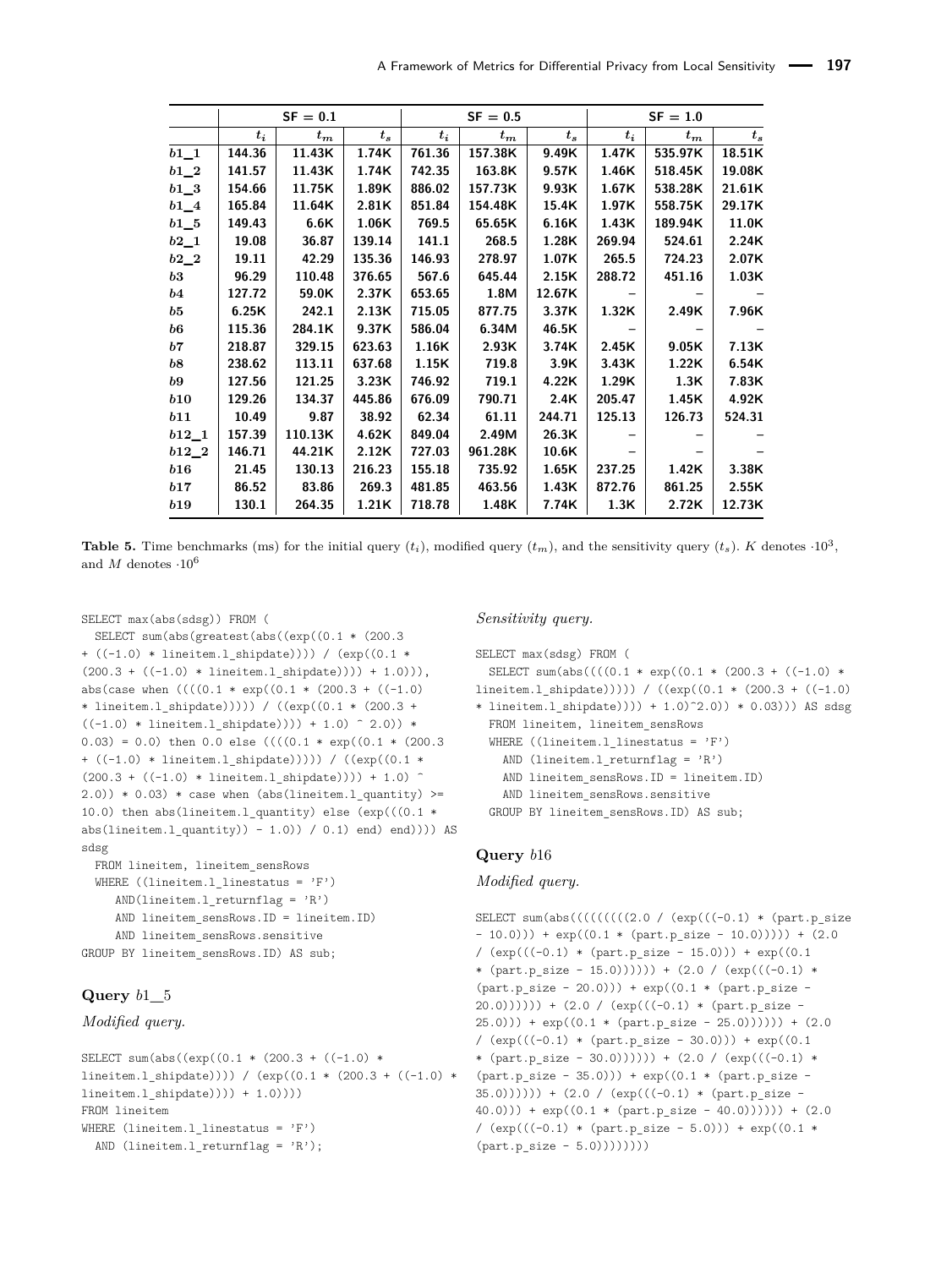<span id="page-23-0"></span>

|                   |             |                | $SF = 0.1$ |          |                       | $SF = 0.5$ |          |                       | $SF = 1.0$ |                |           |
|-------------------|-------------|----------------|------------|----------|-----------------------|------------|----------|-----------------------|------------|----------------|-----------|
|                   | $\beta$     | sigmoid        | $q_i(x)$   | $q_s(x)$ | $\overline{\%}$ noise | $q_i(x)$   | $q_s(x)$ | $\overline{\%}$ noise | $q_i(x)$   | $q_s(x)$       | %noise    |
|                   |             | prec. $\alpha$ | $(q_m(x))$ |          |                       | $(q_m(x))$ |          |                       | $(q_m(x))$ |                |           |
| $b1_1$            | $\approx 0$ | 0.1            | 3.79M      | 1.8      | 0.0002                | 18.87M     | 4.03     | 0.0001                | 37.72M     | 5.7            | 7.6e-05   |
| $b1_2$            | $\approx 0$ | 0.1            | 5.34G      | 10.0K    | 0.0009                | 27.35G     | 10.0K    | 0.0002                | 56.57G     | 11.18K         | $9.9e-05$ |
| $b1_3$            | $\approx 0$ | 0.1            | 5.07G      | 19.0K    | 0.0019                | 25.98G     | 19.0K    | 0.0004                | 53.74G     | 21.24K         | 0.0002    |
| $b1_4$            | 0.1         | 0.1            | 5.27G      | 12.11K   | 0.0023                | 27.02G     | 12.11K   | 0.0004                | 55.89G     | 13.91K         | 0.0002    |
| $b1_{-5}$         | $\approx 0$ | 0.05           | 148.3K     | 0.02     | $6e-05$               | 739.56K    | 0.04     | $2.7e-05$             | 1.48M      | 0.06           | $1.9e-05$ |
| $b2\_1$           | 0.1         | 0.1            | 1.07       | 100.0    | 93.46K                | 1.0        | 100.0    | 100.0K                | 1.0        | 100.0          | 100.0K    |
| $b2_2$            | 0.1         | 0.1            | 999.98     | 100.0    | 100.0                 | 1.0K       | 100.0    | 100.0                 | 1.0K       | 100.0          | 100.0     |
| b3                | $\approx 0$ | 0.01           | 3.62K      | 19.0K    | 2.58K                 | 3.21K      | 19.0K    | 2.93K                 | 0.0        | $\mathbf{0.0}$ | 0.0       |
|                   |             |                | (2.1K)     |          |                       | (2.17K)    |          |                       |            |                |           |
| b4                | $\approx 0$ | 0.5            | 2.92K      | 1.24     | 1.73                  | 14.17K     | 3.32     | 0.76                  |            |                |           |
|                   |             |                | (2.96K)    |          |                       |            |          |                       |            |                |           |
| b5                | 0.1         | 0.01           | 5.37M      | 11.21K   | 8.1                   | 25.23M     | 11.21K   | 1.5                   | 47.6M      | 11.21K         | 1.27      |
|                   |             |                | (4.82M)    |          |                       | (24.74M)   |          |                       | (46.88M)   |                |           |
| $\boldsymbol{b6}$ | $\approx 0$ | 0.4            | 17.45M     | 105.0K   | 5.67                  | 88.13M     | 105.0K   | 1.81                  |            |                |           |
|                   |             |                | (17.91M)   |          |                       | (89.71M)   |          |                       |            |                |           |
| b7                | $\approx 0$ | 0.1            | 22.07M     | 19.0K    | 0.06                  | 95.63M     | 19.0K    | 0.1                   | 212.11M    | 21.24K         | 0.0078    |
|                   |             |                | (21.99M)   |          |                       | (95.44M)   |          |                       | (212.02M)  |                |           |
| b8                | 0.1         | 0.1            | 470.8K     | 11.21K   | 23.83                 | 2.74M      | 13.64K   | 5.31                  | 3.29M      | 20.01K         | 6.44      |
|                   |             |                | (470.86K)  |          |                       | (2.75M)    |          |                       | (3.3M)     |                | 6.44      |
| b9                | 0.1         | 0.1            | 30.32M     | 40.0K    | 1.32                  | 137.73M    | 49.2K    | 0.36                  | 283.82M    | 49.2K          | 0.17      |
| b10               | 0.1         | 0.1            | 100.31K    | 12.65K   | 125.84                | 149.6K     | 31.48K   | 206.34                | 0.0        | 34.94K         | $\infty$  |
|                   |             |                | (100.06K)  |          |                       | (143.52K)  |          |                       |            |                |           |
| b11               | 0.1         | 0.1            | 1.63G      | 199.98K  | 0.12                  | 7.73G      | 199.98K  | 0.03                  | 15.18G     | 199.98K        | 0.01      |
| $b12\_1$          | $\approx 0$ | 0.5            | 3.12K      | 0.53     | 8.43                  | 15.4K      | 1.19     | 7.32                  |            |                |           |
|                   |             |                | (3.38K)    |          |                       | (16.52K)   |          |                       |            |                |           |
| $b12\_2$          | $\approx 0$ | 0.5            | 1.29K      | 0.53     | 8.88                  | 6.2K       | 1.19     | 7.61                  |            |                |           |
|                   |             |                | (1.4K)     |          |                       | (6.67K)    |          |                       |            |                |           |
| b16               | 0.1         | 0.1            | 9.95K      | 4.0      | 0.4                   | 49.35K     | 4.0      | 0.08                  | 98.97K     | 4.0            | 0.04      |
| b17               | $\approx 0$ | 0.5            | 31.54K     | 2.53K    | 68.66                 | 256.24K    | 5.65K    | 9.83                  | 531.93K    | 7.99K          | 5.21      |
|                   |             |                | (40.57K)   |          |                       | (253.19K)  |          |                       | (519.68K)  |                |           |
| b19               | 0.1         | 0.1            | 155.25K    | 651.72K  | 4.2K                  | 1.1M       | 813.52K  | 738.04                | 1.73M      | 827.69K        | 479.67    |

**Table 6.** Precision benchmarks for  $\epsilon = 1$ , where  $q_i(x)$  is the initial query result,  $q_m(x)$  the modified query result (if different from  $q_i(x)$ ,  $q_s(x)$  is the sensitivity query result, and %noise  $=\frac{|(q_m(x)\pm 10 \cdot q_s(x)) - q_i(x)|}{q_i(x)} \cdot 100$ . K denotes  $\cdot 10^3$ , M denotes  $\cdot 10^6$ , and *G* denotes ·10<sup>9</sup>

FROM part, partsupp, supplier WHERE NOT((supplier.s comment LIKE '%Customer%Complaints%')) AND NOT((part.p\_type LIKE '%COPPER%')) AND NOT((part.p\_brand = 'Brand#34')) AND (part.p\_partkey = partsupp.ps\_partkey) AND (partsupp.ps\_suppkey = supplier.s\_suppkey); *Sensitivity query.*

#### SELECT max(sdsg) FROM ( SELECT sum(abs((((((((((0.1 \* (2.0 / (exp(((-0.1) \* (part.p\_size - 10.0))) + exp((0.1 \* (part.p\_size  $- 10.0))))$ )) \* 8.0) + ((0.1 \* (2.0 / (exp(((-0.1) \*  $(part.p_size - 15.0)) + exp((0.1 * (part.p_size (15.0)))))$  \* 8.0)) +  $((0.1 * (2.0 / (exp(((-0.1) *$  $(part.p\_size - 20.0)) + exp((0.1 * (part.p\_size (20.0)))))$  \* 8.0)) + ((0.1 \* (2.0 / (exp(((-0.1) \*  $(part.p\_size - 25.0)) + exp((0.1 * (part.p\_size -$

 $(25.0))))$ )) \* 8.0)) + ((0.1 \* (2.0 / (exp(((-0.1) \*  $(part.p size - 30.0)) + exp((0.1 * (part.p size (30.0))))$ )) \* 8.0)) + ((0.1 \* (2.0 / (exp(((-0.1) \*  $(part.p_size - 35.0)) + exp((0.1 * (part.p_size - 35.0)))$  $(35.0))))$ )) \* 8.0)) + ((0.1 \* (2.0 / (exp(((-0.1) \*  $(part.p\_size - 40.0)) + exp((0.1 * (part.p\_size (40.0)))))$  \* 8.0)) + ((0.1 \* (2.0 / (exp(((-0.1) \*  $(part.p\_size - 5.0)) + exp((0.1 * (part.p\_size (5.0))))$ )) \*  $(8.0))$ )) AS sdsg FROM part, partsupp, supplier, part\_sensRows WHERE NOT((supplier.s\_comment LIKE '%Customer%Complaints%')) AND NOT((part.p\_type LIKE '%COPPER%')) AND NOT((part.p\_brand = 'Brand#34')) AND (part.p\_partkey = partsupp.ps\_partkey) AND (partsupp.ps\_suppkey = supplier.s\_suppkey) AND part\_sensRows.ID = part.ID AND part\_sensRows.sensitive GROUP BY part\_sensRows.ID) AS sub;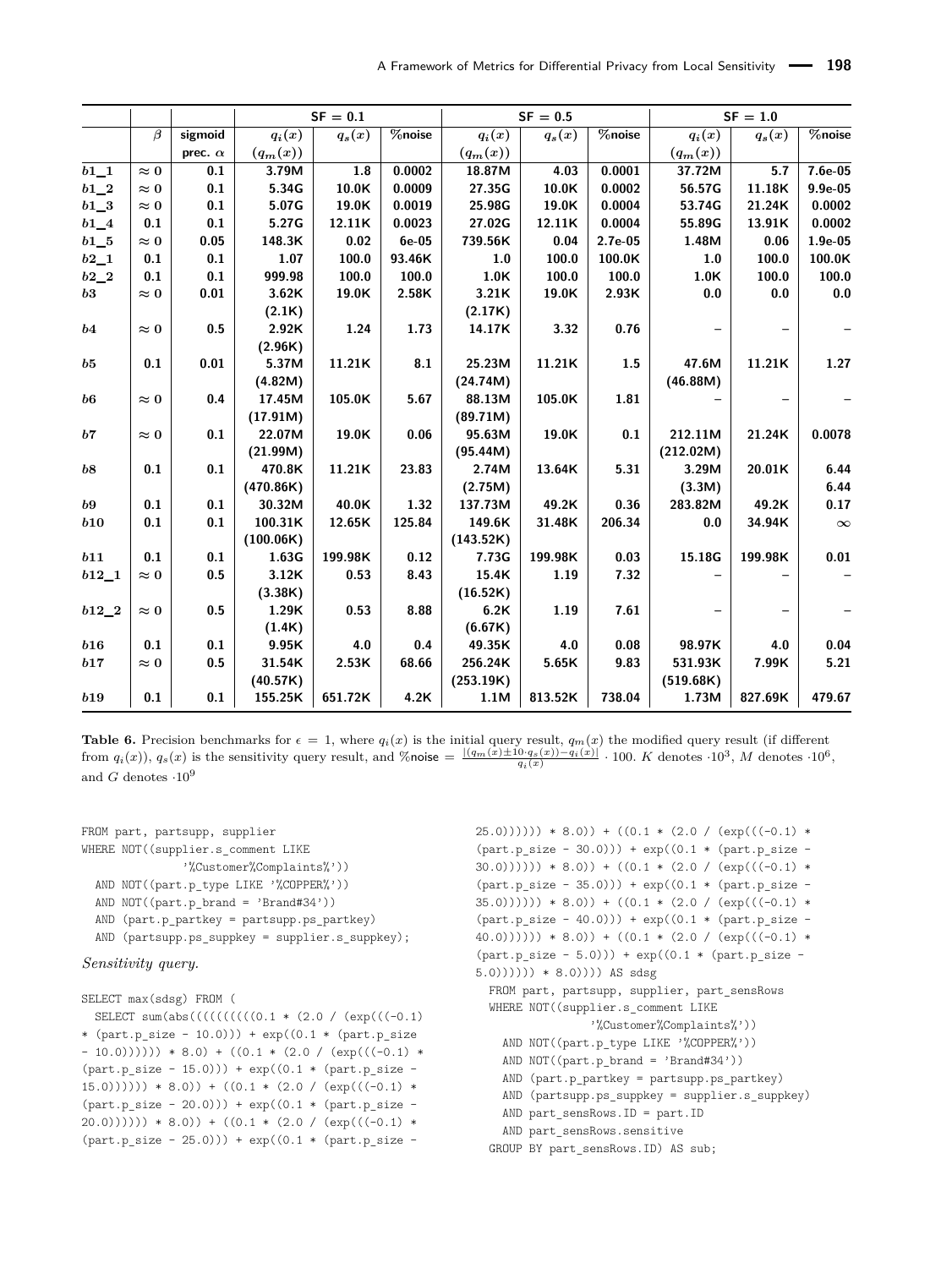# **C Postponed Proofs**

### **C.1 Useful Facts and Lemmas**

**Fact 10.** For all  $(x_1, \ldots, x_m) \in \mathbb{R}^m$ ,  $p \ge q$ , we have

$$
||x_1, ..., x_m||_p \le ||x_1, ..., x_m||_q
$$
  
\n
$$
\le m^{1/q-1/p} \cdot ||x_1, ..., x_m||_p
$$

*.*

*.*

*.*

**Fact 11.** For all  $x \in \mathbb{R}^+$ ,  $||x||_p = x$ , and  $||x||_{\infty} = x$ .

<span id="page-24-4"></span>**Fact 12** (a part of Lemma 2.3 of [\[24\]](#page-17-0)). Let  $f: X \to \mathbb{R}$ . *For*  $\beta > 0$ , a  $\beta$ -smooth upper bound on f is

$$
g_{f,\beta} = \max_{x' \in X} (f(x) \cdot e^{-\beta \cdot d(x,x')}) \enspace .
$$

<span id="page-24-1"></span> $\textbf{Lemma 13.} \ \ \textit{Let} \ \ \mathbf{x} \ \ = \ \ (x_1, \ldots, x_k) \ \ \in \ \ \mathbb{R}^k, \ \ \mathbf{y} \ \ =$  $(y_1, \ldots, y_n) \in \mathbb{R}^n$ ,  $\mathbf{z} = (z_1, \ldots, z_m) \in \mathbb{R}^m$ . If  $p \ge q \ge 1$ , *then*

*1.*  $\left\| \left\| \mathbf{x} \right\|_q, \left\| \mathbf{y} \right\|_q, z_1, \ldots, z_m \right\|_p \le \left\| \left\| \mathbf{x} | \mathbf{y} \right\|_q, z_1, \ldots, z_m \right\|_p;$ 2.  $\left\| \|\mathbf{x}\|_p, \|\mathbf{y}\|_p, z_1, \ldots, z_m\right\|_q \ge \left\| \|\mathbf{x}|\mathbf{y}\|_p, z_1, \ldots, z_m\right\|_q;$ where  $\mathbf{x}$   $\vert \mathbf{y} \vert$  *denotes concatenation.* If  $p = q$ *, then the inequalities become equalities.*

*Proof.* Since  $p, q \geq 1$ , we may raise both sides of equations to the powers  $p$  or  $q$ . The main inequalities that we use in the proof are  $a^n + b^n \leq (a+b)^n$  for  $n \geq 1$ , and  $a^n + b^n \ge (a+b)^n$  for  $n \le 1$ .

$$
\|\|\mathbf{x}\|_{q}, \|\mathbf{y}\|_{q}, z_{1}, \dots, z_{m}\|_{p}^{p}
$$
\n
$$
= \left(\sum_{i=1}^{k} x_{i}^{q}\right)^{\frac{p}{q}} + \left(\sum_{i=1}^{n} y_{i}^{q}\right)^{\frac{p}{q}} + \sum_{i=1}^{m} z_{i}^{p}
$$
\n
$$
\leq \left(\sum_{i=1}^{k} x_{i}^{q} + \sum_{i=1}^{n} y_{i}^{q}\right)^{\frac{p}{q}} + \sum_{i=1}^{m} z_{i}^{p}
$$
\n
$$
= \|\mathbf{x}\|\mathbf{y}\|_{q}^{p} + \sum_{i=1}^{m} z_{i}^{p} = \|\|\mathbf{x}\|\mathbf{y}\|_{q}, z_{1}, \dots, z_{m}\|_{p}^{p}
$$
\n
$$
\|\|\mathbf{x}\|_{p}, \|\mathbf{y}\|_{p}, z_{1}, \dots, z_{m}\|_{q}^{q}
$$

$$
= \left(\sum_{i=1}^{k} x_i^p\right)^{\frac{q}{p}} + \left(\sum_{i=1}^{n} y_i^p\right)^{\frac{q}{p}} + \sum_{i=1}^{m} z_i^q
$$
  
\n
$$
\geq \left(\sum_{i=1}^{k} x_i^p + \sum_{i=1}^{n} y_i^p\right)^{\frac{q}{p}} + \sum_{i=1}^{m} z_i^q
$$
  
\n
$$
= ||\mathbf{x}|\mathbf{y}||_p^q + \sum_{i=1}^{m} z_i^q = ||\mathbf{x}|\mathbf{y}||_p, z_1, \dots, z_m||_q^q
$$

If  $p = q$ , then all inequalities in these derivations are equalities.  $\Box$ 

<span id="page-24-2"></span>Lemma 14. *For all*  $x \in \mathbb{R}$ ,  $(\alpha_1, \ldots, \alpha_k) \in \mathbb{R}^k$ ,  $(y_1, \ldots, y_m) \in \mathbb{R}^m$ :  $\|\alpha_1 x, \ldots, \alpha_k x, y_1, \ldots, y_m\|_p =$   $\sqrt[p]{\sum_{i=1}^{k} \alpha_i^p} x, y_1, \ldots, y_m$ *.*

*Proof.* Since an  $\ell_p$ -norm is defined for  $p \geq 1$ , we may raise both sides of equation to the power *p*. We use the definition of  $\ell_p$ -norm and rewrite the term.

$$
\begin{aligned}\n\|\alpha_1 x, \dots, \alpha_k x, y_1, \dots, y_m\|_p^p \\
&= \sum_{i=1}^k (\alpha_i x)^p + \sum_{i=1}^m y_i^p \\
&= \left(\sum_{i=1}^k \alpha_i^p\right) x^p + \sum_{i=1}^m y_i^p \\
&= \left\|\sum_{i=1}^k \alpha_i^p x, y_1, \dots, y_m\right\|_p^p.\n\end{aligned}
$$

Putting  $\alpha_i = 1$  for all  $i \in [n]$ , we get the following corollary.

**Corollary 15.** *We have*

$$
\left\|\overrightarrow{x,\ldots,x},y_1,\ldots,y_m\right\|_p=\left\|\sqrt[p]{k}\cdot x,y_1,\ldots,y_m\right\|_p
$$

*.*

 $\Box$ 

<span id="page-24-0"></span>**Lemma 16.** *Let*  $X_i$  *for*  $i \in \{1, \ldots, n\}$  *be Banach spaces,*  $f_i: X_i \rightarrow \mathbb{R}$ *. Let*  $x = (x_1, \ldots, x_n)$ *, and let*  $f(x_1, \ldots, x_n) = ||f_1(x_1), \ldots, f_n(x_n)||_p$ *. Then*  $\frac{\partial f}{\partial x_i}(x) =$  $\frac{\partial f_i}{\partial x_i}(x_i) \cdot \left(\frac{f_i(x_i)}{f(x)}\right)^{p-1} \leq \frac{\partial f_i}{\partial x_i}(x_i).$ 

*Proof.* Let  $y_i = f_i(x_i)$  and  $y = (y_1, \ldots, y_n)$ . We have

$$
\frac{\partial f}{\partial x_i}(x) = \frac{\partial f}{\partial y_i}(y) \cdot \frac{\partial f_i}{\partial x_i}(x_i) = \left(\frac{y_i}{\|y\|_p}\right)^{p-1} \cdot \frac{\partial f_i}{\partial x_i}(x_i) .
$$

Since  $\frac{y_i}{\|y\|_p} = \frac{f_i(x_i)}{f(x)} = \frac{f_i(x_i)}{\|(f_i(x_i))_{i=1}^n\|_p}$ , we have  $\frac{f_i(x_i)}{f(x)} \le$ 1, and hence also  $\left(\frac{f_i(x_i)}{f(x)}\right)^{p-1} \leq 1$ , getting  $\frac{\partial f}{\partial x_i}(x) \leq$ *∂f<sup>i</sup> ∂x<sup>i</sup>* (*xi*).

<span id="page-24-3"></span>**Lemma 17.** *Let*  $X_i$  *for*  $i \in \{1, \ldots, n\}$  *be Banach spaces. Let*  $x = (x_1, \ldots, x_n)$ *, and let*  $f(x) = ||f_1(x), \ldots, f_n(x)||_p$ *. Then*  $\frac{\partial f}{\partial x_i}(x) = \sum_{j=1}^n \left(\frac{f_j(x)}{f(x)}\right)^{p-1} \cdot \frac{\partial f_j}{\partial x_i}$ *∂x<sup>i</sup>* (*x*)*. This can be upper bounded as: 1*.  $\sum_{j=1}^{n} \frac{\partial f_j}{\partial x_j}$  $\frac{\partial f_j}{\partial x_i}(x)$ ; 2. max $\sum_{j=1}^{n} \frac{f(x)}{f_i(x)}$  $\frac{f(x)}{f_j(x)} \cdot \frac{\partial f_j}{\partial x_i}$  $\frac{\partial f_j}{\partial x_i}(x)$ .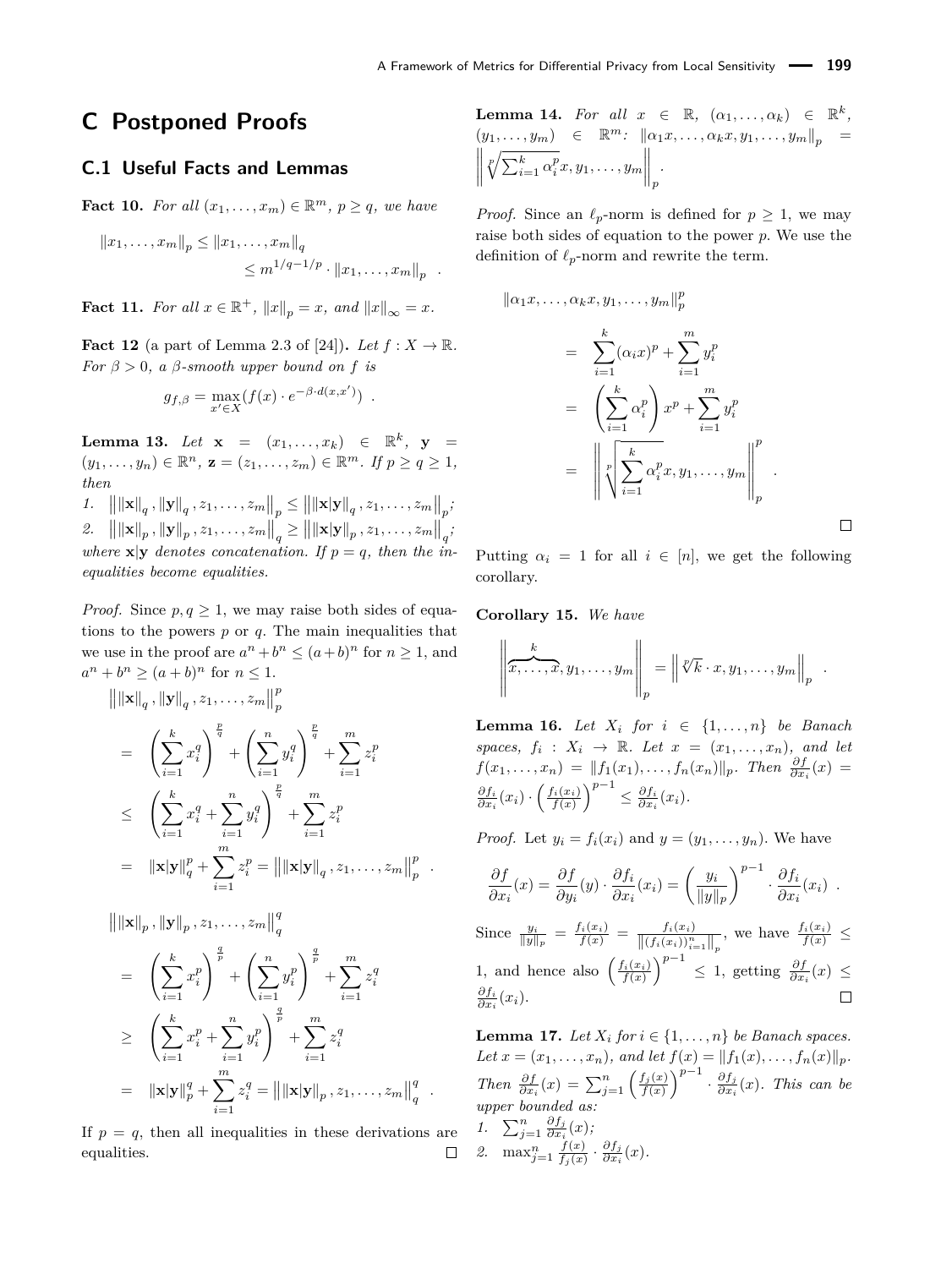*Proof.* Let  $y_j = f_j(x)$ ,  $z = \sum_{j=1}^n y_j^p$ . We have

$$
\frac{\partial f}{\partial x_i}(x) = \frac{\partial f}{\partial z}(z) \cdot \sum_{j=1}^n \left( \frac{\partial f_j(x)^p}{\partial y_j}(y_j) \cdot \frac{\partial f_j}{\partial x_i}(x) \right)
$$

$$
= \sum_{j=1}^n \left( \frac{y_j}{\|y\|_p} \right)^{p-1} \cdot \frac{\partial f_j}{\partial x_i}(x)
$$

$$
= \sum_{j=1}^n \left( \frac{f_j(x)}{f(x)} \right)^{p-1} \cdot \frac{\partial f_j}{\partial x_i}(x) .
$$

As in the proof of Lemma [16,](#page-24-0)  $\left(\frac{y_j}{|y_j|}\right)$  $\frac{y_j}{\|y\|_p}$  $\Big)^{p-1}$  =  $\left(\frac{f_j(x)}{f(x)}\right)^{p-1} \leq 1$ . We get  $\frac{\partial f}{\partial x_i}(x) \leq \sum_{j=1}^n \frac{\partial f_j}{\partial x_i}$  $\frac{\partial f_j}{\partial x_i}(x)$ . We can proceed with the inequality in another way.

$$
\sum_{j=1}^{n} \left(\frac{f_j(x)}{f(x)}\right)^{p-1} \cdot \frac{\partial f_j}{\partial x_i}(x)
$$
\n
$$
= \frac{\sum_{j=1}^{n} f_j(x)^{p-1} \cdot \frac{\partial f_j}{\partial x_i}(x)}{f(x)^{p-1}}
$$
\n
$$
= \frac{\sum_{j=1}^{n} f_j(x)^p \cdot \frac{\partial f_j}{\partial x_i}(x) \cdot \frac{1}{f_j(x)}}{f(x)^{p-1}}
$$
\n
$$
\leq \max_{j=1}^{n} \left(\frac{1}{f_j(x)} \cdot \frac{\partial f_j}{\partial x_i}(x)\right) \cdot \frac{\sum_{j=1}^{n} f_j(x)^p}{f(x)^{p-1}}
$$
\n
$$
= \max_{j=1}^{n} \left(\frac{1}{f_j(x)} \cdot \frac{\partial f_j}{\partial x_i}(x)\right) \cdot \frac{f(x)^p}{f(x)^{p-1}}
$$
\n
$$
= \max_{j=1}^{n} \left(\frac{f(x)}{f_j(x)} \cdot \frac{\partial f_j}{\partial x_i}(x)\right) \quad \Box
$$

# <span id="page-25-0"></span>**C.2 DP from Cauchy Noise**

*Proof.* Let  $d_{dp}$  be defined as in Sec. [3.1.](#page-2-0) The construction of differentially private mechanisms based on adding noise distributed according to a generalized Cauchy distribution, with the magnitude depending on the smooth upper bounds on the derivative sensitivity of the original query, was given in Theorem [3.](#page-5-0) Let *η* ∼  $GenCauchy(\gamma)$ . The generalized Cauchy distribution is relatively stable under shifts and stretchings, satisfying the following inequalities for all  $a_1, a_2, c_1, c_2 \in \mathbb{R}$  [\[24\]](#page-17-0):

$$
d_{\mathrm{dp}}(a_1 + c_1 \cdot \eta, a_2 + c_1 \cdot \eta) \leq (\gamma + 1) \cdot \left| \frac{a_2 - a_1}{c_1} \right|
$$

$$
d_{\mathrm{dp}}(c_1 \cdot \eta, c_2 \cdot \eta) \leq (\gamma + 1) \cdot \left| \ln \frac{c_2}{c_1} \right| .
$$

The combination of these two inequalities gives

$$
d_{\rm dp}(a_1 + c_1 \cdot \eta, a_2 + c_2 \cdot \eta) \le
$$
  
 
$$
\leq (\gamma + 1) \cdot \left( \frac{|a_2 - a_1|}{\max\{|c_1|, |c_2|\}} + \left| \ln \frac{c_2}{c_1} \right| \right) . \quad (5)
$$

Let  $\mathbf{x}, \mathbf{x}' \in X$ . Denote  $L = ||\mathbf{x}' - \mathbf{x}||$ . We have to show that  $d_{dp}(g(\mathbf{x}'), g(\mathbf{x})) \le \epsilon L = (\gamma + 1)(b + \beta)L$ .

Let  $n \in \mathbb{N}$  be arbitrary. Let  $\mathbf{v}_0 = \mathbf{x}, \mathbf{v}_n = \mathbf{x}'$ , and  $\mathbf{v}_i = \frac{n-i}{n} \cdot \mathbf{x} + \frac{i}{n} \cdot \mathbf{x}'$ , i.e. the values  $\mathbf{v}_0, \dots, \mathbf{v}_n$  are evenly distributed in the segment connecting **x** to **x**<sup>'</sup>. These values are in  $X$  because  $X$  is convex. Theorem [2](#page-4-4) implies that there exist  $\mathbf{t}_1, \ldots, \mathbf{t}_n$  with  $\mathbf{t}_i$  in the segment connecting  $\mathbf{v}_{i-1}$  to  $\mathbf{v}_i$ , satisfying

$$
|f(\mathbf{v}_i) - f(\mathbf{v}_{i-1})| \leq ||df_{\mathbf{t}_i}|| \cdot ||\mathbf{v}_i - \mathbf{v}_{i-1}||
$$
  

$$
\leq c(\mathbf{t}_i) \cdot \frac{L}{n} \leq e^{\beta L/n} \cdot c(\mathbf{v}_{i-1}) \cdot \frac{L}{n}
$$

for all  $i \in \{1, \ldots, n\}$ . Here the last inequality follows from the  $\beta$ -smoothness of *c*. We can use these claims together with the triangle inequality and obtain

$$
d_{dp}(g(\mathbf{x}), g(\mathbf{x}')) \leq \sum_{i=1}^{n} d_{dp}(g(\mathbf{v}_{i-1}), g(\mathbf{v}_{i}))
$$
  
\n
$$
= \sum_{i=1}^{n} d_{dp}(f(\mathbf{v}_{i-1}) + \frac{c(\mathbf{v}_{i-1})}{b} \cdot \eta, f(\mathbf{v}_{i}) + \frac{c(\mathbf{v}_{i})}{b} \cdot \eta)
$$
  
\n
$$
\leq (\gamma + 1) \sum_{i=1}^{n} \left( b \cdot \frac{|f(\mathbf{v}_{i}) - f(\mathbf{v}_{i-1})|}{|c(\mathbf{v}_{i-1})|} + \frac{\beta L}{n} \right)
$$
  
\n
$$
\leq (\gamma + 1) \sum_{i=1}^{n} \left( b \cdot e^{\beta L/n} \cdot \frac{L}{n} + \frac{\beta L}{n} \right)
$$
  
\n
$$
= (\gamma + 1)(be^{\beta L/n} + \beta)L .
$$

This inequality holds for any  $n \in \mathbb{N}$ . If  $n \to \infty$  then  $e^{\beta L/n} \to 1$  and we obtain the inequality that we had to show.  $\Box$ 

### <span id="page-25-1"></span>**C.3 DP from Laplace Noise**

#### **C.3.1 A Metric for (***, δ***)-Differential Privacy**

In Sec. [3.1,](#page-2-0) we defined a distance  $d_{dp}$  that is related to  $\epsilon$ -differential privacy. We would like to define a similar distance  $d_{\text{DP}}$  that is related to  $(\epsilon, \delta)$ -differential privacy.

Usually, we measure the distances with nonnegative real numbers, but it is possible to be more general. In principle, the distances may come from any set equipped with addition and a *partial* order, where the addition is monotone and has the neutral element that is also the least element in this set. With this signature, we can state all axioms of a metric.

Consider the set  $\mathbb{R}_+ \times \mathbb{R}_+$  of pairs of non-negative real numbers, where addition and ordering is componentwise. This set can serve as the set of distances, and we could consider it as the range of  $d_{\text{DP}}$ ; the components somehow corresponding to " $\epsilon$ " and " $\delta$ ". However,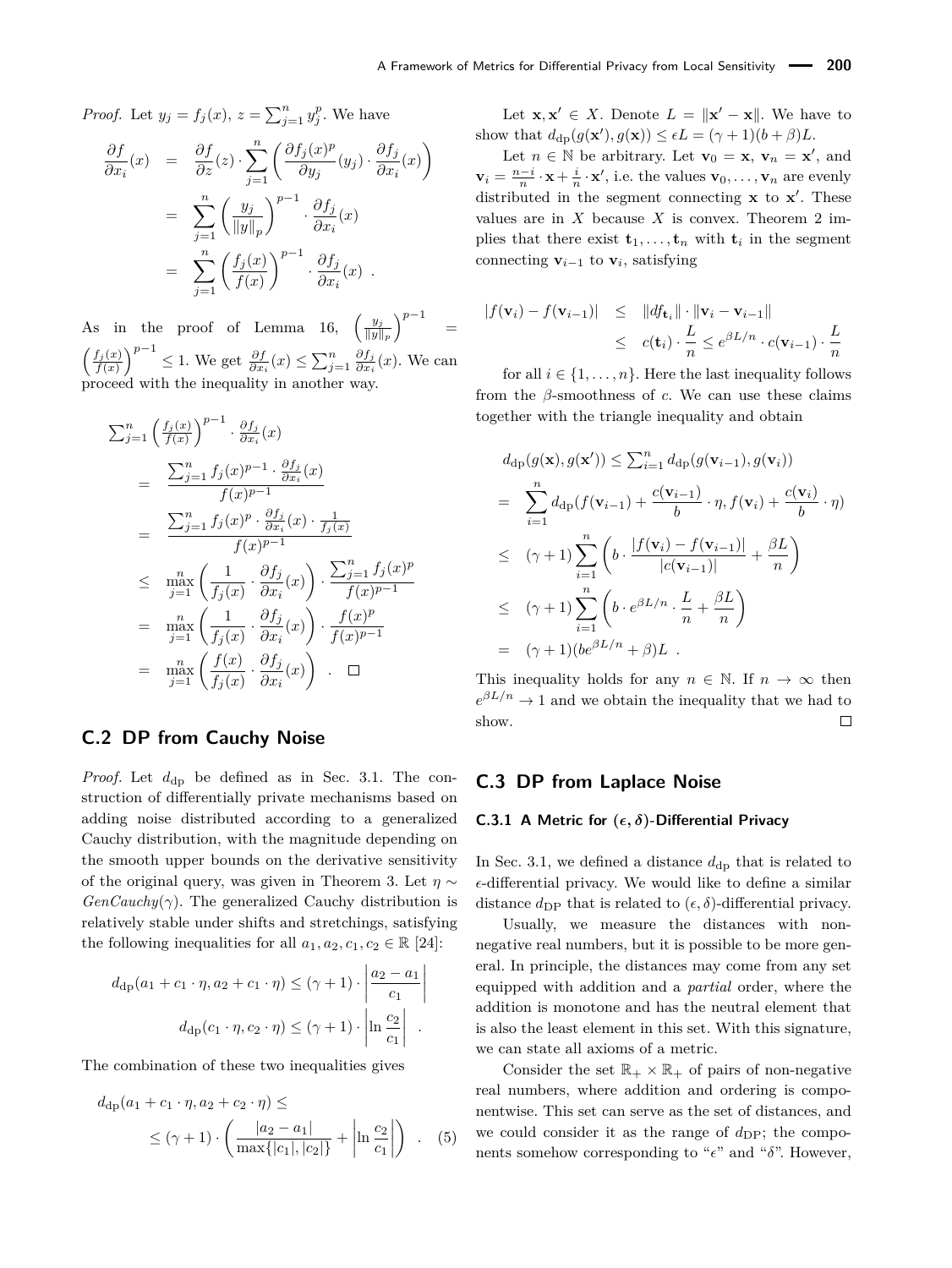two probability distributions can be  $(\epsilon, \delta)$ -far from each other for different values of  $\epsilon$  and  $\delta$ ; one can be traded for the other.

For a partially ordered set *V*, let  $\mathcal{F}(V)$  denote the set of all *upwards closed* subsets of *V*. I.e.  $U \subseteq V$  is an element of  $\mathcal{F}(V)$  if  $u \in U$  and  $u \leq v$  imply  $v \in U$  for all  $u, v \in V$ . For an arbitrary  $U \subseteq V$  we let  $\uparrow U$  denote the *upwards closure* of *U*, i.e. the smallest upwards closed set that contains *U* as a subset.

If *V* is a set of distances, then  $\mathcal{F}(V)$  can also be turned into a set of distances. Let  $Z_1, Z_2 \in \mathcal{F}(V)$ . We have  $Z_1 \leq Z_2$  iff  $Z_2 \subseteq Z_1$ . In this way, the entire set *V* (this is the only element of  $\mathcal{F}(V)$  that contains the least element of  $V$ ) is the least element. The addition on  $\mathcal{F}(V)$  is defined by

<span id="page-26-0"></span>
$$
Z_1 + Z_2 = \uparrow \{v_1 + v_2 \mid v_1 \in Z_1, v_2 \in Z_2\} \ . \tag{6}
$$

It is easy to see that the operation  $+$  is associative, commutative, has the zero element  $\mathcal{F}(V)$  and is compatible with ordering (meaning that  $Z_1 \leq Z_2$  implies  $Z_1 + Z_3 \leq Z_2 + Z_3$  for any  $Z_3$ ).

We let  $\mathcal{F}(\mathbb{R}_+ \times \mathbb{R}_+)$  be the range of  $d_{\text{DP}}$ . Note that for this set, the  $\uparrow$ -operation can be left out from [\(6\)](#page-26-0), due to the continuousness of R. If *X* is a set, and  $\chi, \chi' \in$  $\mathcal{D}(X)$ , then define

<span id="page-26-1"></span>
$$
d_{\mathrm{DP}}(\chi, \chi') = \bigcap_{X' \subseteq X} \left\{ (\epsilon, \delta) \middle| P(X', \chi, \chi', \epsilon, \delta) \right\} ,\tag{7}
$$

where

$$
P(X', \chi, \chi', \epsilon, \delta) =
$$
  
Pr[x \in X' | x \leftarrow \chi] \le e^{\epsilon} (Pr[x \in X' | x \leftarrow \chi'] + \delta)  
 \land Pr[x \in X' | x \leftarrow \chi'] \le e^{\epsilon} (Pr[x \in X' | x \leftarrow \chi] + \delta).

Clearly,  $d_{\text{DP}}(\chi, \chi') \in \mathcal{F}(\mathbb{R}_+ \times \mathbb{R}_+)$ . Now, a mapping  $f$ :  $X \to \mathcal{D}(Y)$  from a metric space *X* is  $(\epsilon, \delta)$ -differentially private, if it is  $\uparrow$ { $(\epsilon, \delta)$ }-sensitive for the distance  $d_{\text{DP}}$ being used on  $\mathcal{D}(Y)$ .

The following proposition shows that  $d_{\text{DP}}$  satisfies the triangle inequality.

**Proposition 18.** *Let*  $\chi_1, \chi_2, \chi_3 \in \mathcal{D}(X)$ *. Then*  $d_{\text{DP}}(\chi_1, \chi_3) \leq d_{\text{DP}}(\chi_1, \chi_2) + d_{\text{DP}}(\chi_2, \chi_3).$ 

*Proof.* Let  $(\epsilon_1, \delta_1) \in d_{DP}(\chi_1, \chi_2)$  and  $(\epsilon_2, \delta_2) \in$  $d_{\text{DP}}(\chi_2, \chi_3)$ . According to the definition of +, the pair  $(\epsilon_1+\epsilon_2, \delta_1+\delta_2)$  is a member of  $d_{\text{DP}}(\chi_1, \chi_2)+d_{\text{DP}}(\chi_2, \chi_3)$ . We have to show that it is also a member of  $d_{\text{DP}}(\chi_1, \chi_3)$ according to [\(7\)](#page-26-1). Let  $X' \subseteq X$ . Then

$$
Pr[x \in X' | x \leftarrow \chi_1]
$$
  
\n
$$
\leq e^{\epsilon_1} (Pr[x \in X' | x \leftarrow \chi_2] + \delta_1)
$$
  
\n
$$
\leq e^{\epsilon_1} ((e^{\epsilon_2} (Pr[x \in X' | x \leftarrow \chi_3] + \delta_2) + \delta_1)
$$
  
\n
$$
= e^{\epsilon_1 + \epsilon_2} Pr[x \in X' | x \leftarrow \chi_3] + e^{\epsilon_1 + \epsilon_2} \delta_2 + e^{\epsilon_1} \delta_1
$$
  
\n
$$
\leq e^{\epsilon_1 + \epsilon_2} (Pr[x \in X' | x \leftarrow \chi_3] + \delta_2 + \delta_1)
$$

 $\Box$ 

as necessary.

## **C.3.2 Relating the Metric to**  $(\epsilon, \delta)$ -Differential **Privacy**

Comparing [\(7\)](#page-26-1) to the definition of  $(\epsilon, \delta)$ -DP (Def. [1\)](#page-2-1), we see the difference in one important aspect. Namely, in [\(7\)](#page-26-1), the quantity  $\delta$  is multiplied with  $e^{\epsilon}$ , while in [\(1\)](#page-2-2), it is not. While the difference of the factor  $e^{\epsilon}$  seems small in first glance, it is not if we start considering "group privacy", i.e. distances (in *X*) different from 1. Let  $d_X(x, x') = L$ . If  $f: X \to \mathcal{D}(Y)$  is  $\uparrow \{(\epsilon, \delta)\}$ -sensitive with respect to the distance  $d_{\text{DP}}$  on  $\mathcal{D}(Y)$ , then we know that  $(L\epsilon, L\delta) \in d_{\text{DP}}(f(x), f(x'))$ . But if *f* is  $(\epsilon, \delta)$ differentially private, then we only get

$$
\Pr[f(x) \in Y'] \le e^{L\epsilon} \Pr[f(x') \in Y'] + \frac{e^{L\epsilon} - 1}{e^{\epsilon} - 1}\delta
$$

from Definition [1.](#page-2-1)

It is not difficult to show that if we do not multiply  $\delta$  with  $e^{\epsilon}$ , then  $d_{\text{DP}}$  is no longer a distance; in particular, it would not satisfy the triangle inequality. For example, let us pick

$$
\chi_1 = Ber(0.01)
$$
  $\chi_2 = Ber(0.03)$   $\chi_3 = Ber(0.07)$   
\n $\epsilon = \ln 2$   $\delta = 0.01$ .

Here *Ber*(*p*) is the *Bernoulli distribution*. It returns 1 with probability *p* and 0 with probability  $1-p$ . We have  $(\epsilon, \delta) \in d_{\text{DP}}(\chi_1, \chi_2)$  and also  $(\epsilon, \delta) \in d_{\text{DP}}(\chi_2, \chi_3)$ , but not  $(2\epsilon, 2\delta) \in d_{\text{DP}}(\chi_1, \chi_3)$ . Indeed,

$$
Pr[x = 1 | x \leftarrow \chi_2] = 0.03 = 2 \cdot 0.01 + 0.01
$$
  
\n
$$
= e^{\epsilon} \cdot Pr[x = 1 | x \leftarrow \chi_1] + \delta
$$
  
\n
$$
Pr[x = 1 | x \leftarrow \chi_3] = 0.07 = 2 \cdot 0.03 + 0.01
$$
  
\n
$$
= e^{\epsilon} \cdot Pr[x = 1 | x \leftarrow \chi_2] + \delta
$$
  
\n
$$
Pr[x = 1 | x \leftarrow \chi_3] = 0.07 > 4 \cdot 0.01 + 0.02
$$
  
\n
$$
= e^{2\epsilon} \cdot Pr[x = 1 | x \leftarrow \chi_1] + 2\delta.
$$

#### **C.3.3 Self-similarity of Laplace Distribution**

Theorem [4](#page-5-6) makes use of the distribution  $Lap(1) \in \mathcal{D}(\mathbb{R}),$ defined by  $Lap(1)(x) \propto e^{-|x|}$ . We first have to state the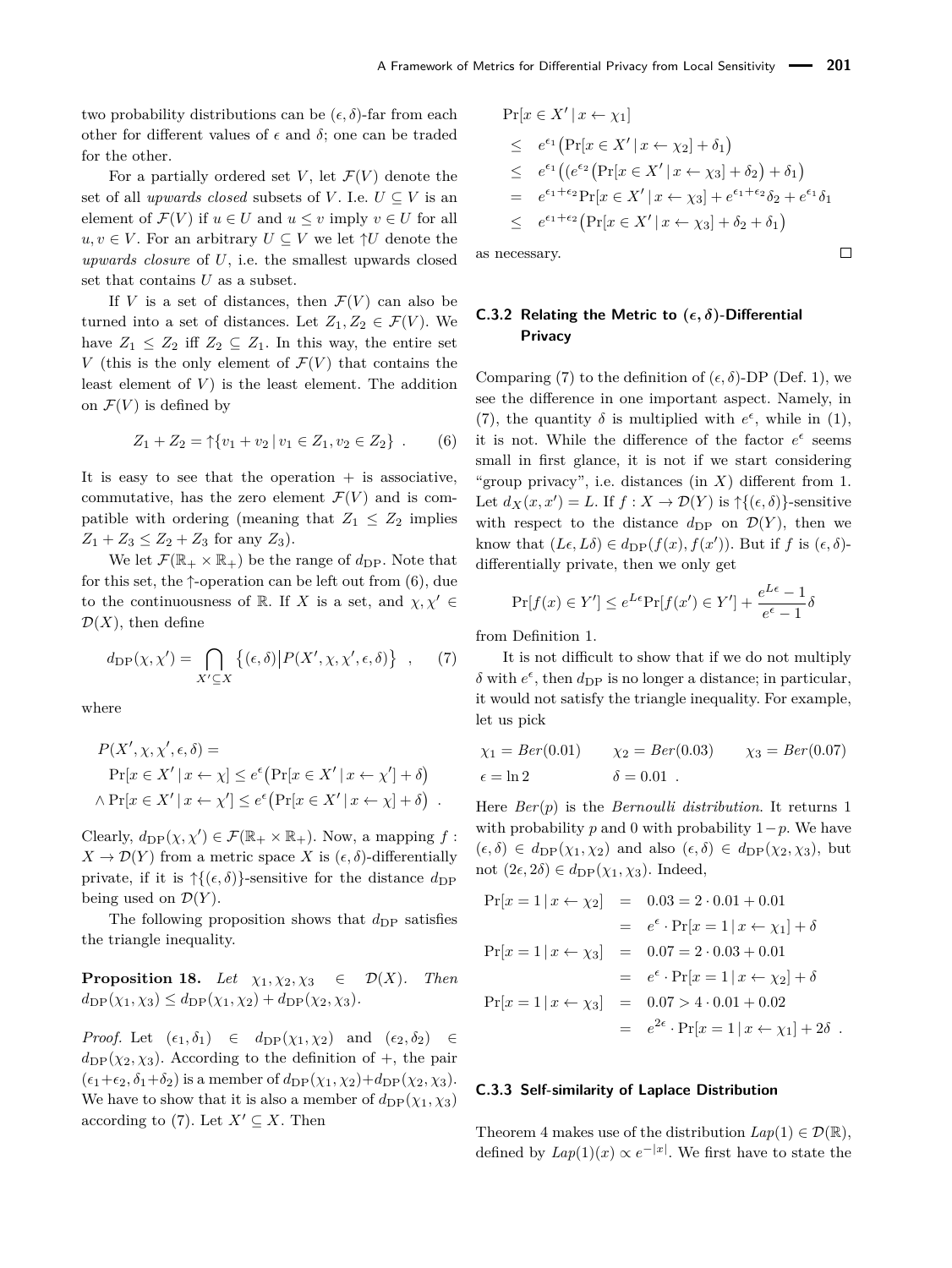results about the self-similarity of *Lap*(1) under shifting and stretching.

<span id="page-27-1"></span>**Lemma 19.** *Let*  $\eta$  ∼ *Lap*(1)*. Let*  $a_1, a_2 \in \mathbb{R}$ *, c*<sub>1</sub>*, c*<sub>2</sub> ∈  $\mathbb{R}_+$ *, c*<sub>1</sub>  $\leq$  *c*<sub>2</sub>*. Define*  $\beta = \ln(c_2/c_1)$  *and let*  $\epsilon \geq \beta$ *. Let*  $\delta \geq e^{-\epsilon - (\epsilon + \beta)/(e^{\beta} - 1)}$ . Then the following holds.

$$
\left(\frac{|a_2 - a_1|}{c_1}, 0\right) \in d_{\text{DP}}(a_1 + c_1 \cdot \eta, a_2 + c_1 \cdot \eta)
$$

$$
(\epsilon, \delta) \in d_{\text{DP}}(c_1 \cdot \eta, c_2 \cdot \eta) .
$$

*Proof.* The probability density functions (pdf) and the cumulative density functions (cdf) of the distributions named above are the following:

$$
pdf_{c_1 \cdot \eta}(x) = \frac{1}{2c_1} e^{-|x|/c_1}
$$

$$
pdf_{a_1+c_1 \cdot \eta}(x) = \frac{1}{2c_1} e^{-|x-a_1|/c_1}
$$

$$
pdf_{c_2 \cdot \eta}(x) = \frac{1}{2c_2} e^{-|x|/c_2}
$$

$$
pdf_{a_2+c_1 \cdot \eta}(x) = \frac{1}{2c_1} e^{-|x-a_2|/c_1}
$$

and

$$
cdf_{c_1 \cdot \eta}(x) = \begin{cases} e^{x/c_1}/2, & \text{if } x < 0\\ 1 - e^{-x/c_1}/2, & \text{if } x \ge 0 \end{cases}
$$

$$
cdf_{c_2 \cdot \eta}(x) = \begin{cases} e^{x/c_2}/2, & \text{if } x < 0\\ 1 - e^{-x/c_2}/2, & \text{if } x \ge 0 \end{cases}
$$

The first claim of the lemma is shown by

$$
\max_{x \in \mathbb{R}} \left| \ln \frac{\text{pdf}_{a_1+c_1 \cdot \eta}(x)}{\text{pdf}_{a_2+c_1 \cdot \eta}(x)} \right| = \max_{x \in \mathbb{R}} \left| \ln \frac{e^{-|x-a_1|/c_1}}{e^{-|x-a_2|/c_1}} \right|
$$
  

$$
\leq \ln e^{|a_1-a_2|/c_1} = \frac{|a_2-a_1|}{c_1}, \quad (8)
$$

showing that  $\frac{|a_2 - a_1|}{c_1} \ge d_{dp}(a_1 + c_1 \cdot \eta, a_2 + c_1 \cdot \eta)$ . To show the second claim, consider the following function *f*:

$$
f(x) = \left| \ln \frac{\text{pdf}_{c_1 \cdot \eta}(x)}{\text{pdf}_{c_2 \cdot \eta}(x)} \right|.
$$

We are interested in the set of *x*-s that satisfy  $f(x) \leq \epsilon$ . We have

$$
f(x) = \left| \ln \left( \frac{c_2}{c_1} \cdot e^{|x|/c_2 - |x|/c_1} \right) \right| = \left| \beta - \frac{c_2 - c_1}{c_1 c_2} |x| \right| .
$$

The condition  $f(x) \leq \epsilon$  is equivalent to

$$
|x| \le (\epsilon + \beta) \frac{c_1 c_2}{c_2 - c_1} \tag{9}
$$

To obtain the distance  $\uparrow \{(\epsilon, \delta)\}\,$ , it is sufficient to take  $\delta$ equal to  $e^{-\epsilon}$  times the probability that either *x*, when sampled according to either  $c_2 \cdot \eta$  or  $c_1 \cdot \eta$ , does not satisfy [\(9\)](#page-27-0). This probability is larger for  $c_2 \cdot \eta$  because  $c_2 \geq c_1$ . Let us compute this probability.

$$
\Pr[x < 0 \land f(x) > \epsilon \mid x \leftarrow c_2 \cdot \eta] = \frac{1}{2} e^{(\epsilon + \beta) \frac{c_1}{c_2 - c_1}} = \frac{1}{2} e^{(\epsilon + \beta) \frac{1}{\epsilon^{\beta} - 1}} \tag{10}
$$

The probability that we are looking for is twice the quantity above. Multiplying it with  $e^{-\epsilon}$  gives us the statement of the lemma.  $\Box$ 

The next lemma provides a more coarse, but simpler upper bound for the DP-distance between stretched versions of the Laplace distribution.

<span id="page-27-2"></span>**Lemma 20.** *Let*  $\eta \sim Lap(1)$ *. Let*  $c_1, c_2 \in \mathbb{R}_+$ *,*  $c_1 \leq c_2$ *. Define*  $\beta = \ln(c_2/c_1)$ *. Let*  $\epsilon \geq \beta$ *. Let*  $k = 1 + \epsilon/\beta$ *. Then*  $(\epsilon, e^{-k}) \in d_{\text{DP}}(c_1 \cdot \eta, c_2 \cdot \eta).$ 

*Proof.* Let  $\delta = e^{-\epsilon - \frac{\epsilon + \beta}{e^{\beta}-1}}$ . By the previous lemma,  $(\epsilon, \delta) \in d_{\text{DP}}(c_1 \cdot \eta, c_2 \cdot \eta)$ . We will now show that  $e^{-k} \geq \delta$ . Indeed,

$$
\delta \le e^{-k} \iff e^{-\epsilon - \frac{\epsilon + \beta}{\epsilon^{\beta} - 1}} \le e^{-k} \Leftrightarrow -\epsilon - \frac{\epsilon + \beta}{e^{\beta} - 1} \le -k
$$
  

$$
\iff (k - 1)\beta + \frac{k\beta}{e^{\beta} - 1} \ge k
$$
  

$$
\iff \frac{1}{e^{\beta} - 1} \ge \frac{1}{\beta} - \frac{k - 1}{k}
$$
  

$$
\iff \frac{1}{e^{\beta} - 1} \ge \frac{1}{\beta} - \frac{1}{2} \Leftrightarrow \frac{1}{\beta} \le \frac{1}{2} + \frac{1}{e^{\beta} - 1}
$$
  

$$
\iff \beta \ge \frac{2(e^{\beta} - 1)}{e^{\beta} + 1} \iff \beta + \frac{4}{e^{\beta} + 1} \ge 2
$$

where the " $\Leftarrow$ " claim holds because  $k > 2$ . Consider now the function  $f(x) = x + 4/(e^x + 1)$ . We have  $f(0) = 2$ . Also, *f* is a monotone function. Hence the claim  $\beta$  +  $4/(e^{\beta}+1) \geq 2$  holds.  $\Box$ 

#### **C.3.4 Proof of Theorem [4](#page-5-6)**

Let us restate the theorem about achieving  $(\epsilon, \delta)$ -DP using Laplace noise.

<span id="page-27-0"></span>**Theorem [4.](#page-5-6)** *Let*  $b, \beta, \epsilon \in \mathbb{R}_+$ ,  $b > 0$ ,  $b + \beta \leq \epsilon$ . Define  $k = 1 + (\epsilon - b)/\beta$ . Let  $\delta = e^{-k}$ . Let  $\eta$  be a random vari*able distributed according to Lap*(1)*. Let c be a β-smooth upper bound on*  $DS[f]$  *for a function*  $f: X \to \mathbb{R}$ *, where X is Banach space and d<sup>X</sup> is the distance corresponding to the norm of X. Define*  $g(\mathbf{x}) := f(\mathbf{x}) + \frac{c(\mathbf{x})}{b} \cdot \eta$ *. Then*  $for any \mathbf{x}_1, \mathbf{x}_2 \in X, (\epsilon \cdot L, 2\delta) \in d_{\text{DP}}(g(\mathbf{x}_1), g(\mathbf{x}_2)),$ *where*  $L = d_X(\mathbf{x}_1, \mathbf{x}_2)$ ;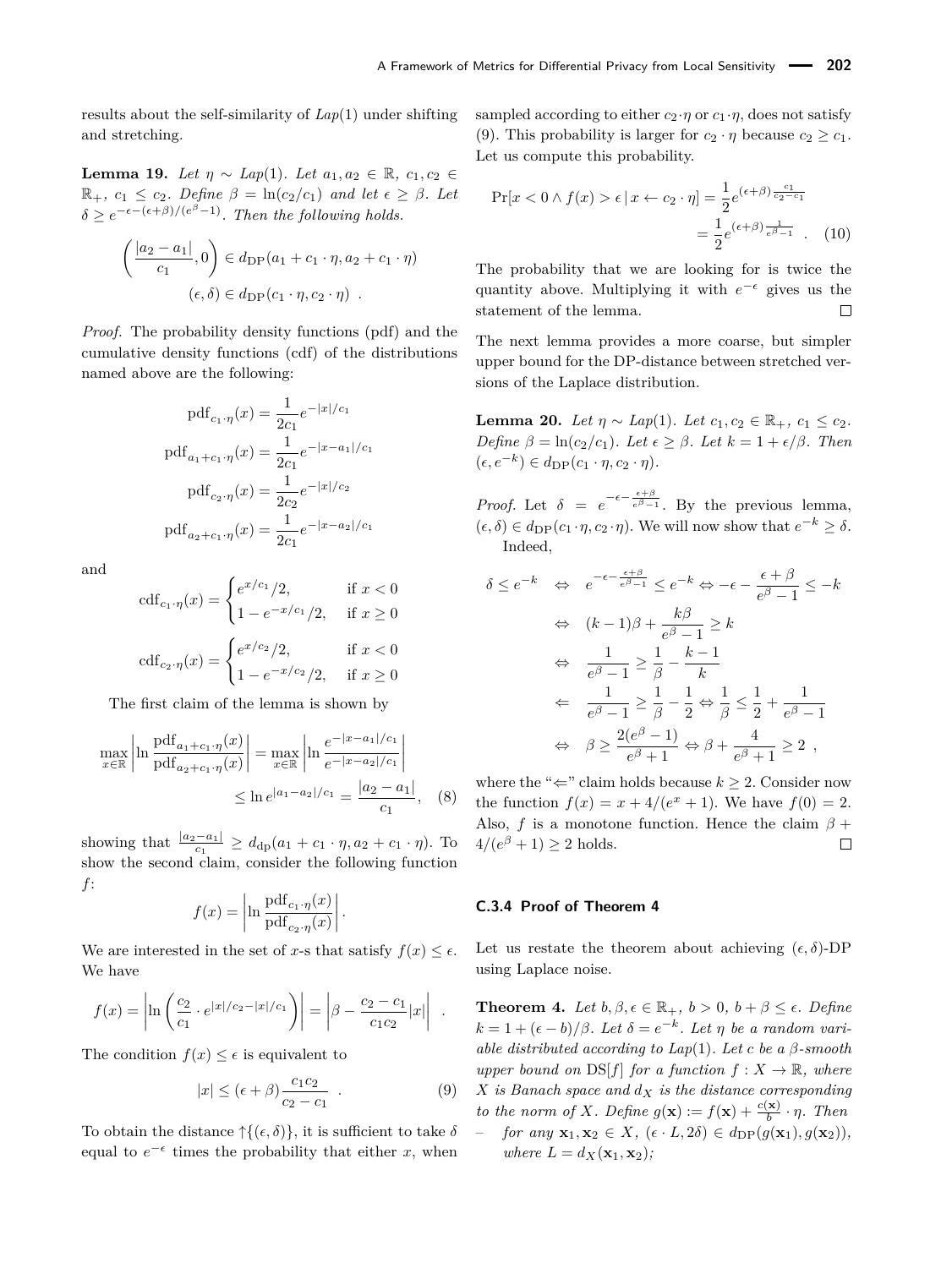$\qquad \qquad - \qquad$  *(in particular,) g is* ( $\epsilon$ , 2*e*<sup> $\epsilon$ </sup> $\delta$ )-differentially private. *If, additionally for any two points*  $\mathbf{x}_1, \mathbf{x}_2 \in X$  *there exists a shortest path h in X, such that c is monotonic along that path, then the factor "*2*" in previous statements can be removed..*

*Proof.* Let  $b, \beta, \epsilon$  be as in the statement of the theorem. Let  $\eta \sim Lap(1)$  and  $\mathbf{x}_1, \mathbf{x}_2 \in X$ . Let  $L = d_X(\mathbf{x}_1, \mathbf{x}_2)$ . Let *h* be a shortest path from  $x_1$  to  $x_2$  (note that a shortest path always exists in a Banach space). Let  $\mathbf{x}_\mu$  be a point on the path *h*, such that  $c(\mathbf{x}_\mu) = \max_{t \in [0,1]} c(h(t))$  (the maximum exists because *c* and *h* are continuous). Let  $L_1 = d_X(\mathbf{x}_1, \mathbf{x}_\mu)$  and  $L_2 = d_X(\mathbf{x}_\mu, \mathbf{x}_2)$ . Note that  $L =$  $L_1 + L_2$ . Define the following probability distributions:

$$
\chi_1 = f(\mathbf{x}_1) + \frac{c(\mathbf{x}_1)}{b} \cdot \eta
$$
  
\n
$$
\chi_2 = f(\mathbf{x}_1) + \frac{c(\mathbf{x}_\mu)}{b} \cdot \eta
$$
  
\n
$$
\chi_3 = f(\mathbf{x}_2) + \frac{c(\mathbf{x}_\mu)}{b} \cdot \eta
$$
  
\n
$$
\chi_4 = f(\mathbf{x}_2) + \frac{c(\mathbf{x}_2)}{b} \cdot \eta
$$

We want to show that  $(\epsilon L, 2\delta) \in d_{\text{DP}}(\chi_1, \chi_4)$ .

|*f*(**x**2) − *f*(**x**1)|

By Lemma [19,](#page-27-1)  $(b \cdot |f(\mathbf{x}_2) - f(\mathbf{x}_1)|/c(\mathbf{x}_\mu),0)$  ∈  $d_{\text{DP}}(\chi_2, \chi_3)$ . The difference between  $f(\mathbf{x}_2)$  and  $f(\mathbf{x}_1)$ can be upper-bounded as follows:

$$
|f(\mathbf{x}_2) - f(\mathbf{x}_1)|
$$
  
\n
$$
= \left| \int_h f'(h) ds \right| \le \left| \int_0^1 f'(h(t)) \|h'(t)\| dt \right|
$$
  
\n
$$
\le \left| \int_0^1 c(h(t)) \|h'(t)\| dt \right| \le \int_0^1 c(\mathbf{x}_\mu) \|h'(t)\| dt
$$
  
\n
$$
= c(\mathbf{x}_\mu) \cdot d_X(h(1) - h(0)) = L \cdot c(\mathbf{x}_\mu),
$$

hence  $(bL, 0) \in d_{\text{DP}}(\chi_2, \chi_3)$ . Note that, in  $\int_h f'(h) ds$ , the integral is over the path  $h$ , the derivative  $f'$  is w.r.t. distance *d<sup>X</sup>* along the path *h* (the existence of this derivative follows from the existence of the Fréchet derivative in the definition of DS[*f*]), the *ds* is an infinitesimal distance (according to  $d_X$ ) along the path  $h$ , and the *h* in  $f'(h)$  denotes the point on the path *h*.

We will now compare  $\chi_1$  and  $\chi_2$ . We use the previous lemma with the following instantiations:

| Quantity in Lemma 20 | Instantiation                                                                                                                                                                               |
|----------------------|---------------------------------------------------------------------------------------------------------------------------------------------------------------------------------------------|
| $c_{1}$              |                                                                                                                                                                                             |
| $c_{2}$              |                                                                                                                                                                                             |
|                      |                                                                                                                                                                                             |
|                      |                                                                                                                                                                                             |
| k.                   | $\begin{array}{l} c({\bf x}_1) \ c({\bf x}_\mu) \ {\rm ln}(c({\bf x}_\mu)/c({\bf x}_1)) \ (\epsilon - b) L_1 \ {\bf 1} + (\epsilon - b) L_1 / \ln(c({\bf x}_\mu)/c({\bf x}_1)) \end{array}$ |

Lemma [20](#page-27-2) required that  $\epsilon \geq \beta$ . This condition is translated to

$$
(\epsilon - b)L_1 \ge \ln \frac{c(\mathbf{x}_{\mu})}{c(\mathbf{x}_1)} .
$$

Let us verify that it holds:

$$
\ln \frac{c(\mathbf{x}_{\mu})}{c(\mathbf{x}_1))} \leq \beta \cdot d_X(\mathbf{x}_1, \mathbf{x}_{\mu}) \leq \beta L_1 \leq (\epsilon - b) L_1 \qquad \blacksquare.
$$

We also lower-bound the value of *k* from Lemma [20,](#page-27-2) in order to simplify its expression:

$$
1 + \frac{(\epsilon - b)L_1}{\ln \frac{c(\mathbf{x}_\mu)}{c(\mathbf{x}_1))}} \ge 1 + \frac{(\epsilon - b)L_1}{\beta L_1} = k.
$$

We obtain

$$
((\epsilon - b)L_1, e^{-k}) \in d_{\text{DP}}(\chi_1, \chi_2) .
$$

Similarly, we can obtain

$$
((\epsilon - b)L_2, e^{-k}) \in d_{\text{DP}}(\chi_3, \chi_4) .
$$

Using the triangle inequality, we can combine  $d_{\text{DP}}(\chi_i, \chi_{i+1})$  for  $i \in \{1, 2, 3\}$ :

$$
(\epsilon L, 2e^{-k}) \in d_{\text{DP}}(\chi_1, \chi_4)
$$

as required. If  $d_X(\mathbf{x}_1, \mathbf{x}_2) = 1$ , then  $(\epsilon, 2e^{-k}) \in$  $d_{\text{DP}}(g(\mathbf{x}_1), g(\mathbf{x}_2))$ , i.e. *g* is  $(\epsilon, 2\delta)$ -differentially private.

If *c* is monotone along the path *h*, then the point  $\mathbf{x}_{\mu}$ coincides with either  $\mathbf{x}_1$  or  $\mathbf{x}_2$ . W.l.o.g. assume  $\mathbf{x}_\mu = \mathbf{x}_1$ . Then  $\chi_1 = \chi_2$  and  $(0,0) \in d_{\text{DP}}(\chi_1, \chi_2)$ . The triangle inequality now gives  $(\epsilon L, e^{-k}) \in d_{\text{DP}}(\chi_1, \chi_4)$ . П

#### <span id="page-28-0"></span>**C.4 Domination between Norms**

#### **C.4.1 Proof of Lemma [1](#page-5-5)**

Let  $N = N'(V_1, \ldots, V_m)$ . The relation  $V_i \preceq W_i$  implies  $||x_1, \ldots, x_n||_{V_i} \le ||x_1, \ldots, x_n||_{W_i}$  for all  $x_1, \ldots, x_n \in \mathbb{R}^n$ . Define a new norm  $M = N'(W_1, \ldots, W_m)$ . By definition of a composite norm, we have the three cases for  $N'$ .

- If  $N' = |x_j|$  for some  $j \in [n]$ , then  $m = 0$ , and hence  $||x_1, \ldots, x_n||_N = ||x_1, \ldots, x_n||_M = |x_j|.$
- If  $N' = \alpha z$ , then  $m = 1$ , and we have  $||x_1, ..., x_n||_N = \alpha ||x_1, ..., x_n||_{V_1}$ , and  $||x_1, \ldots, x_n||_M = \alpha ||x_1, \ldots, x_n||_{W_1}, \text{ so } N \leq M.$
- $\begin{array}{lll}\n\text{If} & N' = \|z_1, \ldots, z_m\|_p, \text{ then } \|x_1, \ldots, x_n\|_N = \|x_1, \ldots, x_n\|_V, & \text{then } \|x_1, \ldots, x_n\|_N \leq 0\n\end{array}$  $\left\| \|x_1, \ldots, x_n\|_{V_1}, \ldots, \|x_1, \ldots, x_n\|_{V_m} \right\|_p$ ≤  $\left\| \|x_1, \ldots, x_n\|_{W_1}, \ldots, \|x_1, \ldots, x_n\|_{W_m} \right\|_p$ =  $||x_1, \ldots, x_n||_M$ , so  $N \leq M$ .

In any case, we get  $N \preceq M$ , which is equivalent to  $N'(V_1, \ldots, V_m) \preceq N'(W_1, \ldots, W_m).$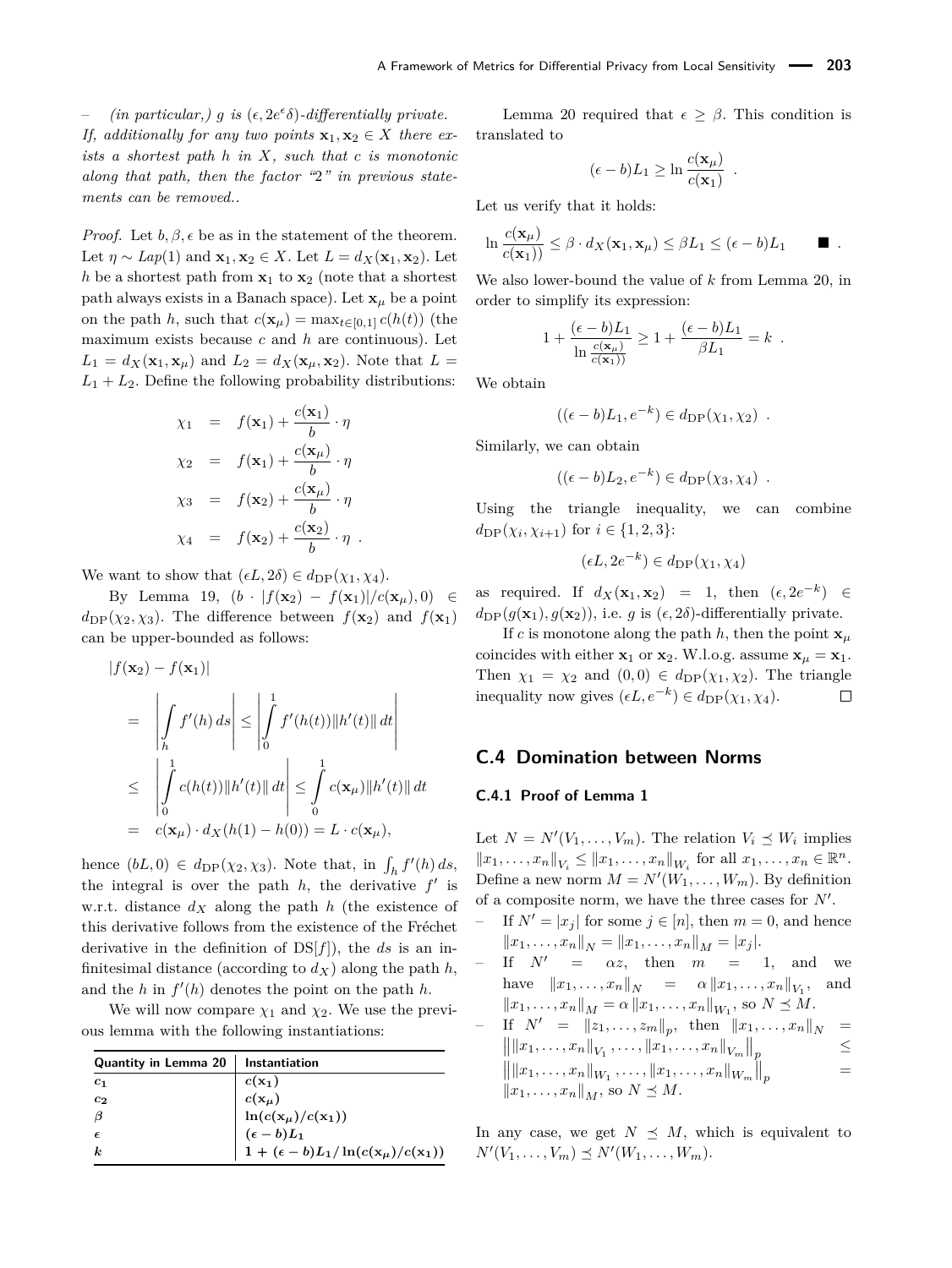#### **C.4.2 Proof of Lemma [2](#page-5-4)**

Without loss of generality, we assume that all scalings in *N* are applied directly to the variables, as we can always apply the equality  $\alpha ||\mathbf{x}|| = ||\alpha \mathbf{x}||$  to push all scalings as deep as possible, directly in front of variables. Let the variable  $x_i$  occur  $k_i$  times in  $N$ , and let  $\alpha_{ij}$  be the scaling of the *j*-th occurrence of  $x_i$ . We define  $\alpha_i$  and  $\beta_i$ of Lemma [2](#page-5-4) as follows.

$$
- \quad \alpha_i = \sqrt[p]{\sum_{j=1}^{k_i} \alpha_{ij}}.
$$

$$
- \quad \beta_i = \sqrt[q]{\sum_{j=1}^{k_i} \alpha_{ij}}.
$$

We prove the first inequality, and the proof would be analogous for the second one. Let  $N = ||M_1, \ldots, M_k||_r$ . Since *p* is the largest  $\ell_p$ -norm used as a term constructor of *N*, we have  $||M_1, \ldots, M_k||_r \succeq ||M_1, \ldots, M_k||_p$ . Repeat the same procedure with all  $M_1, \ldots, M_k$  recursively, substituting all instances of  $\ell_r$  with  $\ell_p$ . By Lemma [1,](#page-5-5) each step of the transformation keeps the resulting norm smaller (or equal). Finally, we are left with a composite norm  $N'$  that only contains  $\lVert \cdot \rVert_p$  for the same  $p \geq 1$  as a term constructor. We can now apply Lemma [13](#page-24-1) and get a norm of the form  $N' = ||a_{11}x_1, \ldots, a_{nk_n}x_n||_p$ , such that  $N' \preceq N$ .

Some variables  $x_i$  used by  $N'$  may repeat if they were repeating in *N* before. We may now use Lemma [14](#page-24-2) to merge repeating variables into one, rewriting

$$
\left\|\alpha_{11}x_1,\ldots,\overbrace{\alpha_{i1}x_i,\ldots,\alpha_{ik_i}x_i}^{k_i},\ldots,\alpha_{nk_n}x_n\right\|_p
$$

$$
=\left\|\alpha_{11}x_1,\ldots,\sqrt[p]{\sum_{j=1}^{k_i}\alpha_{ij}x_j,\ldots,\alpha_{nk_n}x_n}\right\|_p.
$$

After doing it for all  $i \in [n]$ , we get a norm  $N'' =$  $\left\|\alpha_1 x_1, \ldots, \alpha_n x_n\right\|_p$ , which satisfies  $N'' \leq N$ .

# <span id="page-29-0"></span>**C.5 Basic Results of Derivative Sensitivity**

#### **C.5.1 Proof of Lemma [3](#page-5-1)**

Let  $\nabla f(\mathbf{x}) = (a_i)_{i=1}^n$ . Assuming  $a_i \neq 0$  for all *i* (otherwise remove the indices *i* for which  $a_i = 0$  from the summations containing *ai*):

$$
|df_{\mathbf{x}}(\mathbf{y})| = |\nabla f(\mathbf{x}) \cdot \mathbf{y}| \le \sum_{i=1}^{n} |a_i| |y_i|
$$

$$
= \sum |a_i| \frac{p}{p-1} \cdot \frac{|y_i|}{|a_i| \frac{1}{p-1}}
$$

$$
\leq \left(\sum |a_i|^{\frac{p}{p-1}}\right) \left(\frac{\sum |y_i|^p}{\sum |a_i|^{\frac{p}{p-1}}}\right)^{\frac{1}{p}} \\
= \left(\sum |a_i|^{\frac{p}{p-1}}\right)^{\frac{p-1}{p}} \left(\sum |y_i|^p\right)^{\frac{1}{p}} \\
= \|\nabla f(\mathbf{x})\|_q \cdot \|\mathbf{y}\|_p
$$

for all  $y \in X$ . The second inequality used here is the weighted power means inequality with exponents 1 and *p*. Equality is achievable (and not only for  $y = 0$ ): for example, by taking  $y_i = |a_i|^{\frac{1}{p-1}}$ . Thus  $\|\nabla f(\mathbf{x})\|_q$  is the smallest value of *c* such that for all **y**,  $|df_{\mathbf{x}}(\mathbf{y})| \leq c \cdot ||\mathbf{y}||_p$ , i.e. it is the operator norm  $||df_{\mathbf{x}}||$ .

The cases  $p = 1$  and  $p = \infty$  can be achieved as limits of the general case.

#### **C.5.2 Proof of Lemma [4](#page-6-0)**

The derivative sensitivity of *f* at **x** is the operator norm of a particular linear operator *df***x**. It is equal to the minimal possible *c*, such that for all vectors **y**, the absolute value of of  $df_{\mathbf{x}}(\mathbf{y}) \in \mathbb{R}$  is at most *c* times larger than the norm  $\|\mathbf{y}\|_N$ . If we replace *N* with  $a \cdot N$ , then the norm  $\|\mathbf{y}\|_{a\cdot N}$  is increased by *a* times. Hence we may now reduce *c* by *a* times and still have the inequality.

#### **C.5.3 Proof of Lemma [5](#page-6-3)**

(a) We first prove that  $(V, \|\cdot\|_V)$  is a normed vector space. We prove only the triangle inequality. The rest of the properties of norm are easy to check.

$$
||(v_1, v_2) + (v'_1, v'_2)||_V = ||(v_1 + v'_1, v_2 + v'_2)||_V
$$
  

$$
||(||v_1 + v'_1||_{V_1}, ||v_2 + v'_2||_{V_2})||_p \le
$$
  

$$
||(||v_1||_{V_1} + ||v'_1||_{V_1}, ||v_2||_{V_2} + ||v'_2||_{V_2})||_p \le
$$
  

$$
||(||v_1||_{V_1}, ||v_2||_{V_2})||_p + ||(||v'_1||_{V_1}, ||v'_2||_{V_2})||_p =
$$
  

$$
||(v_1, v_2)||_V + ||(v'_1, v'_2)||_V
$$

The first inequality uses the triangle inequalities of  $\left\|\cdot\right\|_{V_1}$ and  $\left\| \cdot \right\|_{V_2}$  and the monotonicity of  $\left\| \cdot \right\|_p$  in the absolute values of the coordinates of its argument vector. The second inequality uses the triangle inequality of  $\left\|\cdot\right\|_p$ .

Thus  $(V, \|\cdot\|_V)$  is a normed vector space. It remains to prove that it is complete. Consider a Cauchy sequence  ${x_n}$  in *V*. Then

$$
\forall \epsilon > 0. \ \exists N \in \mathbb{N} . \ \forall m,n > N. \ \|x_m - x_n\|_V < \epsilon
$$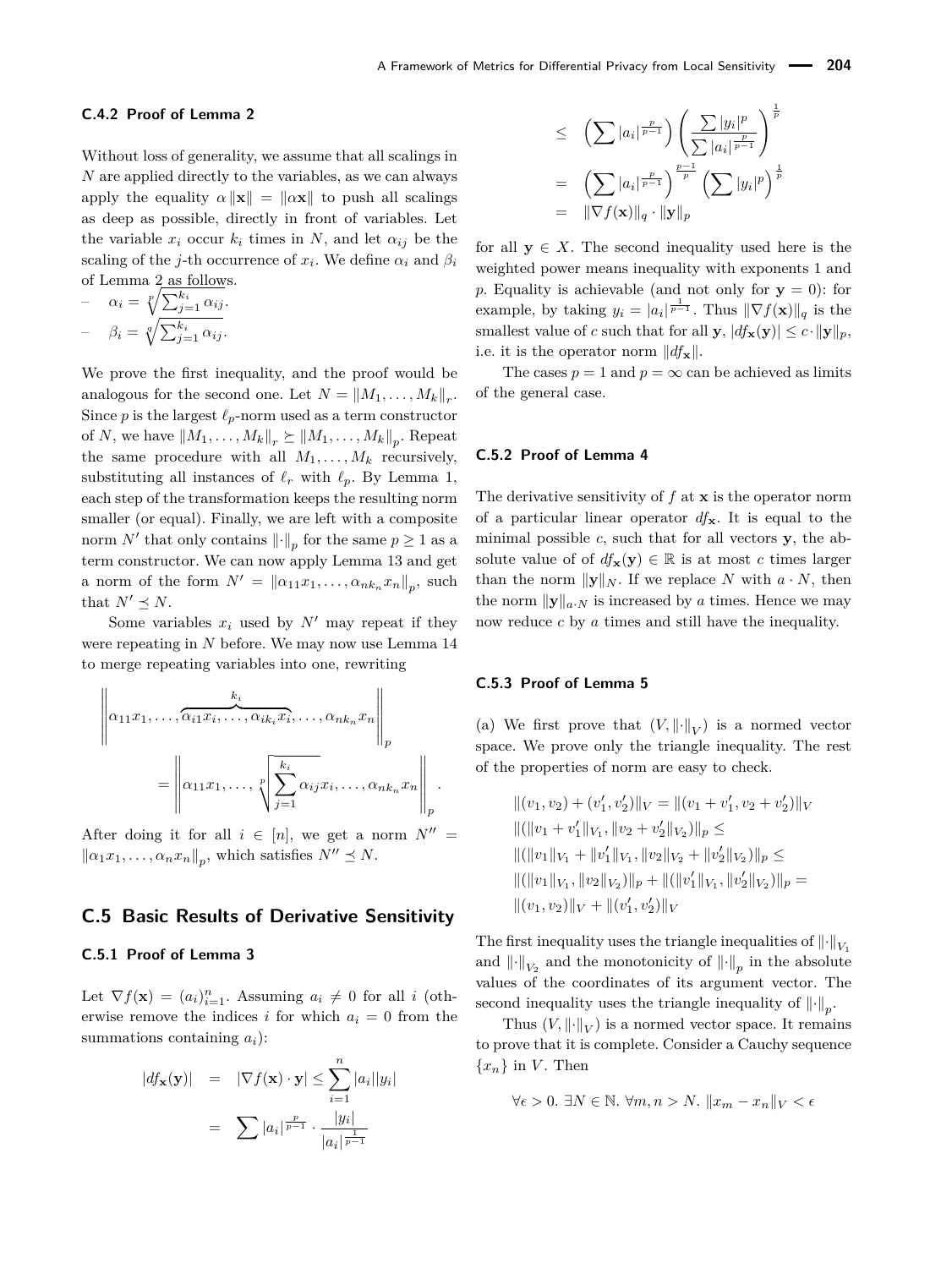Let  $x_n = (y_n, z_n)$  where  $y_n \in V_1$  and  $z_n \in V_2$ . Note that

$$
||y_m - y_n||_{V_1} = ||(y_m - y_n, 0)||_V
$$
  
 
$$
\le ||(y_m - y_n, z_m - z_n)||_V = ||x_m - x_n||_V
$$

Thus

$$
\forall \epsilon > 0. \ \exists N \in \mathbb{N} . \ \forall m,n > N. \ ||y_m - y_n||_{V_1} < \epsilon
$$

i.e.  $\{y_n\}$  is a Cauchy sequence in  $V_1$ . Because  $V_1$  is a Banach space, there exists  $y \in V_1$  such that

$$
\lim_{n \to \infty} \|y_n - y\|_{V_1} = 0
$$

Similarly, we get that there exists  $z \in V_2$  such that

$$
\lim_{n \to \infty} ||z_n - z||_{V_2} = 0
$$

Let  $x = (y, z)$ . Note that

$$
||x_n - x||_V = ||(y_n - y, z_n - z)||_V
$$
  
= 
$$
||(||y_n - y||_{V_1}, ||z_n - z||_{V_2})||_p
$$

Then, because  $\| \ \|_p$  is continuous,

$$
\lim_{n \to \infty} ||x_n - x||_V
$$
  
=  $||(\lim_{n \to \infty} ||y_n - y||_{V_1}, \lim_{n \to \infty} ||z_n - z||_{V_2})||_p$   
=  $||(0,0)||_p = 0$ 

Thus *V* is a Banach space.

(b) Let 
$$
c_1 = ||dg_{v_1}||
$$
,  $c_2 = ||dh_{v_2}||$ . Note that

$$
\lim_{x_1 \to 0_{V_1}} \frac{|g(v_1 + x_1) - g(v_1) - df_v(x_1, 0)|}{\|x_1\|_{V_1}} =
$$
\n
$$
\lim_{x_1 \to 0_{V_1}} \frac{|f(v_1 + x_1, v_2) - f(v_1, v_2) - df_v(x_1, 0)|}{\|(x_1, 0)\|_{V}}
$$
\n
$$
\lim_{(x_1, 0) \to 0_{V}} \frac{|f(v + (x_1, 0)) - f(v) - df_v(x_1, 0)|}{\|(x_1, 0)\|_{V}} =
$$
\n
$$
\lim_{x \to 0_{V}} \frac{|f(v + x) - f(v) - df_v(x)|}{\|x\|_{V}} = 0
$$

The last equality holds by the definition of Fréchet derivative. The equality before that holds because the limit on the right-hand side exists. Then, again by the definition of Fréchet derivative, we get that the linear map that maps  $x_1$  to  $df_v(x_1, 0)$ , is  $dg_{v_1}$ . Thus  $df_v(x_1,0) = dg_{v_1}(x_1)$ . Similarly, we get  $df_v(0,x_2) =$  $dh_{v_2}(x_2)$ . Now

$$
|df_v(x_1, x_2)| = |df_v(x_1, 0) + df_v(0, x_2)|
$$
  
=  $|dg_{v_1}(x_1) + dh_{v_2}(x_2)| \le |dg_{v_1}(x_1)| + |dh_{v_2}(x_2)|$   
 $\le c_1 ||x_1||_{V_1} + c_2 ||x_2||_{V_2}$   
 $\le ||(c_1, c_2)||_q \cdot ||(||x_1||_{V_1}, ||x_2||_{V_2})||_p$   
=  $||(c_1, c_2)||_q \cdot ||(x_1, x_2)||_V$ .

The last inequality follows from the weighted power means inequality, similarly to the proof of Lemma [3.](#page-5-1) Equality is also achievable: because  $c_1 = ||dg_{v_1}||$  and  $c_2 = ||dh_{v_2}||$ , there exist  $x_1$  and  $x_2$  that achieve equality in the second inequality. Then scale  $x_1$  and  $x_2$  by constants such that  $||x_1||_{V_1}$  and  $||x_2||_{V_2}$  (which scale by the same constants) achieve equality in the third inequality. To achieve equality in the first inequality, we may further need to multiply  $x_1$  and/or  $x_2$  by  $-1$ . Thus  $||df_v|| = ||(c_1, c_2)||_q.$ 

#### <span id="page-30-0"></span>**C.6 Alternative Definition of Smoothness**

In this Section, we prove Lemma [6.](#page-7-0) By Def. [13,](#page-5-2) the mapping *f* is *β*-*smooth*, if  $f(x) \leq e^{\beta \cdot ||x' - x||} \cdot f(x')$ for all  $x, x' \in X$ . We may rewrite it as  $\frac{f(x)}{f(x')} \leq$  $e^{\beta \cdot ||x'-x||} \cdot f(x')$ . Applying ln to both sides, it suffices to prove that  $\ln(f(x)) - \ln(f(x')) \leq \beta \cdot ||x' - x||$ , which is  $\frac{\ln(f(x)) - \ln(f(x'))}{||x' - x||}$  ≤ β.

Applying mean value theorem to the function  $\ln \circ f$ : *X* → ℝ, we get  $\frac{\left|\ln(f(x)) - \ln(f(x'))\right|}{\|x' - x\|} = ||d(\ln \circ f)_v||$  for some *v* ∈ *X*. Applying derivative chain rule, since  $\frac{\partial \ln}{\partial x}(x)$  =  $\frac{1}{|x|}$ , we get  $||d(\ln \circ f)_v|| = \frac{||df_v||}{|f(v)|} = \frac{DS[f](v)}{|f(v)|} \leq \beta$ , where the last inequality comes from the lemma statement.

# <span id="page-30-1"></span>**C.7 Smoothness of Composite Functions**

#### **C.7.1 Proof of Lemma [7](#page-7-1)**

We have:  
\n1. 
$$
\left| \frac{(f(x)+g(x))'}{f(x)+g(x)} \right| = \frac{|f'(x)+g'(x)|}{|f(x)|+|g(x)|} \le \frac{|f'(x)|+|g'(x)|}{|f(x)|+|g(x)|}
$$
\n
$$
\le \max\left( \left| \frac{f'(x)}{f(x)} \right|, \left| \frac{g'(x)}{g(x)} \right| \right) \le \max(\beta_f, \beta_g).
$$
\n2. 
$$
\left| \frac{(f(x)\cdot g(x))'}{f(x)\cdot g(x)} \right| = \left| \frac{f'(x)\cdot g(x)+f(x)\cdot g'(x)}{f(x)\cdot g(x)} \right|
$$
\n
$$
\le \left| \frac{f'(x)}{f(x)} \right| + \left| \frac{g'(x)}{g(x)} \right| \le \beta_f + \beta_g.
$$
\n3. 
$$
\left| \frac{(f(x)/g(x))'}{f(x)/g(x)} \right| = \left| \frac{f'(x)\cdot g(x)-f(x)\cdot g'(x)}{g(x)^2} \cdot \frac{g(x)}{f(x)} \right|
$$
\n
$$
= \left| \frac{f'(x)}{f(x)} - \frac{g'(x)}{g(x)} \right| \le \left| \frac{f'(x)}{f(x)} \right| + \left| \frac{g'(x)}{g(x)} \right| \le \beta_f + \beta_g.
$$

### **C.7.2 Proof of Lemma [8](#page-7-2)**

Let  $X = \prod_{i=1}^{n} X_i$  and  $x = (x_1, ..., x_n)$ . Let  $\beta = \max_i \beta_i$ . By Lemma [16,](#page-24-0) an upper bound on  $\frac{\partial f}{\partial x_i}(x)$  is  $c_i(x) =$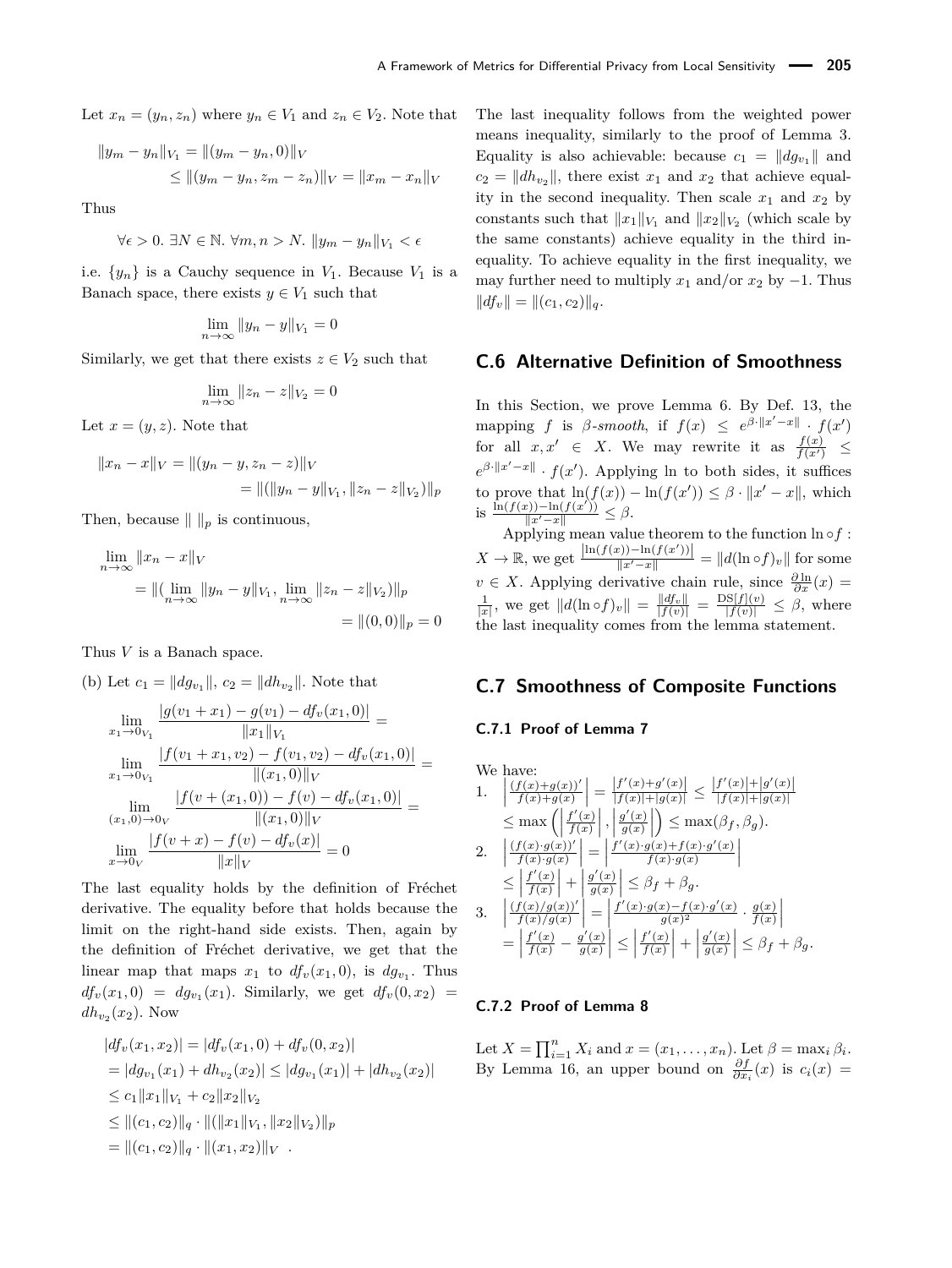$f_i'(x_i)$ . We have

$$
|c_i(x)| = |f'_i(x_i)| \leq \text{DS}[f_i](x_i) = |f_i(x_i)| \cdot \frac{\text{DS}[f_i](x_i)}{|f_i(x_i)|} \leq |f_i(x_i)| \cdot \beta_i.
$$

By Lemma [3](#page-5-1) and Lemma [5,](#page-6-3) the derivative sensitivity of *f* in  $(X, \ell_{\frac{p}{p-1}})$  is

$$
DS[f](x) = ||(c_1(x), \ldots, c_n(x))||_p
$$

Using inequality  $|f_i(x_i)| \leq |f(x)|$ , we get

$$
\frac{\text{DS}[f](x)}{|f(x)|} \le \frac{\left\| (|f_i(x_i)| \cdot \beta_i)_{i=1}^n \right\|_p}{|f(x)|} \le \frac{|f(x)| \cdot \left\| (\beta_i)_{i=1}^n \right\|_p}{|f(x)|} \le \left\| (\beta_i)_{i=1}^n \right\|_p.
$$

On the other hand, using inequality  $\beta_i \leq \beta$ , we get

$$
\frac{\text{DS}[f](x)}{|f(x)|} \le \frac{\left\| (|f_i(x_i)| \cdot \beta)_{i=1}^n \right\|_p}{|f(x)|} \le \frac{\beta \cdot \| (|f_i(x_i)|)_{i=1}^n \|_p}{|f(x)|} = \beta
$$

#### **C.7.3 Proof of Lemma [9](#page-7-3)**

Let  $X = \prod_{i=1}^{n} X_i$  and  $x = (x_1, ..., x_n)$ . By Lemma [17,](#page-24-3) an upper bound on  $\frac{\partial f}{\partial x_i}(x)$  is  $c_i(x) = \max_j^n \frac{f(x)}{f_j(x)}$  $\frac{f(x)}{f_j(x)} \cdot \frac{\partial f_j}{\partial x_i}$  $\frac{\partial f_j}{\partial x_i}(x)$ . We have

$$
|c_i(x)| = \left| \max_{j} \frac{f(x)}{f_j(x)} \cdot \frac{\partial f_j}{\partial x_i}(x) \right|
$$
  
 
$$
\leq |f(x)| \cdot \max_{j} \left| \frac{\partial f_j}{\partial x_i}(x) \cdot \frac{1}{f_j(x)} \right| \leq |f(x)| \cdot \max_{j} \beta_i^j.
$$

By Lemma [3](#page-5-1) and Lemma [5,](#page-6-3) the derivative sensitivity of  $f$  in  $(X, \ell_{\text{dual}(p)})$  is

$$
DS[f](x) = ||(c_1(x), \ldots, c_n(x))||_p
$$

We get

$$
\frac{\mathrm{DS}[f](x)}{|f(x)|} \le \frac{|f(x)| \cdot \left\| \left( \max_{j} \beta_i^j \right)_{i=1}^n \right\|_p}{|f(x)|} \le \left\| (\max_{j} \beta_i^j)_{i=1}^n \right\|_p.
$$

# <span id="page-31-0"></span>**C.8 Derivative Sensitivity of Simple Functions**

The following functions were considered in Table [2.](#page-10-0)

**Power function.** Let  $f(x) = x^r, r \in \mathbb{R}_+, x > 0$ . We have

$$
\frac{f'(x)}{f(x)} = \frac{rx^{r-1}}{x^r} = \frac{r}{x} ; \qquad \left| \frac{r}{x} \right| \leq \beta \Leftrightarrow x \geq \frac{|r|}{\beta} .
$$

For  $x \leq \frac{r}{\beta}$ , the function  $f'(x)$  achieves its maximum at the point  $\frac{r}{\beta}$ . By Lemma [12,](#page-24-4) a  $\beta$ -smooth upper bound on *f* is

$$
UB_f(x) = \begin{cases} x^r & \text{if } x \ge \frac{r}{\beta} \\ e^{\beta x - r} \left(\frac{r}{\beta}\right)^r & \text{otherwise} \end{cases}
$$

If  $r \geq 1$ , we may also find a smooth upper bound on the derivative sensitivity  $DS[f]$  of *f*. We have

$$
DS[f](x) = |f'(x)| = |r|x^{r-1}.
$$

A *β*-smooth upper bound on DS[*f*] is

$$
UB_{DS_f}(x) = \begin{cases} rx^{r-1} & \text{if } x \ge \frac{r-1}{\beta} \\ re^{\beta x - (r-1)} \left(\frac{r-1}{\beta}\right)^{r-1} & \text{otherwise} \end{cases}
$$

**Exponent.** Let  $f(x) = e^{rx}, r \in \mathbb{R}, x \in \mathbb{R}$ . We have  $DS[f](x) = |f'(x)| = |r|e^{rx}$ , hence: –     $f'(x)$  $\left| \frac{f'(x)}{f(x)} \right| = \frac{re^{rx}}{e^{rx}} = r ;$  $f''(x)$  $\left| \frac{f''(x)}{f(x)} \right| = \frac{r^2 e^{rx}}{r e^{rx}} = r.$ 

Thus both *f* and  $DS[f]$  are *β*-smooth if  $|r| \leq \beta$ .

**Sigmoid.** Consider the (sigmoid) function  $\sigma(x)$  =  $\frac{e^{\alpha x}}{e^{\alpha x}+1}$ . This function can be viewed as a continuous approximation of the indicator function  $I_{\mathbb{R}_+} : \mathbb{R} \to \{0,1\},\$ which is less precise for values close to 0, and the error decreases when *α* increases. We have:

$$
\sigma'(x) = \frac{\alpha e^{\alpha x}}{(e^{\alpha x}+1)^2}; \quad \sigma''(x) = \frac{\alpha^2 e^{\alpha x} (e^{\alpha x}-1)}{(e^{\alpha x}+1)^3};
$$
  

$$
-\left|\frac{\sigma'(x)}{\sigma(x)}\right| = \left|\alpha \cdot \frac{1}{e^{\alpha x}+1}\right| \leq \alpha; \left|\frac{\sigma''(x)}{\sigma'(x)}\right| = \left|\alpha \cdot \frac{e^{\alpha x}-1}{e^{\alpha x}+1}\right| \leq \alpha.
$$

Thus both  $\sigma(x)$  and  $DS_{\sigma(x)} = |\sigma'(x)|$  are *α*-smooth. If we want less DP noise, we should decrease  $\alpha$ , which in turn makes the sigmoid itself less precise, so there is a tradeoff.

**Tauoid.** Consider the function  $\tau(x) = \frac{2}{e^{-\alpha x} + e^{\alpha x}}$ (let us call it a *tauoid*). This function can be viewed as a continuous approximation of the indicator function  $I_{\{0\}} : \mathbb{R} \to \{0,1\}$ , which works similarly to a sigmoid.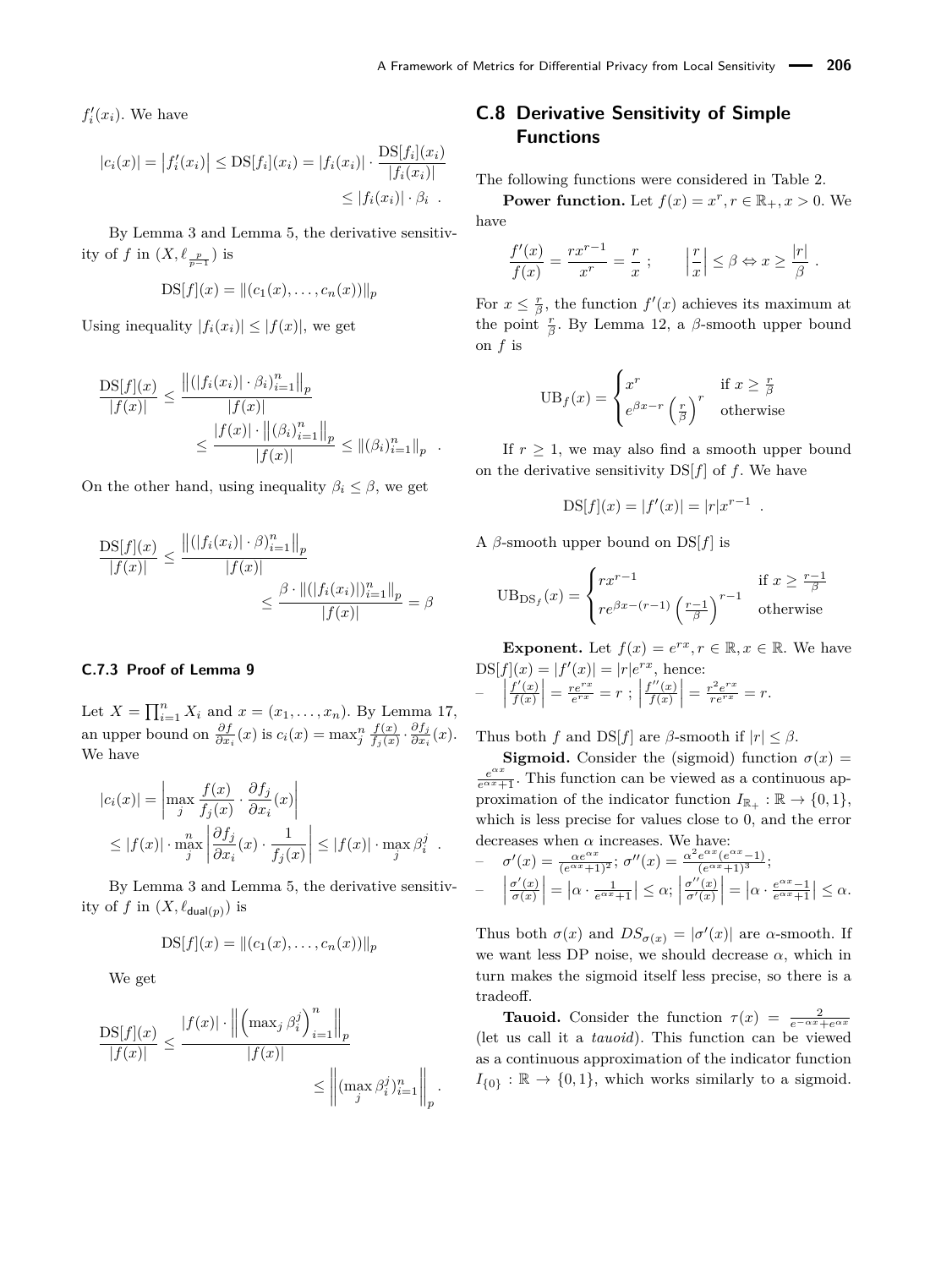We have:

$$
\tau'(x) = -\frac{2\alpha(e^{\alpha x} - e^{-\alpha x})}{(e^{-\alpha x} + e^{\alpha x})^2}
$$
\n
$$
= \frac{2\alpha(e^{-\alpha x} - e^{\alpha x})}{(e^{-\alpha x} + e^{\alpha x})^2} = \frac{2\alpha e^{\alpha x} (1 - e^{2\alpha x})}{(1 + e^{2\alpha x})^2}
$$
\n
$$
\left|\frac{\tau'(x)}{\tau(x)}\right| = \frac{|\alpha| \cdot |e^{-\alpha x} - e^{\alpha x}|}{e^{-\alpha x} + e^{\alpha x}} \leq |\alpha|
$$
\n
$$
|\tau'(x)| \leq \frac{2|\alpha|e^{\alpha x}}{1 + e^{2\alpha x}} = \frac{2|\alpha|}{e^{-\alpha x} + e^{\alpha x}}
$$
\n
$$
= |\alpha|\tau(x) =: \text{UB}_{\text{DS}_{\tau}}(x)
$$
\n
$$
\text{UB}_{\text{DS}_{\tau}}(x) = |\alpha|\tau'(x)
$$
\n
$$
\left|\frac{\text{UB}_{\text{DS}_{\tau}}(x)}{\text{UB}_{\text{DS}_{\tau}}(x)}\right| = \left|\frac{\tau'(x)}{\tau(x)}\right| \leq |\alpha|.
$$

Thus both  $\tau$  itself and  $UB_{DS_{\tau}}$ , an upper bound on its derivative sensitivity, are *α*-smooth.

**An**  $\ell_p$ **-norm.** Consider the function  $f(x) = ||x||_p =$  $\left(\sum x_i^p\right)^{1/p}, x \in \mathbb{R}^n, x = (x_1, \ldots, x_n).$  We have

$$
\frac{\partial f}{\partial x_i}(x) = \frac{px_i^{p-1}}{p\left(\sum x_i^p\right)^{(p-1)/p}} = \left(\frac{x_i^p}{\sum x_i^p}\right)^{(p-1)/p}
$$

By Lemma [3,](#page-5-1) the derivative sensitivity of f in  $(\mathbb{R}^n, \ell_p)$ is

$$
DS[f](x) = \left(\sum \frac{x_i^p}{\sum x_i^p}\right)^{\frac{p-1}{p}} = 1.
$$

This is constant and thus *β*-smooth for all *β*. The function *f* itself is *β*-smooth if  $\frac{1}{||x||_p} \leq \beta$ , i.e. if  $||x||_p \geq \frac{1}{\beta}$ . By Lemma [12,](#page-24-4) a *β*-smooth upper bound on *f* is

$$
UB_f(x) = \begin{cases} ||x||_p & \text{if } ||x||_p \ge \frac{1}{\beta} \\ \frac{e^{\beta ||x||_p - 1}}{\beta} & \text{otherwise} \end{cases}
$$

This also holds for  $p = \infty$ .

**The**  $\ell_{\infty}$ -norm. Let  $f(x) = ||x||_{\infty} = \max_i |x_i|$ . We have

$$
\frac{\partial f}{\partial x_i}(x) = \begin{cases} 1 & \text{if } i = \text{argmax}_j |x_j| \\ \text{undefined} & \text{if } \text{argmax}_j |x_j| \text{ is not unique} \\ 0 & \text{otherwise} \end{cases}
$$

The derivative sensitivity of *f* in  $(\mathbb{R}^n, \ell_\infty)$  is

$$
DS[f](x) = \begin{cases} 1 & \text{if } \operatorname{argmax}_j |x_j| \text{ is unique} \\ \text{undefined} & \text{if } \operatorname{argmax}_j |x_j| \text{ is not unique} \end{cases}
$$

Because we are interested in upper bounds on the derivative sensitivity, we define

$$
DS[f](x_0) := \limsup_{x \to x_0} DS[f](x) = 1
$$

for those  $x_0$  for which  $DS[f](x_0)$  is undefined. Thus  $DS[f](x) = 1$ , which is constant and *β*-smooth for all *β*. The smooth upper bound on the function *f* itself can be found similarly to the  $\ell_p$ -norm case.

#### <span id="page-32-0"></span>**C.9 Composing Derivative Sensitivity**

The following constructions are considered in Fig. [1.](#page-10-1)

**Product.** Let  $f: \prod_{i=1}^{n} X_i \rightarrow \mathbb{R}, f(x_1, \ldots, x_n) =$  $\prod_{i=1}^{n} f_i(x_i)$  where  $X_i$  are Banach spaces. Let  $X =$  $\prod_{i=1}^{n} X_i$  and  $x = (x_1, \ldots, x_n)$ . First, suppose that variables  $x_i$  are independent. We have  $\frac{\partial f}{\partial x_i}(x)$  =  $\prod_{i \neq j=1}^n f_j(x_j) \cdot f'_i(x_i)$ , and  $\Big|$  $\frac{\partial f}{\partial x_i}(x) \cdot \frac{1}{f(x)}$  =  $\Big|$  $f_i'(x_i)$  $\frac{f_i'(x_i)}{f_i(x_i)}\Bigg|,$ hence:  $-$  If  $\Big|$  $f_i'(x_i)$  $\left| \frac{f_i'(x_i)}{f_i(x_i)} \right| \leq \beta$ , then *f* is *β*-smooth w.r.t. *x<sub>i</sub>*.

– By Lemmas [3](#page-5-1) and [5,](#page-6-3)

*.*

$$
||df_x|| = \left\| \left( \prod_{i \neq j=1}^n f_j(x_j) \cdot f'_i(x_i) \right)_{i=1}^n \right\|_{\frac{p}{p-1}}
$$

 $\inf_{x \in \mathbb{R}^n} f(x, \ell_p)$ , so we have  $\frac{\|df_x\|}{\|f(x)\|} = \frac{\|df_x\|}{\| \prod_{i=1}^n f_i(x_i) \|} =$  $\left\| \left( \frac{f'_i(x_i)}{f_i(x_i)} \right)_{i=1}^n \right\|_{\frac{p}{p-1}} \leq \left\| (\beta_i)_{i=1}^n \right\|_{\frac{p}{p-1}}$ , where  $\beta_i$  is  $\int f_i'(x_i)$  $\frac{f_i'(x_i)}{f_i(x_i)}\bigg)_i^n$ *i*=1 *<sup>p</sup> p*−1  $\leq$   $\left\| \left( \beta_i \right)_{i=1}^n \right\|_{\frac{p}{p-1}}$ , where  $\beta_i$  is the smoothness of  $f_i$ . Hence, if  $f_i$  is  $\beta$ -smooth w.r.t.  $x_i$  for all *i*, then *f* is *β*-smooth in  $(X, \ell_1)$  and  $n\beta$ smooth in  $(X, \ell_\infty)$ .

The derivative sensitivity of  $f$  w.r.t.  $x_i$  is  $c_i(x)$  =  $DS[f_i](x_i)$  ·  $\left| \frac{f(x)}{f_i(x_i)} \right|$ of *f* in  $(X, \ell_p)$  is, by Lemma [5,](#page-6-3)  $DS[f](x) =$  $\left| \frac{f(x)}{f_i(x_i)} \right|$ . The derivative sensitivity  $||(c_1(x),...,c_n(x))||_{\frac{p}{p-1}} = ||$  $\int \frac{DS[f_i](x_i)}{g}$  $\frac{1}{|f_i(x_i)|}$ *i*=1 *<sup>p</sup> p*−1  $\cdot|f(x)|$ . We have  $c_i(x) = \text{DS}[f_i](x_i) \cdot$ *f*(*x*)  $\left| \frac{f(x)}{f_i(x_i)} \right| = \text{DS}[f_i](x_i)$ 

 $\prod_{j\neq i}|f_j(x_j)|$ . Since  $\prod_{j\neq i}|f_j(x_j)|$  does not depend on  $x_i$ and  $DS[f_i](x_i) \geq 0$ , by Lemma [7,](#page-7-1) if  $DS[f_i]$  is  $\beta$ -smooth in *X*<sup>*i*</sup> then *c*<sub>*i*</sub>(*x*) is also *β*-smooth in *X*<sup>*i*</sup>. Similarly, if  $f_j(x_j)$ is  $\beta$ -smooth, then  $c_i(x)$  is also  $\beta$ -smooth in  $X_i$ . Hence, if  $f_i$  and  $DS[f_i]$  are  $\beta$ -smooth for all *i*, by Lemma [9,](#page-7-3)  $DS[f]$  is  $\beta$ -smooth in  $(X, \ell_1)$  and  $n\beta$ -smooth in  $(X, \ell_\infty)$ . If  $DS[f_i]$  are not all *β*-smooth then we can use their *β*smooth upper bounds when computing  $c_i$ . Then we get a *β*-smooth upper bound on DS[*f*] instead of the actual DS[*f*]. This shows the correctness of the rules  $(*_D^{\perp})$  and  $(*_S^{\perp}).$ 

We may also consider the case where the variables  $x_i$ are fully dependent, i.e. equal (the case where they are partially dependent is currently not considered). Consider a function  $f(x) = g(x) \cdot h(x)$  where  $g, h: X \to \mathbb{R}_+$ and *X* is a Banach space. We have

$$
DS[f](x) = g(x) \cdot DS[h](x) + h(x) \cdot DS[g](x) .
$$

By Lemma [7,](#page-7-1) if *g* is  $\beta_q$ -smooth, *h* is  $\beta_h$ -smooth, DS[*g*] is  $\beta_{g'}$ -smooth, and DS[*h*] is  $\beta_{h'}$ -smooth, then DS[*f*] is